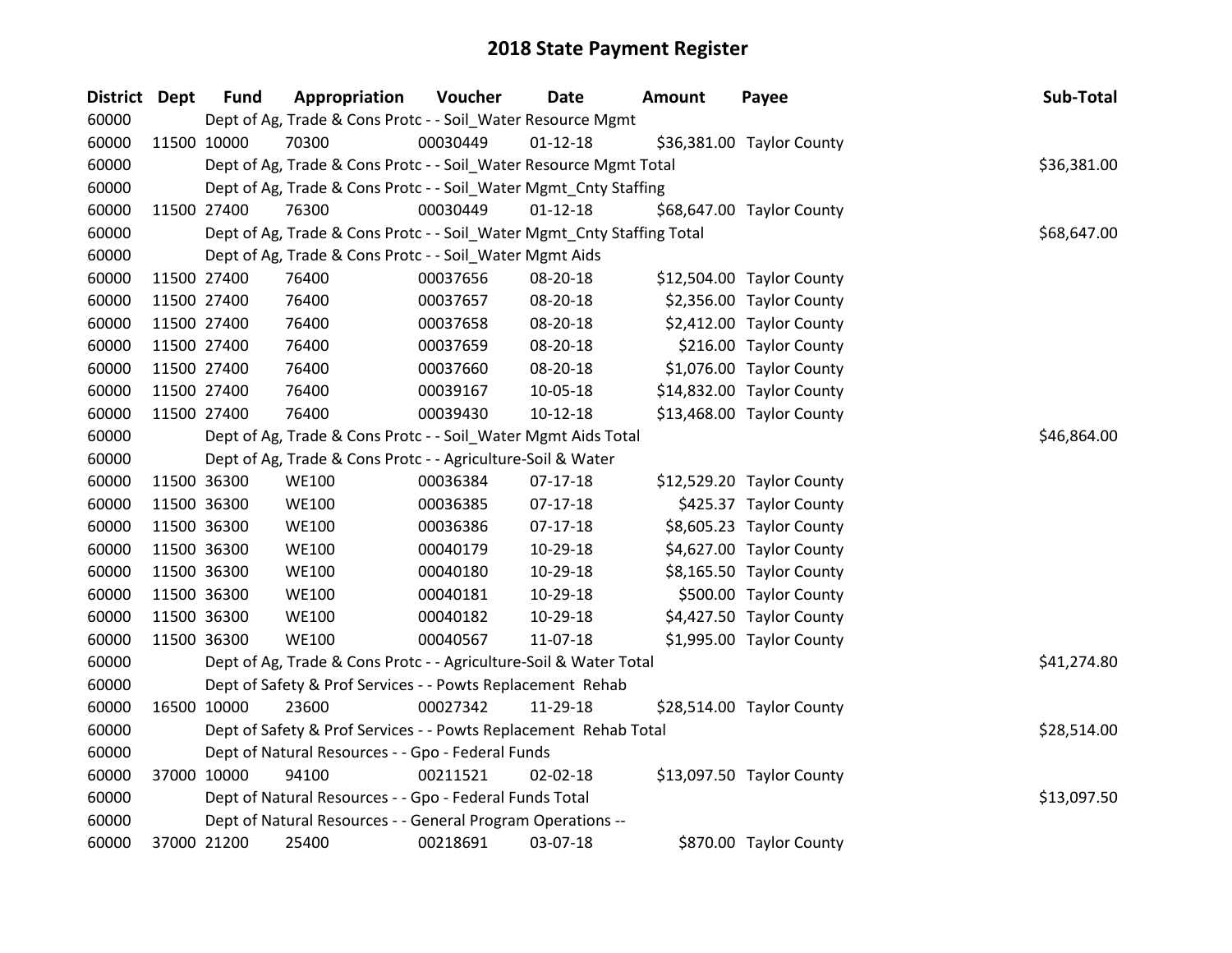| <b>District</b> | <b>Dept</b> | <b>Fund</b> | Appropriation                                                      | Voucher  | <b>Date</b>    | <b>Amount</b> | Payee                     | Sub-Total   |
|-----------------|-------------|-------------|--------------------------------------------------------------------|----------|----------------|---------------|---------------------------|-------------|
| 60000           |             | 37000 21200 | 25400                                                              | 00226340 | $04 - 11 - 18$ |               | \$20.00 Taylor County     |             |
| 60000           |             | 37000 21200 | 25400                                                              | 00233043 | 05-03-18       |               | \$60.00 Taylor County     |             |
| 60000           |             | 37000 21200 | 25400                                                              | 00249899 | $07-11-18$     |               | \$870.00 Taylor County    |             |
| 60000           |             | 37000 21200 | 25400                                                              | 00254156 | 07-23-18       |               | \$4.00 Taylor County      |             |
| 60000           |             | 37000 21200 | 25400                                                              | 00282617 | 12-03-18       |               | \$360.00 Taylor County    |             |
| 60000           |             | 37000 21200 | 25400                                                              | 00286106 | 12-19-18       |               | \$720.00 Taylor County    |             |
| 60000           |             |             | Dept of Natural Resources - - General Program Operations -- Total  |          |                |               |                           | \$2,904.00  |
| 60000           |             |             | Dept of Natural Resources - - Gpo -Federal Funds                   |          |                |               |                           |             |
| 60000           |             | 37000 21200 | 38100                                                              | 00214937 | 02-20-18       |               | \$55,290.00 Taylor County |             |
| 60000           |             |             | Dept of Natural Resources - - Gpo -Federal Funds Total             |          |                |               |                           | \$55,290.00 |
| 60000           |             |             | Dept of Natural Resources - - Venison Processing                   |          |                |               |                           |             |
| 60000           |             | 37000 21200 | 54900                                                              | 00233116 | 05-08-18       |               | \$1,006.20 Taylor County  |             |
| 60000           |             |             | Dept of Natural Resources - - Venison Processing Total             |          |                |               |                           | \$1,006.20  |
| 60000           |             |             | Dept of Natural Resources - - Enf A - Atv & Utv Enforcement        |          |                |               |                           |             |
| 60000           |             | 37000 21200 | 55100                                                              | 00268025 | 09-27-18       |               | \$6,278.54 Taylor County  |             |
| 60000           |             | 37000 21200 | 55100                                                              | 00268562 | 09-27-18       |               | \$3,682.92 Taylor County  |             |
| 60000           |             |             | Dept of Natural Resources - - Enf A - Atv & Utv Enforcement Total  |          |                |               |                           | \$9,961.46  |
| 60000           |             |             | Dept of Natural Resources - - Wildlife Damage Claims & Abat        |          |                |               |                           |             |
| 60000           |             | 37000 21200 | 55300                                                              | 00233116 | 05-08-18       |               | \$22,684.67 Taylor County |             |
| 60000           |             |             | Dept of Natural Resources - - Wildlife Damage Claims & Abat Total  |          |                |               |                           | \$22,684.67 |
| 60000           |             |             | Dept of Natural Resources - - Resaids - County Cons Aids           |          |                |               |                           |             |
| 60000           |             | 37000 21200 | 56300                                                              | 00206616 | $01 - 11 - 18$ |               | \$655.08 Taylor County    |             |
| 60000           |             | 37000 21200 | 56300                                                              | 00273998 | $10-17-18$     |               | \$2,627.00 Taylor County  |             |
| 60000           |             |             | Dept of Natural Resources - - Resaids - County Cons Aids Total     |          |                |               |                           | \$3,282.08  |
| 60000           |             |             | Dept of Natural Resources - - Ra- Fish, WI & Forestry              |          |                |               |                           |             |
| 60000           |             | 37000 21200 | 56400                                                              | 00228702 | 04-19-18       |               | \$829.07 Taylor County    |             |
| 60000           |             |             | Dept of Natural Resources - - Ra- Fish, WI & Forestry Total        |          |                |               |                           | \$829.07    |
| 60000           |             |             | Dept of Natural Resources - - Resaids - Forest CropInd & Mfl       |          |                |               |                           |             |
| 60000           |             | 37000 21200 | 56600                                                              | 00267484 | 09-18-18       |               | \$27,563.65 Taylor County |             |
| 60000           |             |             | Dept of Natural Resources - - Resaids - Forest CropInd & Mfl Total |          |                |               |                           | \$27,563.65 |
| 60000           |             |             | Dept of Natural Resources - - Resaids - Cnty Forst & Admin         |          |                |               |                           |             |
| 60000           |             | 37000 21200 | 57200                                                              | 00216342 | $02 - 26 - 18$ |               | \$17,708.68 Taylor County |             |
| 60000           |             |             | Dept of Natural Resources - - Resaids - Cnty Forst & Admin Total   |          |                |               |                           | \$17,708.68 |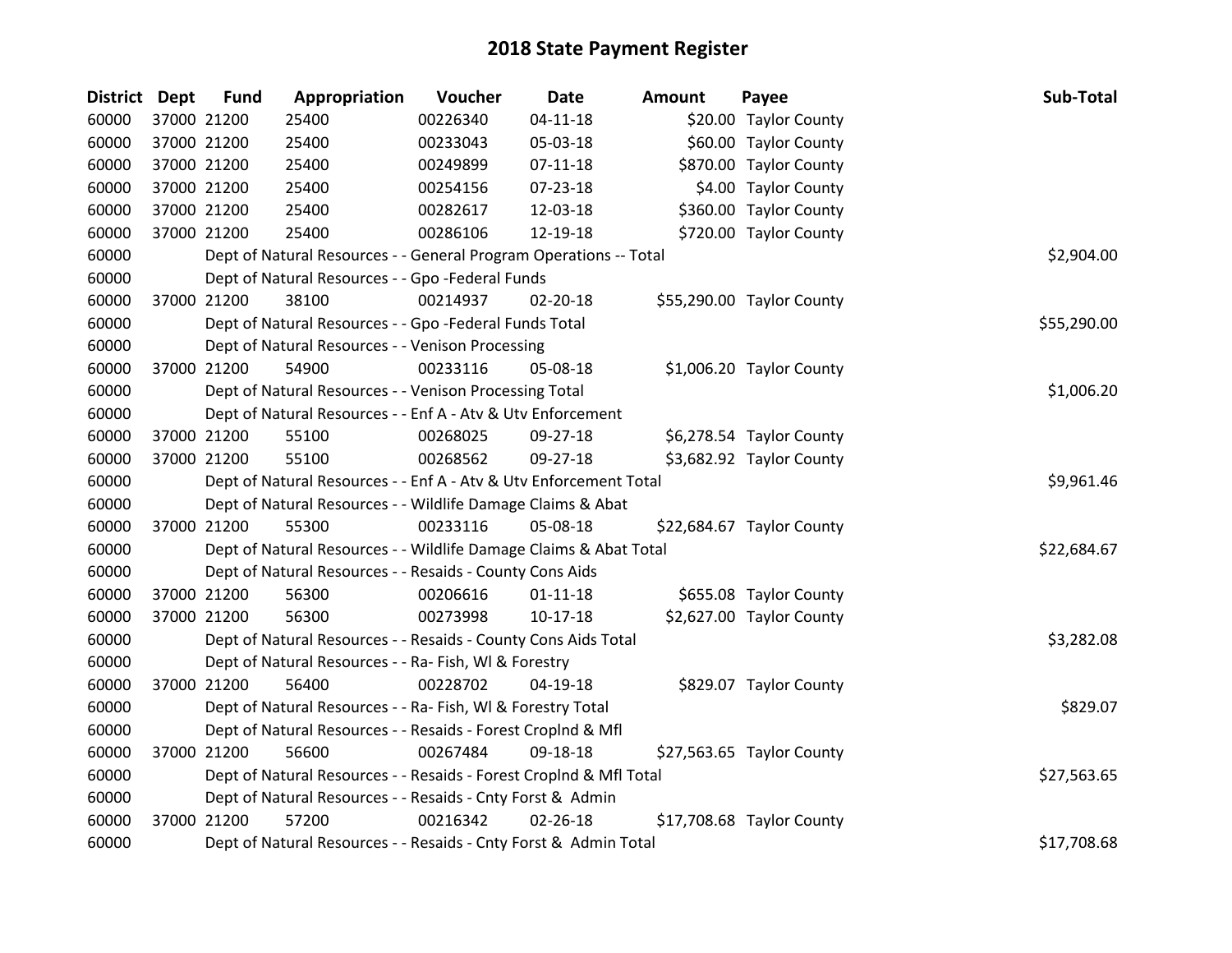| District Dept | <b>Fund</b> | Appropriation                                                      | Voucher  | Date           | <b>Amount</b> | Payee                     | Sub-Total   |
|---------------|-------------|--------------------------------------------------------------------|----------|----------------|---------------|---------------------------|-------------|
| 60000         |             | Dept of Natural Resources - - Ra- Snowmobile Trail Areas           |          |                |               |                           |             |
| 60000         | 37000 21200 | 57500                                                              | 00262310 | 08-27-18       |               | \$43,605.00 Taylor County |             |
| 60000         | 37000 21200 | 57500                                                              | 00286706 | 12-21-18       |               | \$43,605.00 Taylor County |             |
| 60000         |             | Dept of Natural Resources - - Ra- Snowmobile Trail Areas Total     |          |                |               |                           | \$87,210.00 |
| 60000         |             | Dept of Natural Resources - - Ra- Atv Prj Aids, Gas Tax Pymt       |          |                |               |                           |             |
| 60000         | 37000 21200 | 57600                                                              | 00211520 | 02-02-18       |               | \$13,097.50 Taylor County |             |
| 60000         | 37000 21200 | 57600                                                              | 00211535 | 02-02-18       |               | \$8,545.12 Taylor County  |             |
| 60000         | 37000 21200 | 57600                                                              | 00262340 | 08-27-18       |               | \$11,808.00 Taylor County |             |
| 60000         | 37000 21200 | 57600                                                              | 00262342 | 08-27-18       |               | \$16,100.00 Taylor County |             |
| 60000         | 37000 21200 | 57600                                                              | 00286694 | 12-28-18       |               | \$16,100.00 Taylor County |             |
| 60000         | 37000 21200 | 57600                                                              | 00286703 | 12-21-18       |               | \$11,676.71 Taylor County |             |
| 60000         |             | Dept of Natural Resources - - Ra- Atv Prj Aids, Gas Tax Pymt Total |          |                |               |                           | \$77,327.33 |
| 60000         |             | Dept of Natural Resources - - Gpo--State Funds                     |          |                |               |                           |             |
| 60000         | 37000 21200 | 86100                                                              | 00222935 | 04-20-18       |               | \$4.00 Taylor County      |             |
| 60000         |             | Dept of Natural Resources - - Gpo--State Funds Total               | \$4.00   |                |               |                           |             |
| 60000         |             | Dept of Natural Resources - - Petrostorage Envr Remd Awards        |          |                |               |                           |             |
| 60000         | 37000 27200 | 66700                                                              | 00231450 | $04 - 27 - 18$ |               | \$3,886.86 Taylor County  |             |
| 60000         | 37000 27200 | 66700                                                              | 00255546 | 07-27-18       |               | \$2,928.21 Taylor County  |             |
| 60000         | 37000 27200 | 66700                                                              | 00265562 | 09-11-18       |               | \$1,131.90 Taylor County  |             |
| 60000         | 37000 27200 | 66700                                                              | 00275045 | $10 - 25 - 18$ |               | \$4,096.76 Taylor County  |             |
| 60000         |             | Dept of Natural Resources - - Petrostorage Envr Remd Awards Total  |          |                |               |                           | \$12,043.73 |
| 60000         |             | Dept of Natural Resources - - Fin Asst For Responsible Units       |          |                |               |                           |             |
| 60000         | 37000 27400 | 67000                                                              | 00235605 | $05 - 11 - 18$ |               | \$84,520.65 Taylor County |             |
| 60000         |             | Dept of Natural Resources - - Fin Asst For Responsible Units Total |          |                |               |                           | \$84,520.65 |
| 60000         |             | Dept of Natural Resources - - Recycling Consolidation Grants       |          |                |               |                           |             |
| 60000         | 37000 27400 | 67300                                                              | 00235605 | $05 - 11 - 18$ |               | \$4,200.08 Taylor County  |             |
| 60000         |             | Dept of Natural Resources - - Recycling Consolidation Grants Total |          |                |               |                           | \$4,200.08  |
| 60000         |             | Dept of Natural Resources - - Land Acquisition                     |          |                |               |                           |             |
| 60000         | 37000 36300 | TA100                                                              | 00234164 | 05-08-18       |               | \$2.00 Taylor County      |             |
| 60000         |             | Dept of Natural Resources - - Land Acquisition Total               |          |                |               |                           | \$2.00      |
| 60000         |             | Dept of Natural Resources - - Prop Develp Projects                 |          |                |               |                           |             |
| 60000         | 37000 36300 | <b>TA170</b>                                                       | 00222518 | 03-26-18       |               | \$600.00 Taylor County    |             |
| 60000         |             | Dept of Natural Resources - - Prop Develp Projects Total           |          |                |               |                           | \$600.00    |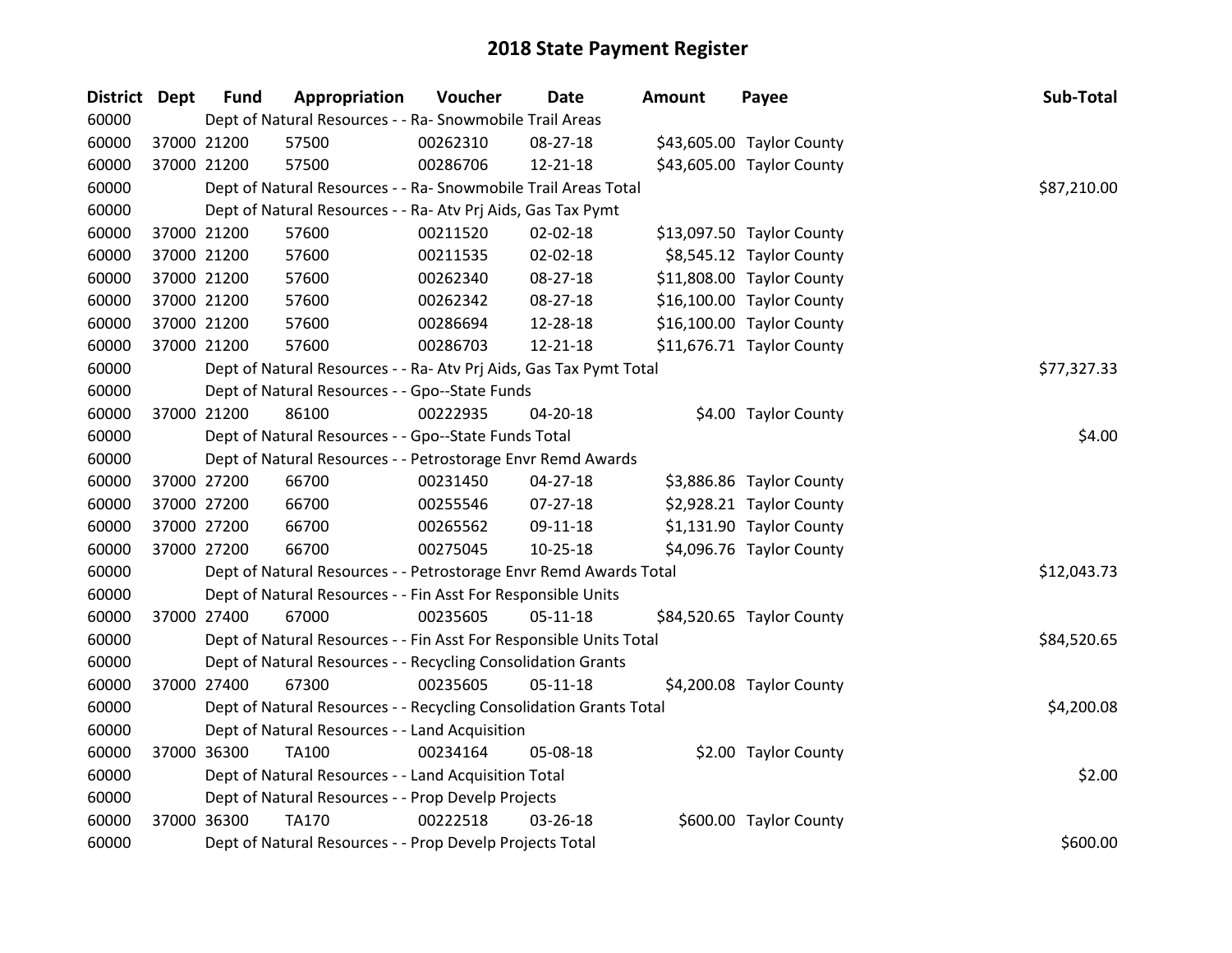| <b>District</b> | <b>Dept</b> | <b>Fund</b> | Appropriation                                                     | Voucher  | <b>Date</b>    | <b>Amount</b> | Payee                      | Sub-Total    |
|-----------------|-------------|-------------|-------------------------------------------------------------------|----------|----------------|---------------|----------------------------|--------------|
| 60000           |             |             | Dept of Natural Resources - - Gpo - Sd Water Loan Prog, Fed       |          |                |               |                            |              |
| 60000           |             | 37000 57300 | 48200                                                             | 00206291 | 01-09-18       |               | \$1,861.25 Taylor County   |              |
| 60000           |             | 37000 57300 | 48200                                                             | 00222057 | 04-19-18       |               | \$2,023.00 Taylor County   |              |
| 60000           |             | 37000 57300 | 48200                                                             | 00244153 | 06-18-18       |               | \$2,023.00 Taylor County   |              |
| 60000           |             | 37000 57300 | 48200                                                             | 00270318 | 10-10-18       |               | \$2,023.00 Taylor County   |              |
| 60000           |             |             | Dept of Natural Resources - - Gpo - Sd Water Loan Prog, Fed Total |          |                |               |                            | \$7,930.25   |
| 60000           |             |             | WI Dept of Transportation - - Eldly&Disa Co/Aid Sf                |          |                |               |                            |              |
| 60000           |             | 39500 21100 | 16800                                                             | 00229674 | 03-14-18       |               | \$70,970.00 Taylor County  |              |
| 60000           |             |             | WI Dept of Transportation - - Eldly&Disa Co/Aid Sf Total          |          |                |               |                            | \$70,970.00  |
| 60000           |             |             | WI Dept of Transportation - - County Forest Aids                  |          |                |               |                            |              |
| 60000           |             | 39500 21100 | 17000                                                             | 00223746 | $02 - 21 - 18$ |               | \$5,417.39 Taylor County   |              |
| 60000           |             |             | WI Dept of Transportation - - County Forest Aids Total            |          |                |               |                            | \$5,417.39   |
| 60000           |             |             | WI Dept of Transportation - - Trans Aids To Co.-Sf                |          |                |               |                            |              |
| 60000           |             | 39500 21100 | 19000                                                             | 00203672 | 01-02-18       |               | \$168,755.28 Taylor County |              |
| 60000           |             | 39500 21100 | 19000                                                             | 00267880 | 07-02-18       |               | \$337,510.56 Taylor County |              |
| 60000           |             | 39500 21100 | 19000                                                             | 00301932 | $10-01-18$     |               | \$168,755.29 Taylor County |              |
| 60000           |             |             | WI Dept of Transportation - - Trans Aids To Co.-Sf Total          |          |                |               |                            | \$675,021.13 |
| 60000           |             |             | WI Dept of Transportation - - Loc Rd Imp Prg St Fd                |          |                |               |                            |              |
| 60000           |             | 39500 21100 | 27800                                                             | 00278531 | 07-25-18       |               | \$4,808.39 Taylor County   |              |
| 60000           |             |             | WI Dept of Transportation - - Loc Rd Imp Prg St Fd Total          |          |                |               |                            | \$4,808.39   |
| 60000           |             |             | WI Dept of Transportation - - St Hwy Rehab, Sf                    |          |                |               |                            |              |
| 60000           |             | 39500 21100 | 36300                                                             | 00265505 | 06-21-18       |               | \$2,197.23 Taylor County   |              |
| 60000           |             | 39500 21100 | 36300                                                             | 00299590 | 09-20-18       |               | \$30.00 Taylor County      |              |
| 60000           |             |             | WI Dept of Transportation - - St Hwy Rehab, Sf Total              |          |                |               |                            | \$2,227.23   |
| 60000           |             |             | WI Dept of Transportation - - Hwy Mgmt & Opers Sf                 |          |                |               |                            |              |
| 60000           |             | 39500 21100 | 36500                                                             | 00222515 | 02-15-18       |               | \$1,145.09 Taylor County   |              |
| 60000           |             | 39500 21100 | 36500                                                             | 00225456 | 02-23-18       |               | \$254.28 Taylor County     |              |
| 60000           |             | 39500 21100 | 36500                                                             | 00233720 | 03-23-18       |               | \$9,165.35 Taylor County   |              |
| 60000           |             | 39500 21100 | 36500                                                             | 00250043 | 05-04-18       |               | \$2,600.00 Taylor County   |              |
| 60000           |             | 39500 21100 | 36500                                                             | 00265505 | 06-21-18       |               | \$332.53 Taylor County     |              |
| 60000           |             | 39500 21100 | 36500                                                             | 00294440 | 09-10-18       |               | \$29,923.83 Taylor County  |              |
| 60000           |             | 39500 21100 | 36500                                                             | 00306815 | 10-04-18       |               | \$26,189.82 Taylor County  |              |
| 60000           |             | 39500 21100 | 36500                                                             | 00319520 | 11-07-18       |               | \$30,853.88 Taylor County  |              |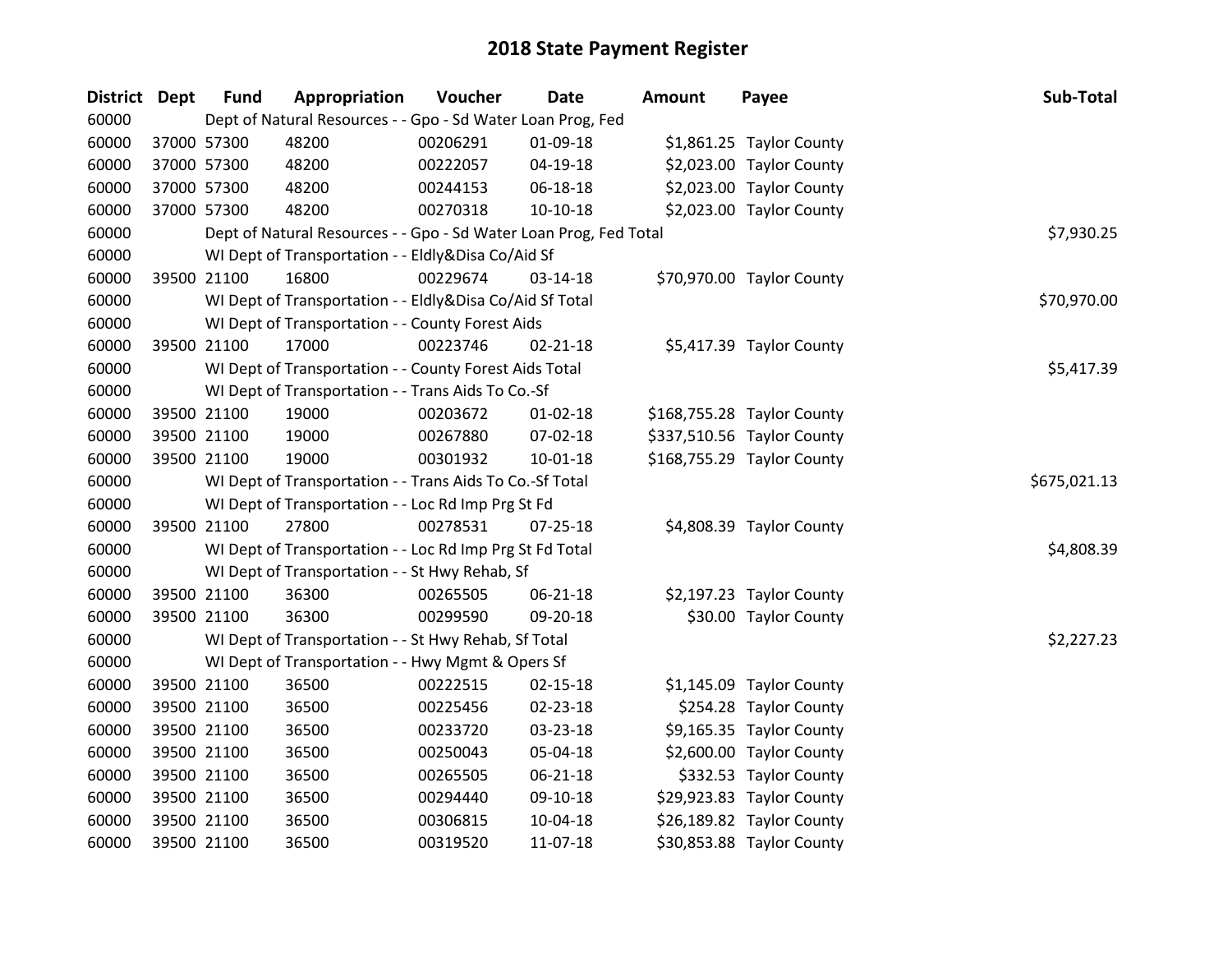| District Dept | <b>Fund</b> | Appropriation                                           | Voucher  | Date           | <b>Amount</b> | Payee                      | Sub-Total    |
|---------------|-------------|---------------------------------------------------------|----------|----------------|---------------|----------------------------|--------------|
| 60000         | 39500 21100 | 36500                                                   | 00325364 | $11 - 21 - 18$ |               | \$32,639.95 Taylor County  |              |
| 60000         | 39500 21100 | 36500                                                   | 00331754 | 12-27-18       |               | \$75,895.96 Taylor County  |              |
| 60000         |             | WI Dept of Transportation - - Hwy Mgmt & Opers Sf Total |          |                |               |                            | \$209,000.69 |
| 60000         |             | WI Dept of Transportation - - Routine Maint Sf          |          |                |               |                            |              |
| 60000         | 39500 21100 | 36800                                                   | 00220865 | $02 - 12 - 18$ |               | \$444.00 Taylor County     |              |
| 60000         | 39500 21100 | 36800                                                   | 00220866 | $02 - 12 - 18$ |               | \$444.00 Taylor County     |              |
| 60000         | 39500 21100 | 36800                                                   | 00222515 | $02 - 15 - 18$ |               | \$78,344.91 Taylor County  |              |
| 60000         | 39500 21100 | 36800                                                   | 00225456 | 02-23-18       |               | \$121,033.04 Taylor County |              |
| 60000         | 39500 21100 | 36800                                                   | 00233692 | 03-27-18       |               | \$74,312.98 Taylor County  |              |
| 60000         | 39500 21100 | 36800                                                   | 00233720 | 03-23-18       |               | \$3,829.70 Taylor County   |              |
| 60000         | 39500 21100 | 36800                                                   | 00238313 | 04-04-18       |               | \$97,442.30 Taylor County  |              |
| 60000         | 39500 21100 | 36800                                                   | 00242354 | 05-03-18       |               | \$444.00 Taylor County     |              |
| 60000         | 39500 21100 | 36800                                                   | 00243952 | 04-19-18       |               | \$444.00 Taylor County     |              |
| 60000         | 39500 21100 | 36800                                                   | 00250043 | 05-04-18       |               | \$107,409.94 Taylor County |              |
| 60000         | 39500 21100 | 36800                                                   | 00252228 | $05 - 11 - 18$ |               | \$444.00 Taylor County     |              |
| 60000         | 39500 21100 | 36800                                                   | 00256002 | 05-23-18       |               | \$125,884.57 Taylor County |              |
| 60000         | 39500 21100 | 36800                                                   | 00263275 | 06-14-18       |               | \$444.00 Taylor County     |              |
| 60000         | 39500 21100 | 36800                                                   | 00265505 | 06-21-18       |               | \$86,991.07 Taylor County  |              |
| 60000         | 39500 21100 | 36800                                                   | 00276596 | 07-19-18       |               | \$444.00 Taylor County     |              |
| 60000         | 39500 21100 | 36800                                                   | 00287563 | 08-20-18       |               | \$444.00 Taylor County     |              |
| 60000         | 39500 21100 | 36800                                                   | 00288866 | 08-20-18       |               | \$118,203.99 Taylor County |              |
| 60000         | 39500 21100 | 36800                                                   | 00294440 | 09-10-18       |               | \$95,432.49 Taylor County  |              |
| 60000         | 39500 21100 | 36800                                                   | 00295940 | 09-14-18       |               | \$444.00 Taylor County     |              |
| 60000         | 39500 21100 | 36800                                                   | 00306815 | 10-04-18       |               | \$106,639.33 Taylor County |              |
| 60000         | 39500 21100 | 36800                                                   | 00308577 | $10 - 11 - 18$ |               | \$444.00 Taylor County     |              |
| 60000         | 39500 21100 | 36800                                                   | 00309096 | $10-10-18$     |               | \$26,046.01 Taylor County  |              |
| 60000         | 39500 21100 | 36800                                                   | 00319520 | 11-07-18       |               | \$57,664.58 Taylor County  |              |
| 60000         | 39500 21100 | 36800                                                   | 00325364 | 11-21-18       |               | \$94,094.72 Taylor County  |              |
| 60000         | 39500 21100 | 36800                                                   | 00326894 | 11-28-18       |               | \$444.00 Taylor County     |              |
| 60000         | 39500 21100 | 36800                                                   | 00330401 | 12-10-18       |               | \$48,327.68 Taylor County  |              |
| 60000         | 39500 21100 | 36800                                                   | 00330781 | 12-26-18       |               | \$444.00 Taylor County     |              |
| 60000         | 39500 21100 | 36800                                                   | 00331754 | 12-27-18       |               | \$101,842.92 Taylor County |              |
| 60000         | 39500 21100 | 36800                                                   | 00332569 | 12-17-18       |               | \$885.98 Taylor County     |              |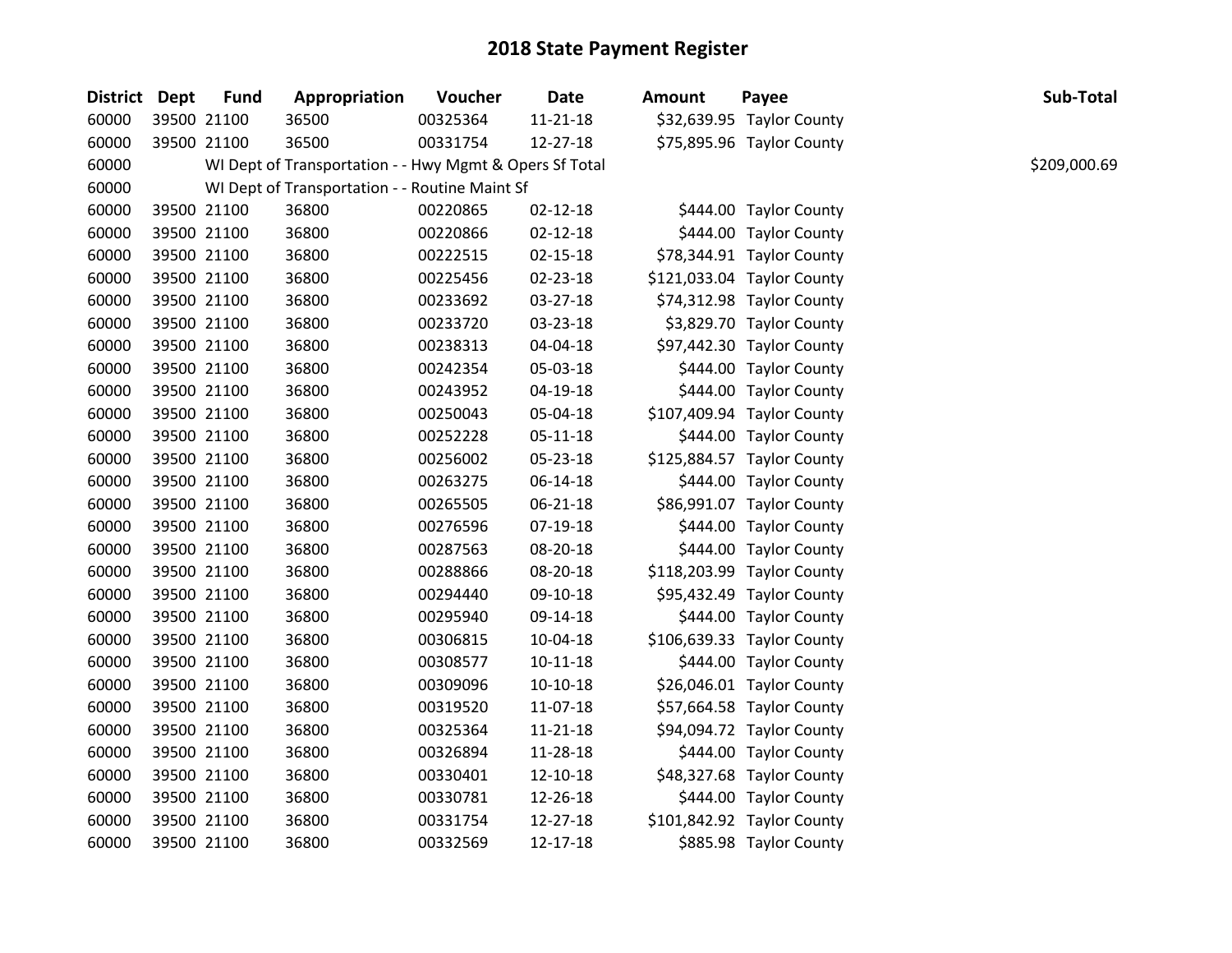| District Dept | <b>Fund</b> | Appropriation                                                      | Voucher  | <b>Date</b>    | <b>Amount</b> | Payee                    | Sub-Total      |
|---------------|-------------|--------------------------------------------------------------------|----------|----------------|---------------|--------------------------|----------------|
| 60000         |             | WI Dept of Transportation - - Routine Maint Sf Total               |          |                |               |                          | \$1,349,714.21 |
| 60000         |             | WI Dept of Transportation - - Routine Maint Ff                     |          |                |               |                          |                |
| 60000         | 39500 21100 | 38000                                                              | 00222515 | $02 - 15 - 18$ |               | \$4,671.74 Taylor County |                |
| 60000         | 39500 21100 | 38000                                                              | 00225456 | 02-23-18       |               | \$458.62 Taylor County   |                |
| 60000         |             | WI Dept of Transportation - - Routine Maint Ff Total               |          |                |               |                          | \$5,130.36     |
| 60000         |             | Department of Corrections - - Services For Community Correct       |          |                |               |                          |                |
| 60000         | 41000 10000 | 10200                                                              | 00184198 | $01 - 24 - 18$ |               | \$2,000.91 Taylor County |                |
| 60000         | 41000 10000 | 10200                                                              | 00191011 | 02-23-18       |               | \$1,966.78 Taylor County |                |
| 60000         | 41000 10000 | 10200                                                              | 00196772 | 03-21-18       |               | \$1,966.78 Taylor County |                |
| 60000         | 41000 10000 | 10200                                                              | 00204408 | $04 - 25 - 18$ |               | \$1,966.78 Taylor County |                |
| 60000         | 41000 10000 | 10200                                                              | 00211157 | 05-25-18       |               | \$1,966.78 Taylor County |                |
| 60000         | 41000 10000 | 10200                                                              | 00219923 | 07-06-18       |               | \$1,966.78 Taylor County |                |
| 60000         | 41000 10000 | 10200                                                              | 00224757 | $07 - 26 - 18$ |               | \$1,966.78 Taylor County |                |
| 60000         | 41000 10000 | 10200                                                              | 00230466 | 08-23-18       |               | \$1,966.78 Taylor County |                |
| 60000         | 41000 10000 | 10200                                                              | 00237661 | 09-26-18       |               | \$1,966.78 Taylor County |                |
| 60000         | 41000 10000 | 10200                                                              | 00244776 | 10-26-18       |               | \$1,966.78 Taylor County |                |
| 60000         | 41000 10000 | 10200                                                              | 00250608 | 11-23-18       |               | \$1,966.78 Taylor County |                |
| 60000         | 41000 10000 | 10200                                                              | 00256870 | 12-26-18       |               | \$2,001.19 Taylor County |                |
| 60000         |             | Department of Corrections - - Services For Community Correct Total |          |                |               |                          | \$23,669.90    |
| 60000         |             | Department of Corrections - - Services For Drunken Driving O       |          |                |               |                          |                |
| 60000         | 41000 10000 | 10300                                                              | 00179359 | $01 - 04 - 18$ |               | \$4,130.15 Taylor County |                |
| 60000         | 41000 10000 | 10300                                                              | 00192439 | 03-02-18       |               | \$4,016.43 Taylor County |                |
| 60000         | 41000 10000 | 10300                                                              | 00200312 | 04-06-18       |               | \$3,927.40 Taylor County |                |
| 60000         | 41000 10000 | 10300                                                              | 00206200 | 05-02-18       |               | \$4,256.75 Taylor County |                |
| 60000         | 41000 10000 | 10300                                                              | 00212259 | 05-31-18       |               | \$3,539.10 Taylor County |                |
| 60000         | 41000 10000 | 10300                                                              | 00213086 | 06-05-18       |               | \$2,591.14 Taylor County |                |
| 60000         | 41000 10000 | 10300                                                              | 00222234 | $07 - 13 - 18$ |               | \$2,368.34 Taylor County |                |
| 60000         | 41000 10000 | 10300                                                              | 00222868 | $07-17-18$     |               | \$2,706.30 Taylor County |                |
| 60000         | 41000 10000 | 10300                                                              | 00229210 | 08-16-18       |               | \$2,860.04 Taylor County |                |
| 60000         | 41000 10000 | 10300                                                              | 00240182 | 10-05-18       |               | \$4,145.28 Taylor County |                |
| 60000         | 41000 10000 | 10300                                                              | 00247519 | 11-09-18       |               | \$1,698.70 Taylor County |                |
| 60000         | 41000 10000 | 10300                                                              | 00251304 | $11 - 27 - 18$ |               | \$2,768.04 Taylor County |                |
| 60000         |             | Department of Corrections - - Services For Drunken Driving O Total |          |                |               |                          | \$39,007.67    |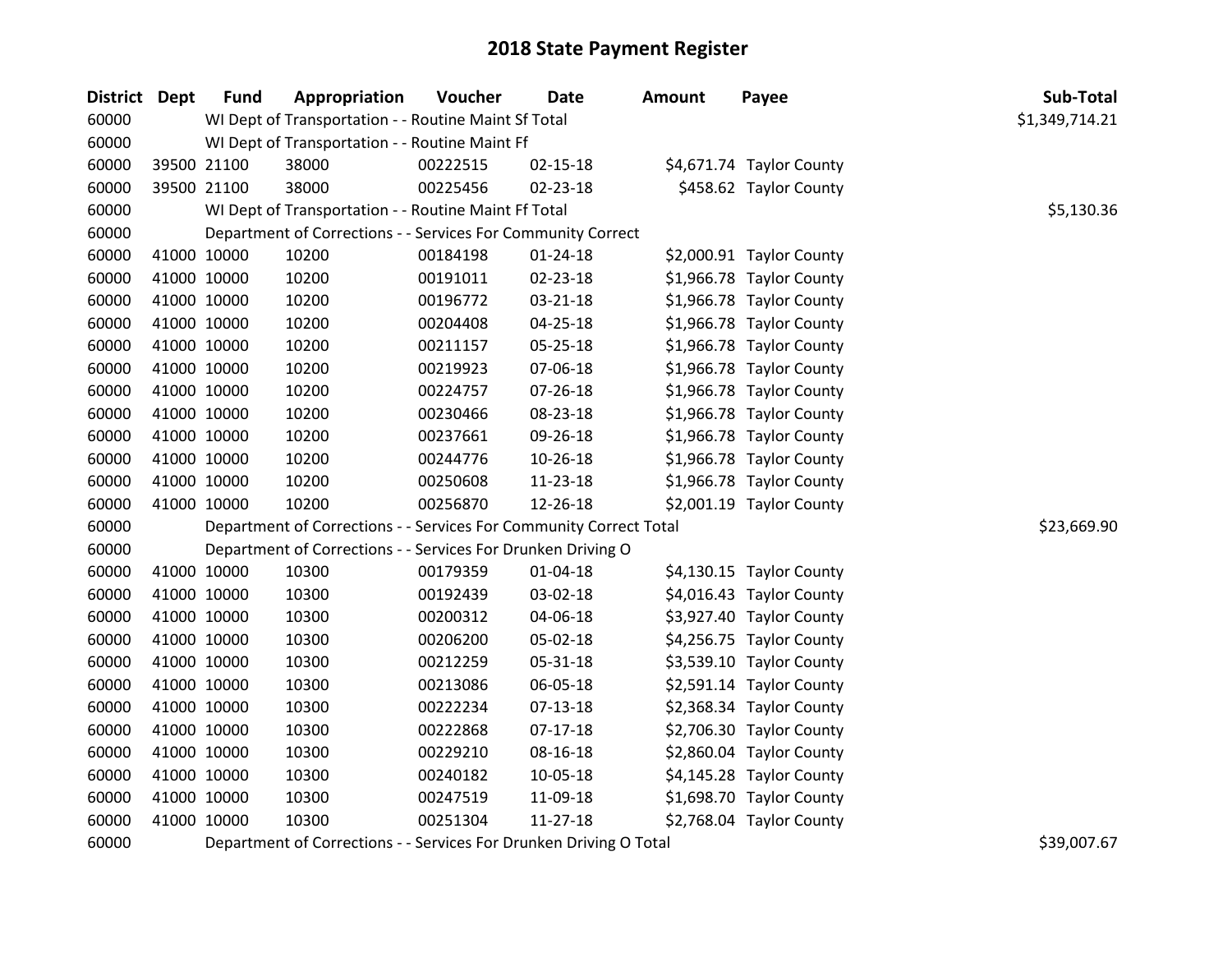| <b>District</b> | <b>Dept</b> | <b>Fund</b> | Appropriation                                                      | Voucher  | <b>Date</b>    | <b>Amount</b> | Payee                                                                                                         | Sub-Total   |
|-----------------|-------------|-------------|--------------------------------------------------------------------|----------|----------------|---------------|---------------------------------------------------------------------------------------------------------------|-------------|
| 60000           |             |             | Department of Corrections - - Becky Young Community Correcti       |          |                |               |                                                                                                               |             |
| 60000           | 41000 10000 |             | 11200                                                              | 00212254 | 05-31-18       |               | \$475.00 Taylor County                                                                                        |             |
| 60000           | 41000 10000 |             | 11200                                                              | 00222245 | 07-13-18       |               | \$1,900.00 Taylor County                                                                                      |             |
| 60000           | 41000 10000 |             | 11200                                                              | 00222864 | $07-17-18$     |               | \$1,900.00 Taylor County                                                                                      |             |
| 60000           | 41000 10000 |             | 11200                                                              | 00235909 | 09-18-18       |               | \$1,900.00 Taylor County                                                                                      |             |
| 60000           | 41000 10000 |             | 11200                                                              | 00251299 | $11-27-18$     |               | \$1,425.00 Taylor County                                                                                      |             |
| 60000           | 41000 10000 |             | 11200                                                              | 00251301 | $11-27-18$     |               | \$1,900.00 Taylor County                                                                                      |             |
| 60000           | 41000 10000 |             | 11200                                                              | 00251302 | $11 - 27 - 18$ |               | \$2,375.00 Taylor County                                                                                      |             |
| 60000           |             |             | Department of Corrections - - Becky Young Community Correcti Total |          |                |               |                                                                                                               | \$11,875.00 |
| 60000           |             |             | Department of Corrections - - Corrections Contracts And Agre       |          |                |               |                                                                                                               |             |
| 60000           | 41000 10000 |             | 11400                                                              | 00192070 | 03-01-18       |               | \$411.68 Taylor County                                                                                        |             |
| 60000           | 41000 10000 |             | 11400                                                              | 00195018 | 03-14-18       |               | \$1,440.88 Taylor County                                                                                      |             |
| 60000           | 41000 10000 |             | 11400                                                              | 00205766 | 05-03-18       |               | \$1,543.80 Taylor County                                                                                      |             |
| 60000           | 41000 10000 |             | 11400                                                              | 00212396 | 06-01-18       |               | \$2,261.92 Taylor County                                                                                      |             |
| 60000           | 41000 10000 |             | 11400                                                              | 00216964 | 06-21-18       |               | \$360.22 Taylor County                                                                                        |             |
| 60000           | 41000 10000 |             | 11400                                                              | 00222221 | $07 - 16 - 18$ |               | \$411.68 Taylor County                                                                                        |             |
| 60000           | 41000 10000 |             | 11400                                                              | 00232103 | 08-31-18       |               | \$720.44 Taylor County                                                                                        |             |
| 60000           | 41000 10000 |             | 11400                                                              | 00237113 | 09-24-18       |               | \$2,524.30 Taylor County                                                                                      |             |
| 60000           | 41000 10000 |             | 11400                                                              | 00245266 | 11-01-18       |               | \$4,253.40 Taylor County                                                                                      |             |
| 60000           | 41000 10000 |             | 11400                                                              | 00251873 | 11-29-18       |               | \$3,036.14 Taylor County                                                                                      |             |
| 60000           | 41000 10000 |             | 11400                                                              | 00256782 | 12-26-18       |               | \$3,139.06 Taylor County                                                                                      |             |
| 60000           |             |             | Department of Corrections - - Corrections Contracts And Agre Total |          |                |               |                                                                                                               | \$20,103.52 |
| 60000           |             |             |                                                                    |          |                |               | Department of Corrections - - Reimbursing Counties For Probation, Extended Supervision And Parole Holds       |             |
| 60000           | 41000 10000 |             | 11600                                                              | 00246223 | 11-02-18       |               | \$10,267.20 Taylor County                                                                                     |             |
| 60000           |             |             |                                                                    |          |                |               | Department of Corrections - - Reimbursing Counties For Probation, Extended Supervision And Parole Holds Total | \$10,267.20 |
| 60000           |             |             | Department of Corrections - - Probation, Parole And Extended       |          |                |               |                                                                                                               |             |
| 60000           | 41000 10000 |             | 18700                                                              | 00246223 | 11-02-18       |               | \$772.80 Taylor County                                                                                        |             |
| 60000           |             |             | Department of Corrections - - Probation, Parole And Extended Total |          |                |               |                                                                                                               | \$772.80    |
| 60000           |             |             | Department of Health Services - - State/Federal Aids               |          |                |               |                                                                                                               |             |
| 60000           | 43500 10000 |             | 00000                                                              | 90808    | 01-02-18       |               | \$27,063.00 Taylor County                                                                                     |             |
| 60000           | 43500 10000 |             | 00000                                                              | 90809    | 02-01-18       |               | \$19,545.00 Taylor County                                                                                     |             |
| 60000           | 43500 10000 |             | 00000                                                              | 90810    | 03-01-18       |               | \$26,715.00 Taylor County                                                                                     |             |
| 60000           | 43500 10000 |             | 00000                                                              | 90811    | 03-02-18       |               | \$3,403.00 Taylor County                                                                                      |             |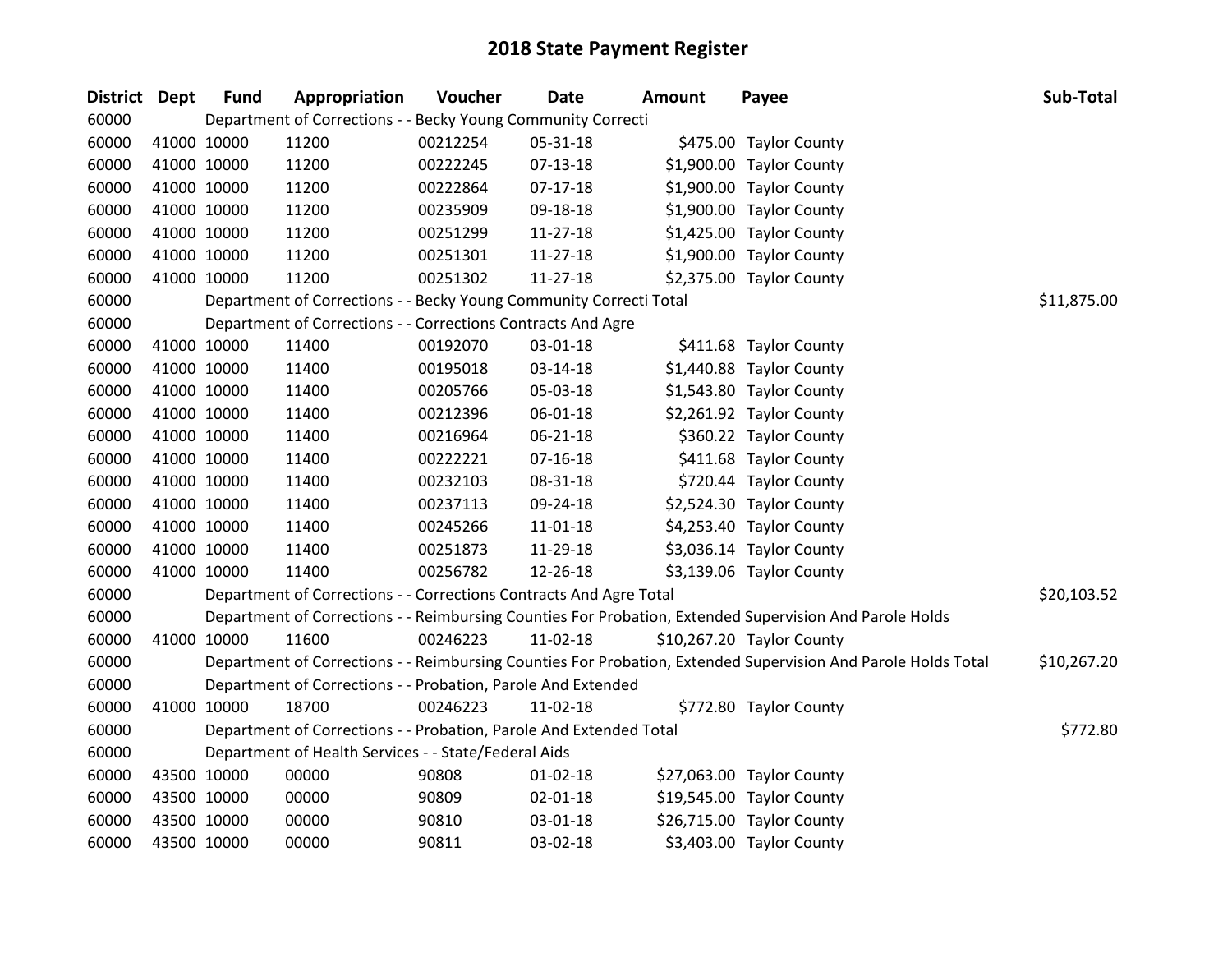| <b>District Dept</b> |             | <b>Fund</b> | Appropriation                                                                   | Voucher   | Date           | <b>Amount</b> | Payee                      | Sub-Total      |
|----------------------|-------------|-------------|---------------------------------------------------------------------------------|-----------|----------------|---------------|----------------------------|----------------|
| 60000                |             | 43500 10000 | 00000                                                                           | 90812     | 04-02-18       |               | \$153,307.00 Taylor County |                |
| 60000                |             | 43500 10000 | 00000                                                                           | 90813     | 05-01-18       |               | \$405,950.00 Taylor County |                |
| 60000                | 43500 10000 |             | 00000                                                                           | 90814     | 06-01-18       |               | \$44,681.00 Taylor County  |                |
| 60000                | 43500 10000 |             | 00000                                                                           | 90900     | 07-02-18       |               | \$625,097.00 Taylor County |                |
| 60000                |             | 43500 10000 | 00000                                                                           | 90901     | 08-01-18       |               | \$116,974.00 Taylor County |                |
| 60000                |             | 43500 10000 | 00000                                                                           | 90902     | 09-04-18       |               | \$46,637.00 Taylor County  |                |
| 60000                |             | 43500 10000 | 00000                                                                           | 90903     | $10 - 01 - 18$ |               | \$28,445.00 Taylor County  |                |
| 60000                | 43500 10000 |             | 00000                                                                           | 90904     | 11-01-18       |               | \$13,940.00 Taylor County  |                |
| 60000                |             | 43500 10000 | 00000                                                                           | 90905     | 12-03-18       |               | \$10,588.00 Taylor County  |                |
| 60000                |             |             | Department of Health Services - - State/Federal Aids Total                      |           |                |               |                            | \$1,522,345.00 |
| 60000                |             |             | Department of Health Services - - Emergency Medical Services, Ai                |           |                |               |                            |                |
| 60000                |             | 43500 10000 | 11900                                                                           | 00229450  | 09-28-18       |               | \$4,717.80 Taylor County   |                |
| 60000                |             | 43500 10000 | 11900                                                                           | 00229451  | 09-28-18       |               | \$5,324.81 Taylor County   |                |
| 60000                |             | 43500 10000 | 11900                                                                           | 00229452  | 09-28-18       |               | \$4,756.06 Taylor County   |                |
| 60000                |             |             | Department of Health Services - - Emergency Medical Services, Ai Total          |           |                |               |                            | \$14,798.67    |
| 60000                |             |             | Department of Health Services - - Prepaid Medical Transport Reimbursement       |           |                |               |                            |                |
| 60000                |             | 43500 10000 | 16300                                                                           | AMBULANCE | 11-08-18       |               | \$3,623.47 Taylor County   |                |
| 60000                |             |             | Department of Health Services - - Prepaid Medical Transport Reimbursement Total |           |                |               |                            | \$3,623.47     |
| 60000                |             |             | Department of Health Services - - General Program Operations                    |           |                |               |                            |                |
| 60000                |             | 43500 10000 | 40100                                                                           | 00220031  | 07-19-18       |               | \$1.50 Taylor County       |                |
| 60000                |             | 43500 10000 | 40100                                                                           | 00250773  | 12-12-18       |               | \$1.00 Taylor County       |                |
| 60000                |             |             | Department of Health Services - - General Program Operations Total              |           |                |               |                            | \$2.50         |
| 60000                |             |             | Department of Health Services - - Medical Assistance State Admin                |           |                |               |                            |                |
| 60000                |             | 43500 10000 | 44000                                                                           | 00220031  | 07-19-18       |               | \$1.50 Taylor County       |                |
| 60000                |             | 43500 10000 | 44000                                                                           | 00250773  | 12-12-18       |               | \$1.00 Taylor County       |                |
| 60000                |             |             | Department of Health Services - - Medical Assistance State Admin Total          |           |                |               |                            | \$2.50         |
| 60000                |             |             | Dept of Children and Families - - Fees For Administrative Servic                |           |                |               |                            |                |
| 60000                |             | 43700 10000 | 23100                                                                           | 00033825  | $01-19-18$     |               | \$10.00 Taylor County      |                |
| 60000                |             | 43700 10000 | 23100                                                                           | 00038285  | 04-18-18       |               | \$10.00 Taylor County      |                |
| 60000                |             | 43700 10000 | 23100                                                                           | 00045813  | $10 - 18 - 18$ |               | \$5.00 Taylor County       |                |
| 60000                |             |             | Dept of Children and Families - - Fees For Administrative Servic Total          |           |                |               |                            | \$25.00        |
| 60000                |             |             | Dept of Children and Families - - General Aids                                  |           |                |               |                            |                |
| 60000                |             | 43700 10000 | 99000                                                                           | 00033222  | 01-05-18       |               | \$5,565.76 Taylor County   |                |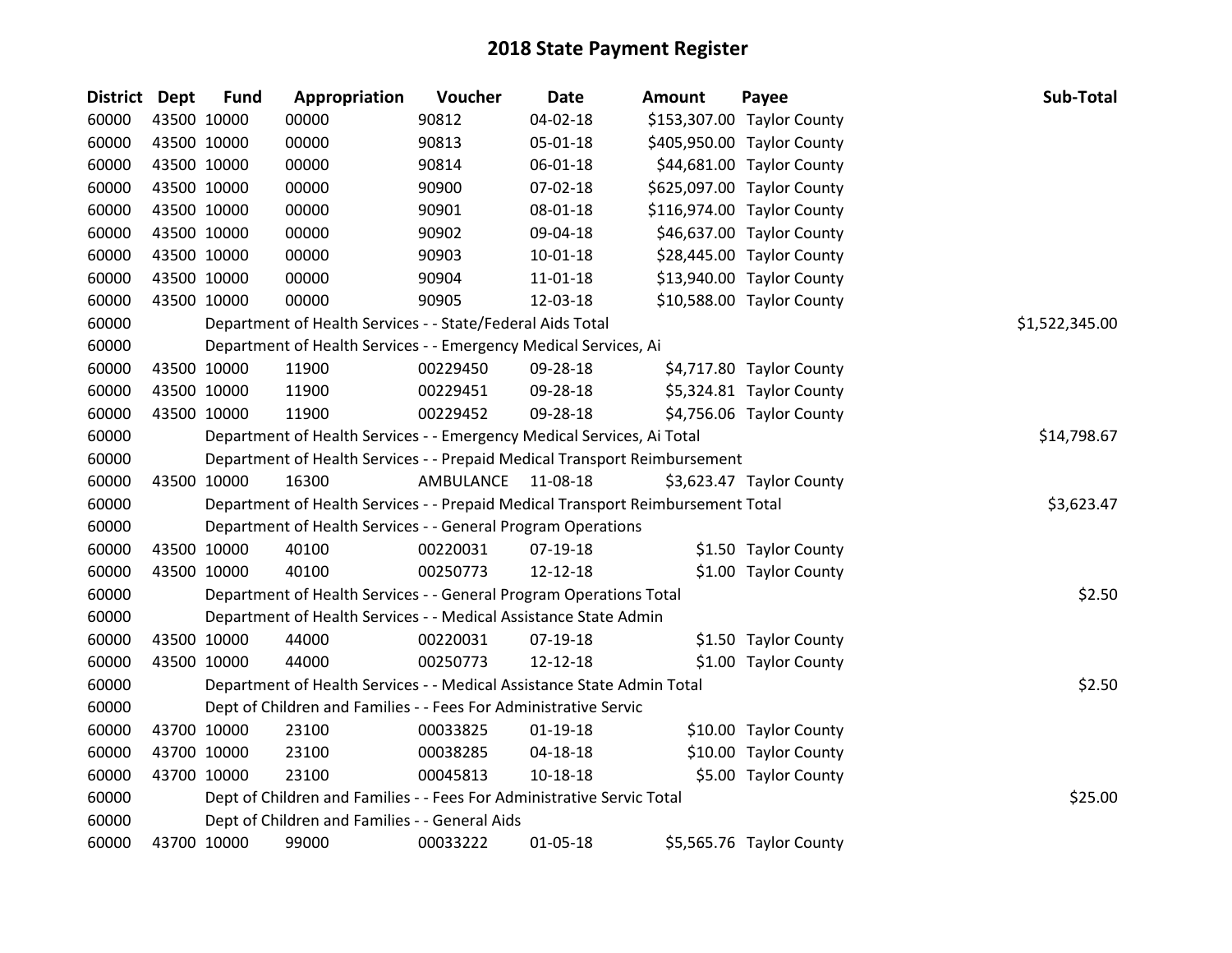| District Dept | <b>Fund</b> | Appropriation                                        | Voucher  | <b>Date</b>    | Amount | Payee                      | Sub-Total    |
|---------------|-------------|------------------------------------------------------|----------|----------------|--------|----------------------------|--------------|
| 60000         | 43700 10000 | 99000                                                | 00034141 | $01-30-18$     |        | \$59,863.20 Taylor County  |              |
| 60000         | 43700 10000 | 99000                                                | 00034333 | 02-05-18       |        | \$4,442.58 Taylor County   |              |
| 60000         | 43700 10000 | 99000                                                | 00034881 | $02 - 21 - 18$ |        | \$51.60 Taylor County      |              |
| 60000         | 43700 10000 | 99000                                                | 00035034 | $02 - 21 - 18$ |        | \$47.55 Taylor County      |              |
| 60000         | 43700 10000 | 99000                                                | 00035137 | $02 - 21 - 18$ |        | \$64.65 Taylor County      |              |
| 60000         | 43700 10000 | 99000                                                | 00035267 | $02 - 22 - 18$ |        | \$1,094.54 Taylor County   |              |
| 60000         | 43700 10000 | 99000                                                | 00035484 | 03-01-18       |        | \$8.74 Taylor County       |              |
| 60000         | 43700 10000 | 99000                                                | 00035667 | 03-05-18       |        | \$73,219.44 Taylor County  |              |
| 60000         | 43700 10000 | 99000                                                | 00037093 | 04-03-18       |        | \$10,999.95 Taylor County  |              |
| 60000         | 43700 10000 | 99000                                                | 00037594 | 04-05-18       |        | \$87,726.29 Taylor County  |              |
| 60000         | 43700 10000 | 99000                                                | 00037606 | 04-05-18       |        | \$829.31 Taylor County     |              |
| 60000         | 43700 10000 | 99000                                                | 00038832 | 04-30-18       |        | \$5,505.00 Taylor County   |              |
| 60000         | 43700 10000 | 99000                                                | 00038878 | 04-30-18       |        | \$54,971.68 Taylor County  |              |
| 60000         | 43700 10000 | 99000                                                | 00039209 | 05-07-18       |        | \$50,690.98 Taylor County  |              |
| 60000         | 43700 10000 | 99000                                                | 00040629 | 06-05-18       |        | \$28,436.97 Taylor County  |              |
| 60000         | 43700 10000 | 99000                                                | 00041642 | 06-29-18       |        | \$1,946.64 Taylor County   |              |
| 60000         | 43700 10000 | 99000                                                | 00041810 | 07-05-18       |        | \$5,904.57 Taylor County   |              |
| 60000         | 43700 10000 | 99000                                                | 00042461 | 07-25-18       |        | \$213.07 Taylor County     |              |
| 60000         | 43700 10000 | 99000                                                | 00042824 | 07-31-18       |        | \$54,790.53 Taylor County  |              |
| 60000         | 43700 10000 | 99000                                                | 00043030 | 08-03-18       |        | \$1,621.00 Taylor County   |              |
| 60000         | 43700 10000 | 99000                                                | 00043120 | 08-06-18       |        | \$7,259.48 Taylor County   |              |
| 60000         | 43700 10000 | 99000                                                | 00043998 | 08-29-18       |        | \$389,211.41 Taylor County |              |
| 60000         | 43700 10000 | 99000                                                | 00044083 | 08-30-18       |        | \$11,691.00 Taylor County  |              |
| 60000         | 43700 10000 | 99000                                                | 00044191 | 09-05-18       |        | \$43,314.73 Taylor County  |              |
| 60000         | 43700 10000 | 99000                                                | 00045400 | 10-05-18       |        | \$6,091.99 Taylor County   |              |
| 60000         | 43700 10000 | 99000                                                | 00046221 | 10-30-18       |        | \$46,545.55 Taylor County  |              |
| 60000         | 43700 10000 | 99000                                                | 00046535 | 11-05-18       |        | \$4,648.41 Taylor County   |              |
| 60000         | 43700 10000 | 99000                                                | 00047592 | 12-05-18       |        | \$2,774.68 Taylor County   |              |
| 60000         | 43700 10000 | 99000                                                | 00048194 | 12-27-18       |        | \$21,203.58 Taylor County  |              |
| 60000         |             | Dept of Children and Families - - General Aids Total |          |                |        |                            | \$980,734.88 |
| 60000         |             | Dept of Workforce Development - - Ui Admin Fed       |          |                |        |                            |              |
| 60000         | 44500 10000 | 15100                                                | 00142163 | 01-03-18       |        | \$15.00 Taylor County      |              |
| 60000         | 44500 10000 | 15100                                                | 00146844 | 02-02-18       |        | \$25.00 Taylor County      |              |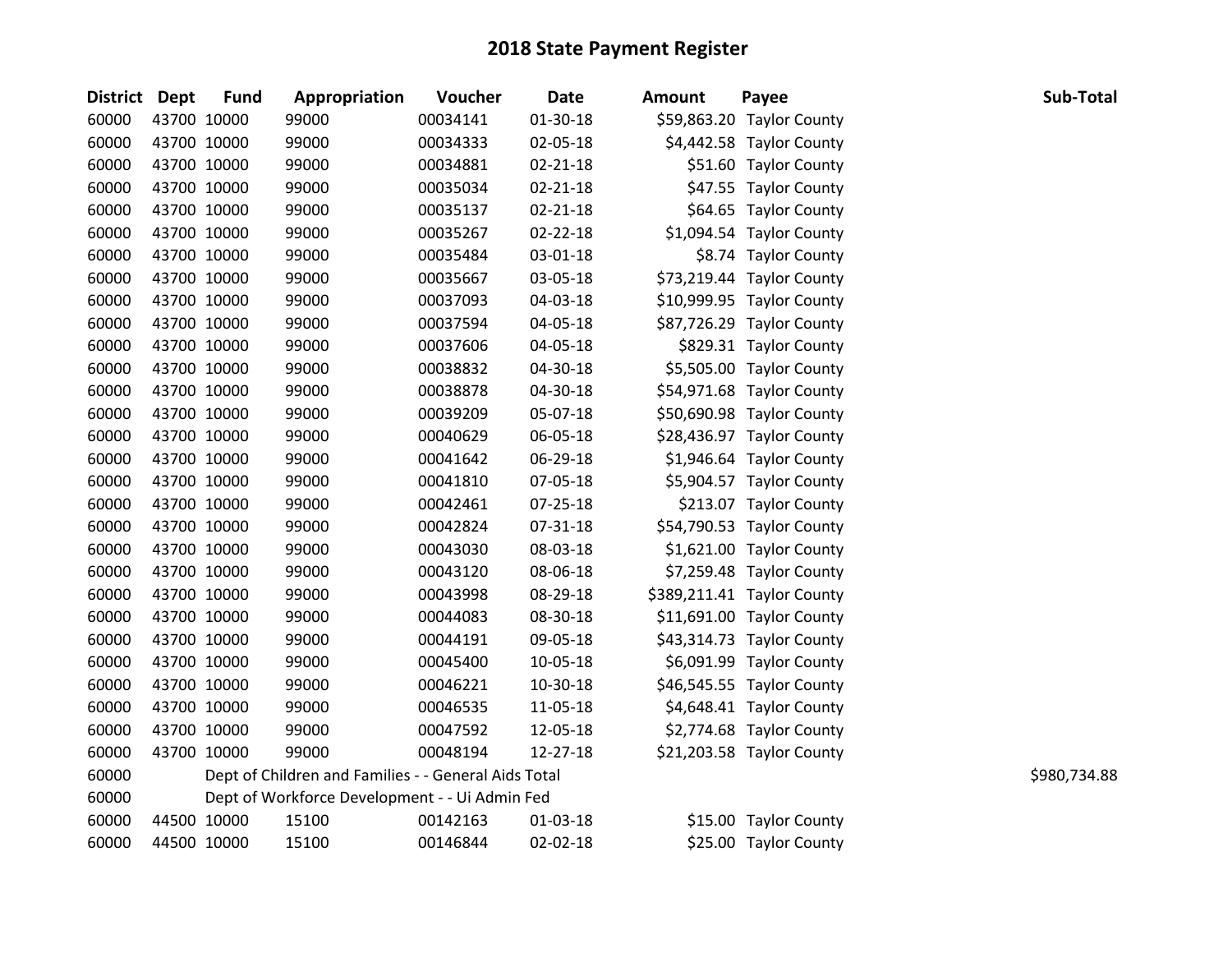| District Dept |             | <b>Fund</b> | Appropriation                                                         | Voucher  | <b>Date</b>    | <b>Amount</b> | Payee                 | Sub-Total |
|---------------|-------------|-------------|-----------------------------------------------------------------------|----------|----------------|---------------|-----------------------|-----------|
| 60000         | 44500 10000 |             | 15100                                                                 | 00152429 | 03-02-18       |               | \$10.00 Taylor County |           |
| 60000         | 44500 10000 |             | 15100                                                                 | 00157740 | 04-03-18       |               | \$10.00 Taylor County |           |
| 60000         |             | 44500 10000 | 15100                                                                 | 00163059 | 05-02-18       |               | \$15.00 Taylor County |           |
| 60000         | 44500 10000 |             | 15100                                                                 | 00168135 | 06-04-18       |               | \$10.00 Taylor County |           |
| 60000         | 44500 10000 |             | 15100                                                                 | 00172324 | 06-28-18       |               | \$3.00 Taylor County  |           |
| 60000         | 44500 10000 |             | 15100                                                                 | 00173137 | 07-03-18       |               | \$20.00 Taylor County |           |
| 60000         |             | 44500 10000 | 15100                                                                 | 00178383 | 08-02-18       |               | \$10.00 Taylor County |           |
| 60000         |             | 44500 10000 | 15100                                                                 | 00183440 | 09-05-18       |               | \$5.00 Taylor County  |           |
| 60000         | 44500 10000 |             | 15100                                                                 | 00188587 | 10-02-18       |               | \$10.00 Taylor County |           |
| 60000         | 44500 10000 |             | 15100                                                                 | 00194649 | 11-02-18       |               | \$5.00 Taylor County  |           |
| 60000         |             |             | Dept of Workforce Development - - Ui Admin Fed Total                  |          |                |               |                       | \$138.00  |
| 60000         |             |             | Dept of Workforce Development - - Title Ib Operations State Gpr       |          |                |               |                       |           |
| 60000         | 44500 10000 |             | 50200                                                                 | 00144871 | $01 - 22 - 18$ |               | \$22.37 Taylor County |           |
| 60000         | 44500 10000 |             | 50200                                                                 | 00149422 | $02 - 16 - 18$ |               | \$22.37 Taylor County |           |
| 60000         | 44500 10000 |             | 50200                                                                 | 00156259 | 03-26-18       |               | \$22.37 Taylor County |           |
| 60000         | 44500 10000 |             | 50200                                                                 | 00161272 | 04-23-18       |               | \$22.37 Taylor County |           |
| 60000         |             | 44500 10000 | 50200                                                                 | 00166662 | 05-24-18       |               | \$22.37 Taylor County |           |
| 60000         | 44500 10000 |             | 50200                                                                 | 00175502 | 07-18-18       |               | \$22.37 Taylor County |           |
| 60000         | 44500 10000 |             | 50200                                                                 | 00176416 | 07-24-18       |               | \$22.37 Taylor County |           |
| 60000         | 44500 10000 |             | 50200                                                                 | 00180394 | 08-15-18       |               | \$22.37 Taylor County |           |
| 60000         | 44500 10000 |             | 50200                                                                 | 00186878 | 09-25-18       |               | \$22.37 Taylor County |           |
| 60000         |             | 44500 10000 | 50200                                                                 | 00193896 | 10-30-18       |               | \$22.37 Taylor County |           |
| 60000         |             |             | Dept of Workforce Development - - Title Ib Operations State Gpr Total |          |                |               |                       | \$223.70  |
| 60000         |             |             | Dept of Workforce Development - - Title Ib Aids State Gpr             |          |                |               |                       |           |
| 60000         | 44500 10000 |             | 50900                                                                 | 00182679 | 08-29-18       |               | \$5.54 Taylor County  |           |
| 60000         |             |             | Dept of Workforce Development - - Title Ib Aids State Gpr Total       |          |                |               |                       | \$5.54    |
| 60000         |             |             | Dept of Workforce Development - - Title Ib Operations Federal         |          |                |               |                       |           |
| 60000         | 44500 10000 |             | 54100                                                                 | 00144871 | $01 - 22 - 18$ |               | \$82.63 Taylor County |           |
| 60000         | 44500 10000 |             | 54100                                                                 | 00149422 | $02 - 16 - 18$ |               | \$82.63 Taylor County |           |
| 60000         | 44500 10000 |             | 54100                                                                 | 00156259 | 03-26-18       |               | \$82.63 Taylor County |           |
| 60000         | 44500 10000 |             | 54100                                                                 | 00161272 | 04-23-18       |               | \$82.63 Taylor County |           |
| 60000         | 44500 10000 |             | 54100                                                                 | 00166662 | 05-24-18       |               | \$82.63 Taylor County |           |
| 60000         | 44500 10000 |             | 54100                                                                 | 00175502 | 07-18-18       |               | \$82.63 Taylor County |           |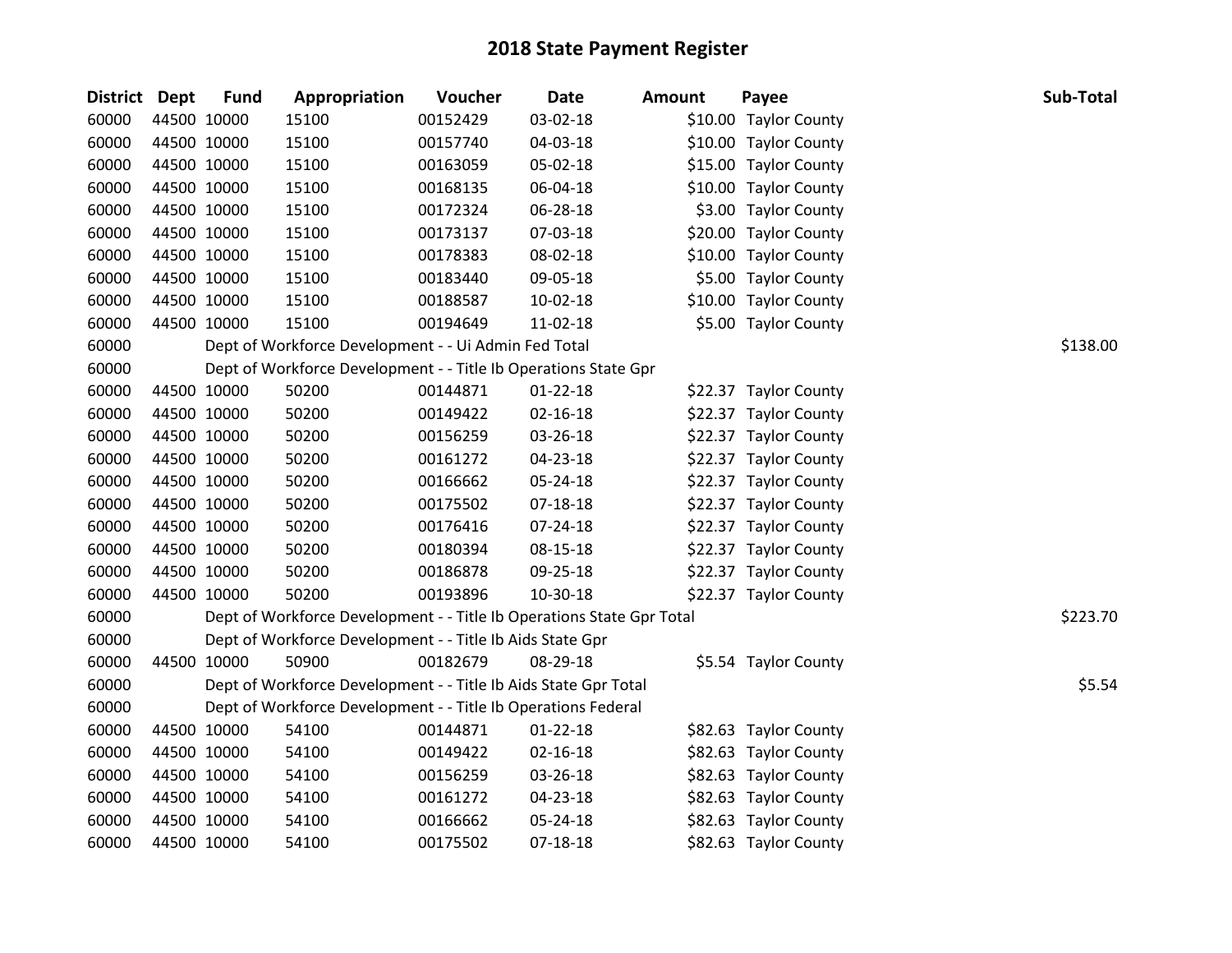| <b>District Dept</b> |             | <b>Fund</b> | Appropriation                                                         | Voucher  | <b>Date</b>    | Amount | Payee                     | Sub-Total  |
|----------------------|-------------|-------------|-----------------------------------------------------------------------|----------|----------------|--------|---------------------------|------------|
| 60000                | 44500 10000 |             | 54100                                                                 | 00176416 | $07 - 24 - 18$ |        | \$82.63 Taylor County     |            |
| 60000                |             | 44500 10000 | 54100                                                                 | 00180394 | 08-15-18       |        | \$82.63 Taylor County     |            |
| 60000                | 44500 10000 |             | 54100                                                                 | 00186878 | 09-25-18       |        | \$82.63 Taylor County     |            |
| 60000                | 44500 10000 |             | 54100                                                                 | 00193896 | 10-30-18       |        | \$82.63 Taylor County     |            |
| 60000                | 44500 10000 |             | 54100                                                                 | 00197132 | 11-19-18       |        | \$105.00 Taylor County    |            |
| 60000                | 44500 10000 |             | 54100                                                                 | 00202072 | 12-20-18       |        | \$105.00 Taylor County    |            |
| 60000                |             |             | Dept of Workforce Development - - Title Ib Operations Federal Total   |          |                |        |                           | \$1,036.30 |
| 60000                |             |             | Dept of Workforce Development - - Title Ib Aids Federal Prf           |          |                |        |                           |            |
| 60000                | 44500 10000 |             | 54400                                                                 | 00182679 | 08-29-18       |        | \$20.46 Taylor County     |            |
| 60000                |             |             | Dept of Workforce Development - - Title Ib Aids Federal Prf Total     |          |                |        |                           | \$20.46    |
| 60000                |             |             | Dept of Workforce Development - - Wc Ops Uninsured Emplyr Admin       |          |                |        |                           |            |
| 60000                |             | 44500 22700 | 17700                                                                 | 00150859 | $02 - 22 - 18$ |        | \$5.00 Taylor County      |            |
| 60000                | 44500 22700 |             | 17700                                                                 | 00195368 | 11-07-18       |        | \$10.00 Taylor County     |            |
| 60000                | 44500 22700 |             | 17700                                                                 | 00195369 | 11-07-18       |        | \$5.00 Taylor County      |            |
| 60000                | 44500 22700 |             | 17700                                                                 | 00195370 | 11-07-18       |        | \$5.00 Taylor County      |            |
| 60000                |             |             | Dept of Workforce Development - - Wc Ops Uninsured Emplyr Admin Total |          |                |        |                           | \$25.00    |
| 60000                |             |             | Department of Justice - - Legal Expenses                              |          |                |        |                           |            |
| 60000                | 45500 10000 |             | 10400                                                                 | 00042037 | $02 - 16 - 18$ |        | \$53.08 Taylor County     |            |
| 60000                | 45500 10000 |             | 10400                                                                 | 00052814 | $10 - 11 - 18$ |        | \$47.68 Taylor County     |            |
| 60000                |             |             | Department of Justice - - Legal Expenses Total                        |          |                |        |                           | \$100.76   |
| 60000                |             |             | Department of Justice - - Crime Laboratories, Dna                     |          |                |        |                           |            |
| 60000                | 45500 10000 |             | 22100                                                                 | 00049034 | 07-19-18       |        | \$930.00 Taylor County    |            |
| 60000                |             |             | Department of Justice - - Crime Laboratories, Dna Total               |          |                |        |                           | \$930.00   |
| 60000                |             |             | Department of Justice - - Law Enforcement Train, Local                |          |                |        |                           |            |
| 60000                | 45500 10000 |             | 23100                                                                 | 00053767 | 10-25-18       |        | \$5,920.00 Taylor County  |            |
| 60000                |             |             | Department of Justice - - Law Enforcement Train, Local Total          |          |                |        |                           | \$5,920.00 |
| 60000                |             |             | Department of Justice - - Federal Aid, State Operations               |          |                |        |                           |            |
| 60000                | 45500 10000 |             | 24100                                                                 | 00052655 | $10-02-18$     |        | \$287.87 Taylor County    |            |
| 60000                |             |             | Department of Justice - - Federal Aid, State Operations Total         |          |                |        |                           | \$287.87   |
| 60000                |             |             | Department of Justice - - Alt Prosecution Alcohol Drugs               |          |                |        |                           |            |
| 60000                | 45500 10000 |             | 27100                                                                 | 00041904 | $02 - 12 - 18$ |        | \$21,611.30 Taylor County |            |
| 60000                | 45500 10000 |             | 27100                                                                 | 00046038 | 05-16-18       |        | \$9,952.01 Taylor County  |            |
| 60000                | 45500 10000 |             | 27100                                                                 | 00052965 | $10 - 11 - 18$ |        | \$14,937.86 Taylor County |            |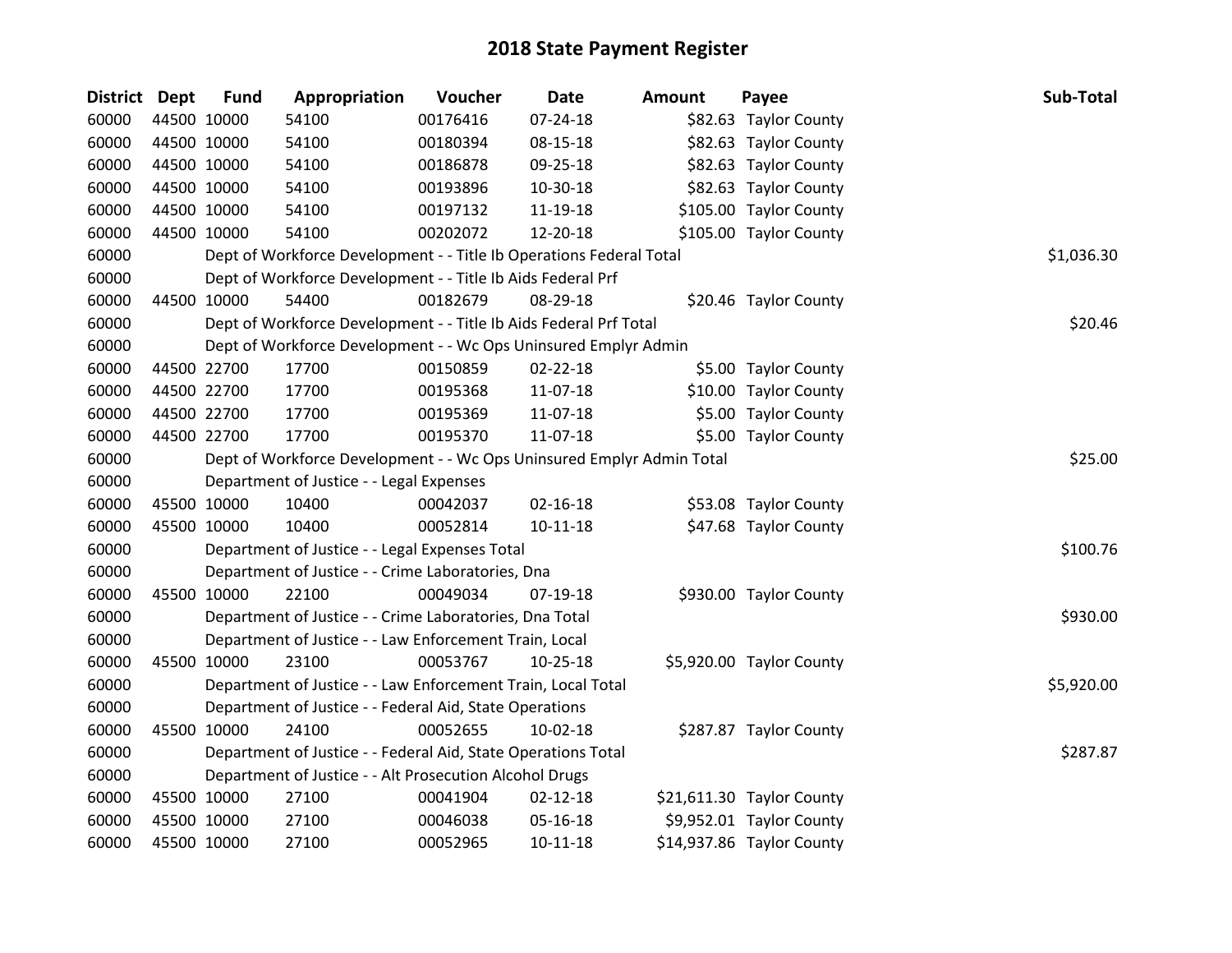| District Dept |             | <b>Fund</b> | Appropriation                                                          | Voucher     | <b>Date</b>    | <b>Amount</b> | Payee                     | Sub-Total   |
|---------------|-------------|-------------|------------------------------------------------------------------------|-------------|----------------|---------------|---------------------------|-------------|
| 60000         |             | 45500 10000 | 27100                                                                  | 00054766    | 11-05-18       |               | \$18,646.13 Taylor County |             |
| 60000         |             |             | Department of Justice - - Alt Prosecution Alcohol Drugs Total          |             |                |               |                           | \$65,147.30 |
| 60000         |             |             | Department of Justice - - Internet Crimes Against Childr               |             |                |               |                           |             |
| 60000         | 45500 10000 |             | 28400                                                                  | 00056113    | 12-03-18       |               | \$45.59 Taylor County     |             |
| 60000         |             |             | Department of Justice - - Internet Crimes Against Childr Total         |             |                |               |                           | \$45.59     |
| 60000         |             |             | Department of Justice - - Crime Victim Witness Assist                  |             |                |               |                           |             |
| 60000         | 45500 10000 |             | 53200                                                                  | 00043081    | 03-06-18       |               | \$12,889.38 Taylor County |             |
| 60000         | 45500 10000 |             | 53200                                                                  | 00049140    | 07-19-18       |               | \$10,905.30 Taylor County |             |
| 60000         |             |             | Department of Justice - - Crime Victim Witness Assist Total            |             |                |               |                           | \$23,794.68 |
| 60000         |             |             | Department of Justice - - Federal Aid, Victim Assistance               |             |                |               |                           |             |
| 60000         |             | 45500 10000 | 54200                                                                  | 00042541    | $02 - 22 - 18$ |               | \$4,589.00 Taylor County  |             |
| 60000         | 45500 10000 |             | 54200                                                                  | 00045957    | 05-23-18       |               | \$4,589.00 Taylor County  |             |
| 60000         |             | 45500 10000 | 54200                                                                  | 00051194    | 09-05-18       |               | \$4,587.00 Taylor County  |             |
| 60000         | 45500 10000 |             | 54200                                                                  | 00056348    | 12-06-18       |               | \$4,588.00 Taylor County  |             |
| 60000         |             |             | Department of Justice - - Federal Aid, Victim Assistance Total         | \$18,353.00 |                |               |                           |             |
| 60000         |             |             | Department of Military Affairs - - Local Emer Planning Grants          |             |                |               |                           |             |
| 60000         | 46500 10000 |             | 33700                                                                  | 00038438    | 01-30-18       |               | \$4,040.21 Taylor County  |             |
| 60000         | 46500 10000 |             | 33700                                                                  | 00045747    | 07-02-18       |               | \$4,032.95 Taylor County  |             |
| 60000         |             |             | Department of Military Affairs - - Local Emer Planning Grants Total    |             |                |               |                           | \$8,073.16  |
| 60000         |             |             | Department of Military Affairs - - Federal Aid, Local Assistance       |             |                |               |                           |             |
| 60000         | 46500 10000 |             | 34200                                                                  | 00038110    | 01-30-18       |               | \$14,599.90 Taylor County |             |
| 60000         | 46500 10000 |             | 34200                                                                  | 00048222    | 08-29-18       |               | \$15,489.55 Taylor County |             |
| 60000         |             |             | Department of Military Affairs - - Federal Aid, Local Assistance Total |             |                |               |                           | \$30,089.45 |
| 60000         |             |             | Department of Veterans Affairs - - Grants To Counties                  |             |                |               |                           |             |
| 60000         | 48500 15200 |             | 12700                                                                  | 00043069    | $02 - 16 - 18$ |               | \$1,000.00 Taylor County  |             |
| 60000         |             |             | Department of Veterans Affairs - - Grants To Counties Total            |             |                |               |                           | \$1,000.00  |
| 60000         |             |             | Department of Veterans Affairs - - County Grants                       |             |                |               |                           |             |
| 60000         | 48500 58200 |             | 26700                                                                  | 00043069    | $02 - 16 - 18$ |               | \$4,500.00 Taylor County  |             |
| 60000         |             |             | Department of Veterans Affairs - - County Grants Total                 |             |                |               |                           | \$4,500.00  |
| 60000         |             |             | Department of Veterans Affairs - - County Grants                       |             |                |               |                           |             |
| 60000         |             | 48500 58300 | 37000                                                                  | 00043069    | $02 - 16 - 18$ |               | \$4,500.00 Taylor County  |             |
| 60000         |             |             | Department of Veterans Affairs - - County Grants Total                 |             |                |               |                           | \$4,500.00  |
| 60000         |             |             | Department of Administration - - Federal Aid, Local Assistance         |             |                |               |                           |             |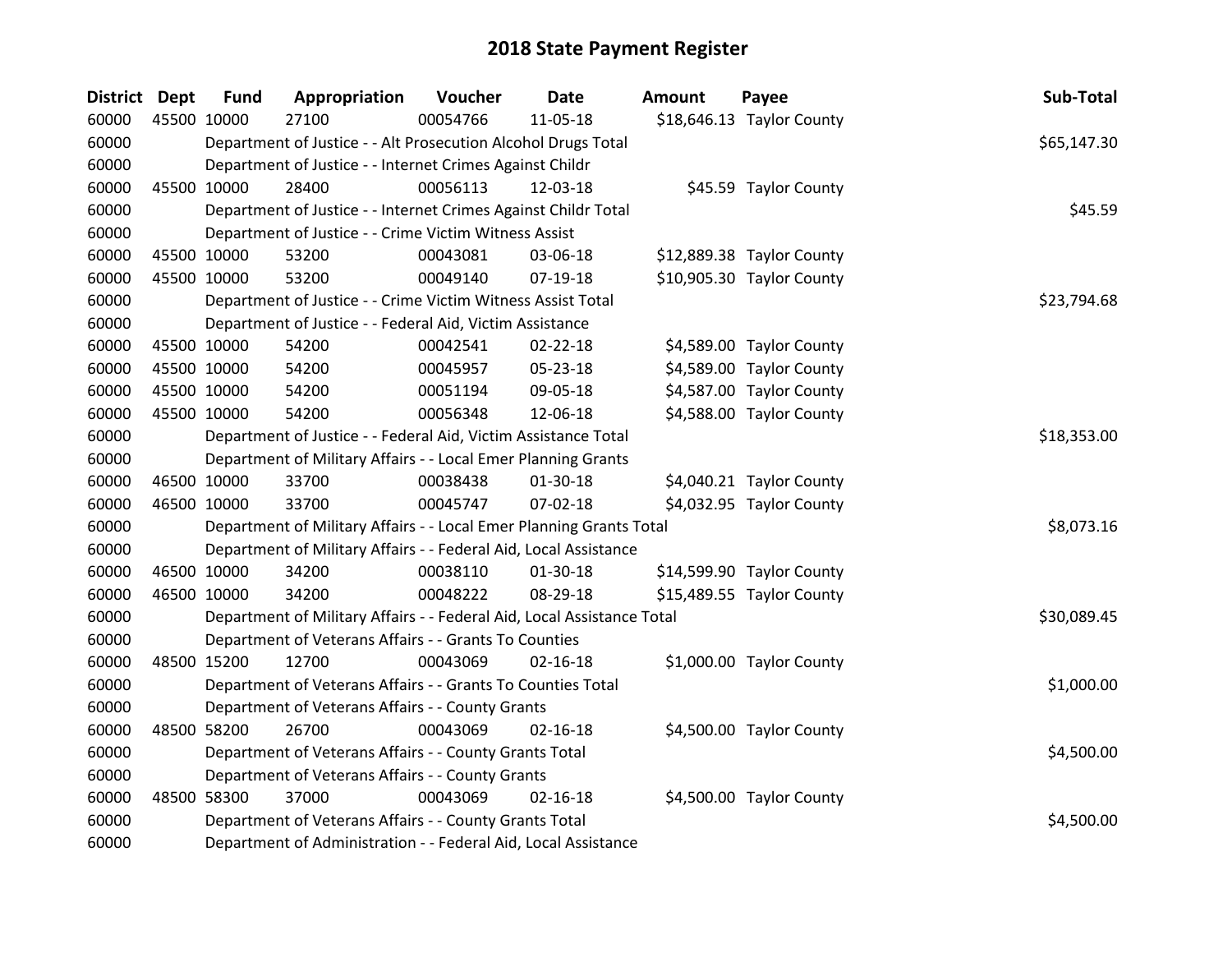| District Dept | <b>Fund</b> | Appropriation                                                         | Voucher  | Date           | <b>Amount</b> | Payee                     | Sub-Total   |
|---------------|-------------|-----------------------------------------------------------------------|----------|----------------|---------------|---------------------------|-------------|
| 60000         | 50500 10000 | 15500                                                                 | 00070017 | $01 - 17 - 18$ |               | \$819.00 Taylor County    |             |
| 60000         | 50500 10000 | 15500                                                                 | 00072682 | $02 - 15 - 18$ |               | \$755.00 Taylor County    |             |
| 60000         | 50500 10000 | 15500                                                                 | 00075127 | $03 - 15 - 18$ |               | \$846.00 Taylor County    |             |
| 60000         | 50500 10000 | 15500                                                                 | 00077668 | $04 - 17 - 18$ |               | \$1,509.00 Taylor County  |             |
| 60000         | 50500 10000 | 15500                                                                 | 00080172 | 05-15-18       |               | \$3,733.00 Taylor County  |             |
| 60000         | 50500 10000 | 15500                                                                 | 00082687 | 06-15-18       |               | \$3,273.00 Taylor County  |             |
| 60000         | 50500 10000 | 15500                                                                 | 00085067 | $07-17-18$     |               | \$3,334.00 Taylor County  |             |
| 60000         | 50500 10000 | 15500                                                                 | 00086693 | 08-15-18       |               | \$1,773.00 Taylor County  |             |
| 60000         | 50500 10000 | 15500                                                                 | 00088332 | 09-17-18       |               | \$2,316.00 Taylor County  |             |
| 60000         | 50500 10000 | 15500                                                                 | 00090335 | $10 - 16 - 18$ |               | \$2,191.00 Taylor County  |             |
| 60000         | 50500 10000 | 15500                                                                 | 00092060 | 11-15-18       |               | \$5,570.00 Taylor County  |             |
| 60000         | 50500 10000 | 15500                                                                 | 00093772 | 12-17-18       |               | \$1,840.00 Taylor County  |             |
| 60000         |             | Department of Administration - - Federal Aid, Local Assistance Total  |          |                |               |                           | \$27,959.00 |
| 60000         |             | Department of Administration - - Low-Income Assistance Grants         |          |                |               |                           |             |
| 60000         | 50500 23500 | 37100                                                                 | 00070017 | $01 - 17 - 18$ |               | \$4,620.00 Taylor County  |             |
| 60000         | 50500 23500 | 37100                                                                 | 00072682 | $02 - 15 - 18$ |               | \$4,421.00 Taylor County  |             |
| 60000         | 50500 23500 | 37100                                                                 | 00075127 | 03-15-18       |               | \$2,547.00 Taylor County  |             |
| 60000         | 50500 23500 | 37100                                                                 | 00077668 | $04 - 17 - 18$ |               | \$3,353.00 Taylor County  |             |
| 60000         | 50500 23500 | 37100                                                                 | 00093772 | 12-17-18       |               | \$1,334.00 Taylor County  |             |
| 60000         |             | Department of Administration - - Low-Income Assistance Grants Total   |          |                |               |                           | \$16,275.00 |
| 60000         |             | Department of Administration - - Land                                 |          |                |               |                           |             |
| 60000         | 50500 26900 | 16600                                                                 | 00077913 | 04-20-18       |               | \$25,000.00 Taylor County |             |
| 60000         |             | Department of Administration - - Land Total                           |          |                |               |                           | \$25,000.00 |
| 60000         |             | Department of Administration - - Land Information Program; Loca       |          |                |               |                           |             |
| 60000         | 50500 26900 | 17300                                                                 | 00073076 | 02-22-18       |               | \$1,000.00 Taylor County  |             |
| 60000         | 50500 26900 | 17300                                                                 | 00075544 | 03-20-18       |               | \$70,920.00 Taylor County |             |
| 60000         | 50500 26900 | 17300                                                                 | 00077016 | 04-06-18       |               | \$25,000.00 Taylor County |             |
| 60000         |             | Department of Administration - - Land Information Program; Loca Total |          |                |               |                           | \$96,920.00 |
| 60000         |             | Public Defender Board - - Private Bar Reimbursement                   |          |                |               |                           |             |
| 60000         | 55000 10000 | 10400                                                                 | 00130722 | 03-09-18       |               | \$72.89 Taylor County     |             |
| 60000         |             | Public Defender Board - - Private Bar Reimbursement Total             |          |                |               |                           | \$72.89     |
| 60000         |             | Public Defender Board - - Transcript, Discovery And Int               |          |                |               |                           |             |
| 60000         | 55000 10000 | 10600                                                                 | 00127110 | 02-05-18       |               | \$1.40 Taylor County      |             |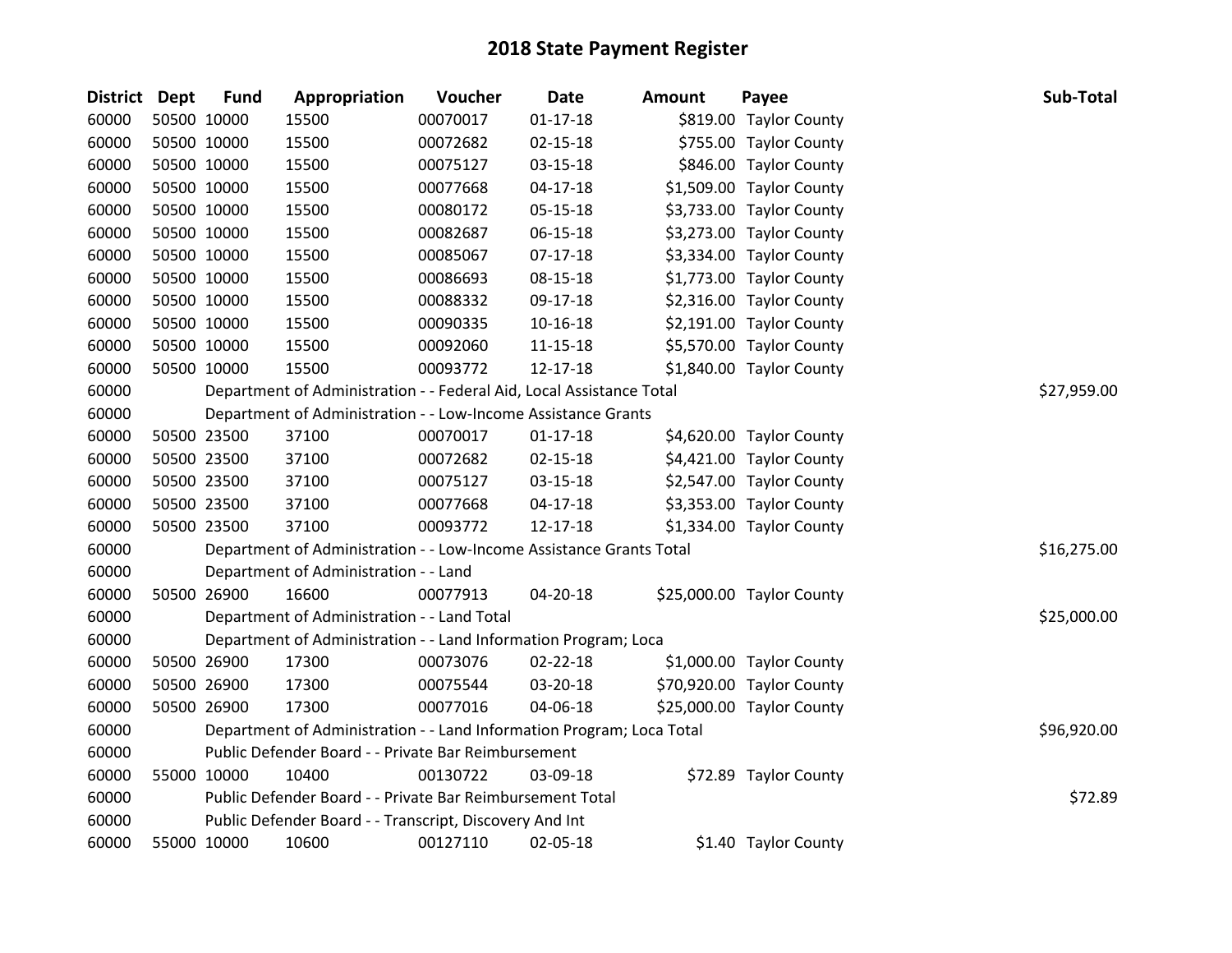| <b>District</b> | Dept | <b>Fund</b> | Appropriation                                                    | Voucher  | <b>Date</b>    | <b>Amount</b> | Payee                      | Sub-Total      |
|-----------------|------|-------------|------------------------------------------------------------------|----------|----------------|---------------|----------------------------|----------------|
| 60000           |      | 55000 10000 | 10600                                                            | 00134021 | 03-26-18       |               | \$2.00 Taylor County       |                |
| 60000           |      | 55000 10000 | 10600                                                            | 00134022 | 03-26-18       |               | \$510.60 Taylor County     |                |
| 60000           |      | 55000 10000 | 10600                                                            | 00155051 | 08-10-18       |               | \$667.60 Taylor County     |                |
| 60000           |      | 55000 10000 | 10600                                                            | 00168524 | 11-16-18       |               | \$5.20 Taylor County       |                |
| 60000           |      | 55000 10000 | 10600                                                            | 00171581 | 12-06-18       |               | \$555.40 Taylor County     |                |
| 60000           |      |             | Public Defender Board - - Transcript, Discovery And Int Total    |          |                |               |                            | \$1,742.20     |
| 60000           |      |             | Department of Revenue - - General Program Operations             |          |                |               |                            |                |
| 60000           |      | 56600 10000 | 10100                                                            | 00084130 | $02 - 16 - 18$ |               | \$240.00 Taylor County     |                |
| 60000           |      | 56600 10000 | 10100                                                            | 00107266 | 08-22-18       |               | \$175.00 Taylor County     |                |
| 60000           |      |             | Department of Revenue - - General Program Operations Total       |          |                |               |                            | \$415.00       |
| 60000           |      |             | Circuit Courts - - Circuit Court Costs                           |          |                |               |                            |                |
| 60000           |      | 62500 10000 | 10500                                                            | 00000526 | 01-09-18       |               | \$26,137.00 Taylor County  |                |
| 60000           |      | 62500 10000 | 10500                                                            | 00000626 | $02 - 15 - 18$ |               | \$387.50 Taylor County     |                |
| 60000           |      | 62500 10000 | 10500                                                            | 00000888 | 07-31-18       |               | \$277.50 Taylor County     |                |
| 60000           |      | 62500 10000 | 10500                                                            | 00001000 | 08-24-18       |               | \$45,435.81 Taylor County  |                |
| 60000           |      | 62500 10000 | 10500                                                            | 00001051 | 09-13-18       |               | \$200.00 Taylor County     |                |
| 60000           |      |             | Circuit Courts - - Circuit Court Costs Total                     |          |                |               |                            | \$72,437.81    |
| 60000           |      |             | Circuit Courts - - Court Interpreters                            |          |                |               |                            |                |
| 60000           |      | 62500 10000 | 12100                                                            | 00000546 | $01 - 11 - 18$ |               | \$505.00 Taylor County     |                |
| 60000           |      |             | Circuit Courts - - Court Interpreters Total                      |          |                |               |                            | \$505.00       |
| 60000           |      |             | Shared Revenue and Tax Relief - - County And Municipal Aid       |          |                |               |                            |                |
| 60000           |      | 83500 10000 | 10500                                                            | 00034219 | 07-23-18       |               | \$156,293.30 Taylor County |                |
| 60000           |      | 83500 10000 | 10500                                                            | 00037105 | 11-19-18       |               | \$882,038.54 Taylor County |                |
| 60000           |      |             | Shared Revenue and Tax Relief - - County And Municipal Aid Total |          |                |               |                            | \$1,038,331.84 |
| 60000           |      |             | Shared Revenue and Tax Relief - - Exempt Computer Aid            |          |                |               |                            |                |
| 60000           |      | 83500 10000 | 10900                                                            | 00029929 | 07-23-18       |               | \$33,351.16 Taylor County  |                |
| 60000           |      |             | Shared Revenue and Tax Relief - - Exempt Computer Aid Total      |          |                |               |                            | \$33,351.16    |
| 60000           |      |             | Shared Revenue and Tax Relief - - Utility Aid                    |          |                |               |                            |                |
| 60000           |      | 83500 10000 | 11000                                                            | 00034219 | 07-23-18       |               | \$3,196.68 Taylor County   |                |
| 60000           |      | 83500 10000 | 11000                                                            | 00037105 | 11-19-18       |               | \$19,223.44 Taylor County  |                |
| 60000           |      |             | Shared Revenue and Tax Relief - - Utility Aid Total              |          |                |               |                            | \$22,420.12    |
| 60000           |      |             | Shared Revenue and Tax Relief - - School Lvy Tx/First Dollar Cr  |          |                |               |                            |                |
| 60000           |      | 83500 10000 | 30200                                                            | 00029691 | 07-23-18       |               | \$642,375.91 Taylor County |                |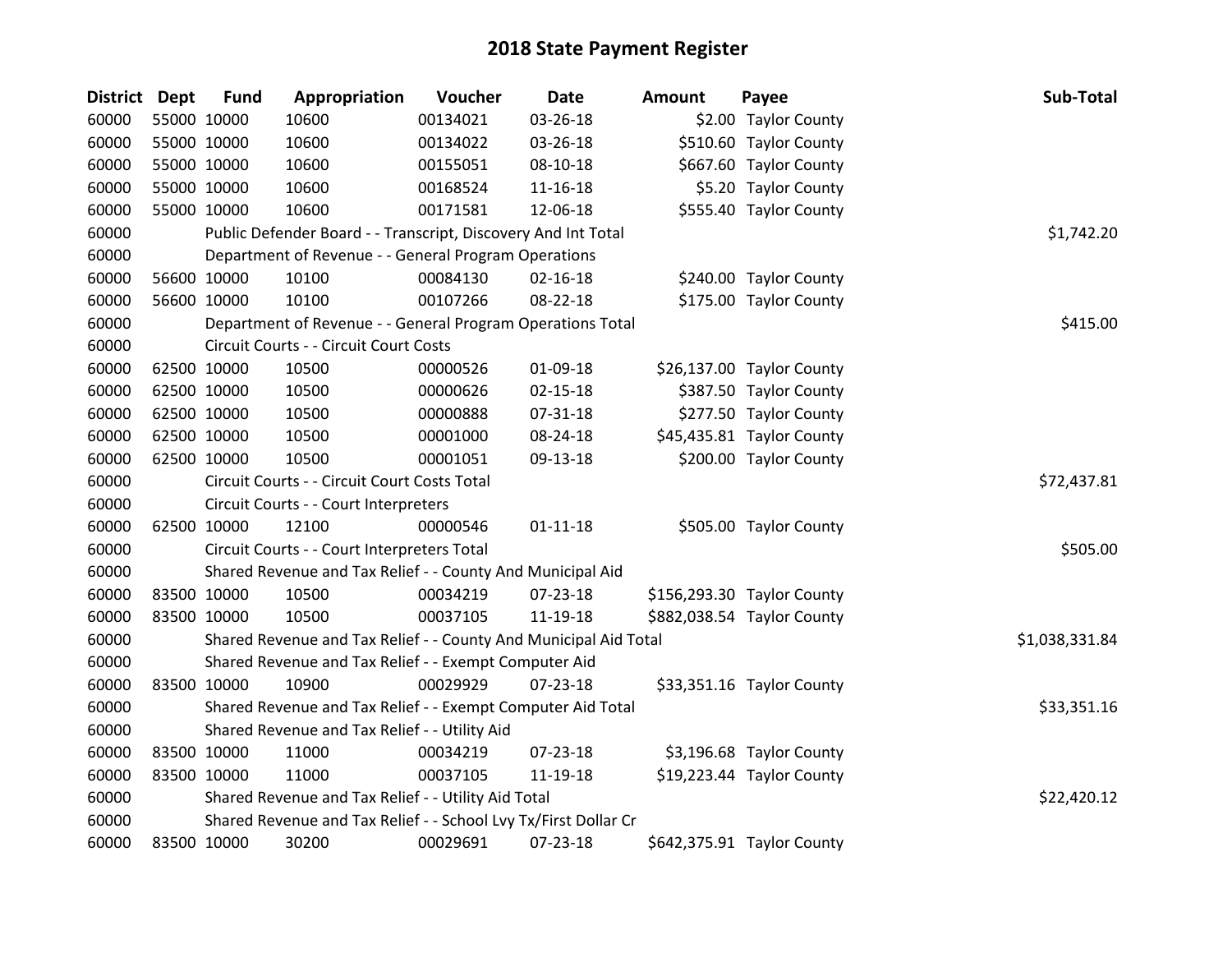| District Dept | Fund        | Appropriation                                                         | <b>Voucher</b> | Date           | <b>Amount</b> | Pavee                        | Sub-Total       |
|---------------|-------------|-----------------------------------------------------------------------|----------------|----------------|---------------|------------------------------|-----------------|
| 60000         | 83500 10000 | 30200                                                                 | 00029839       | $07 - 23 - 18$ |               | \$2,450,415.92 Taylor County |                 |
| 60000         |             | Shared Revenue and Tax Relief - - School Lvy Tx/First Dollar Cr Total |                |                |               |                              | \$3,092,791.83  |
| 60000         |             | Shared Revenue and Tax Relief - - Lottery & Gaming Credit             |                |                |               |                              |                 |
| 60000         | 83500 52100 | 36300                                                                 | 00027206       | 03-26-18       |               | \$671,309.75 Taylor County   |                 |
| 60000         |             | Shared Revenue and Tax Relief - - Lottery & Gaming Credit Total       |                |                |               |                              | \$671,309.75    |
| 60000 Total   |             |                                                                       |                |                |               |                              | \$10,863,086.07 |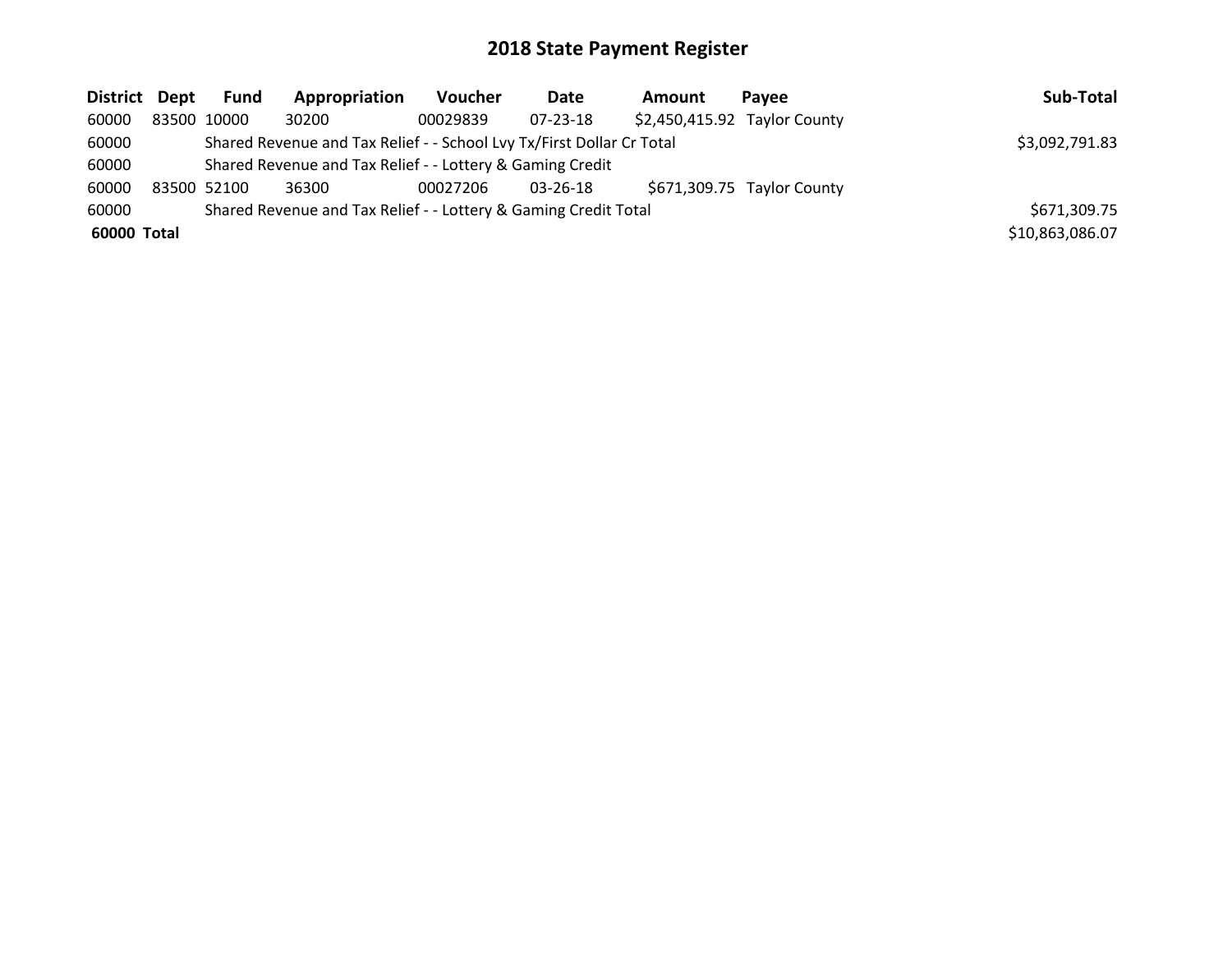| <b>District</b> | <b>Dept</b> | <b>Fund</b> | Appropriation                                                        | Voucher  | Date           | <b>Amount</b> | Payee                      | Sub-Total    |
|-----------------|-------------|-------------|----------------------------------------------------------------------|----------|----------------|---------------|----------------------------|--------------|
| 60002           |             |             | Dept of Safety & Prof Services - - Fire Dues Distribution            |          |                |               |                            |              |
| 60002           | 16500 10000 |             | 22500                                                                | 00022549 | $07 - 24 - 18$ |               | \$997.13 Town Of Aurora    |              |
| 60002           |             |             | Dept of Safety & Prof Services - - Fire Dues Distribution Total      |          |                |               |                            | \$997.13     |
| 60002           |             |             | Dept of Natural Resources - - Resaids - Cnty Forst, CI & Mfl         |          |                |               |                            |              |
| 60002           |             | 37000 21200 | 57100                                                                | 00248178 | 06-28-18       |               | \$327.76 Town Of Aurora    |              |
| 60002           |             |             | Dept of Natural Resources - - Resaids - Cnty Forst, Cl & Mfl Total   |          |                |               |                            | \$327.76     |
| 60002           |             |             | Dept of Natural Resources - - Fin Asst For Responsible Units         |          |                |               |                            |              |
| 60002           |             | 37000 27400 | 67000                                                                | 00235953 | 05-11-18       |               | \$1,554.82 Town Of Aurora  |              |
| 60002           |             |             | Dept of Natural Resources - - Fin Asst For Responsible Units Total   |          |                |               |                            | \$1,554.82   |
| 60002           |             |             | WI Dept of Transportation - - Trns Aids To Mnc.-Sf                   |          |                |               |                            |              |
| 60002           |             | 39500 21100 | 19100                                                                | 00205213 | $01 - 02 - 18$ |               | \$22,595.05 Town Of Aurora |              |
| 60002           |             | 39500 21100 | 19100                                                                | 00235721 | 04-02-18       |               | \$22,595.05 Town Of Aurora |              |
| 60002           |             | 39500 21100 | 19100                                                                | 00269420 | $07 - 02 - 18$ |               | \$22,595.05 Town Of Aurora |              |
| 60002           | 39500 21100 |             | 19100                                                                | 00303472 | 10-01-18       |               | \$22,595.07 Town Of Aurora |              |
| 60002           |             |             | WI Dept of Transportation - - Trns Aids To Mnc.-Sf Total             |          |                |               |                            | \$90,380.22  |
| 60002           |             |             | WI Dept of Transportation - - Loc Rd Imp Prg St Fd                   |          |                |               |                            |              |
| 60002           | 39500 21100 |             | 27800                                                                | 00274695 | $07-13-18$     |               | \$13,359.10 Town Of Aurora |              |
| 60002           |             |             | WI Dept of Transportation - - Loc Rd Imp Prg St Fd Total             |          |                |               |                            | \$13,359.10  |
| 60002           |             |             | Department of Administration - - Hv Trans Ln Annual Impact Fee       |          |                |               |                            |              |
| 60002           | 50500       | 10000       | 17400                                                                | 00078673 | 05-01-18       |               | \$27,821.00 Town Of Aurora |              |
| 60002           |             |             | Department of Administration - - Hv Trans Ln Annual Impact Fee Total |          |                |               |                            | \$27,821.00  |
| 60002           |             |             | Shared Revenue and Tax Relief - - County And Municipal Aid           |          |                |               |                            |              |
| 60002           | 83500 10000 |             | 10500                                                                | 00034192 | 07-23-18       |               | \$7,041.98 Town Of Aurora  |              |
| 60002           | 83500 10000 |             | 10500                                                                | 00037078 | 11-19-18       |               | \$39,904.52 Town Of Aurora |              |
| 60002           |             |             | Shared Revenue and Tax Relief - - County And Municipal Aid Total     |          |                |               |                            | \$46,946.50  |
| 60002 Total     |             |             |                                                                      |          |                |               |                            | \$181,386.53 |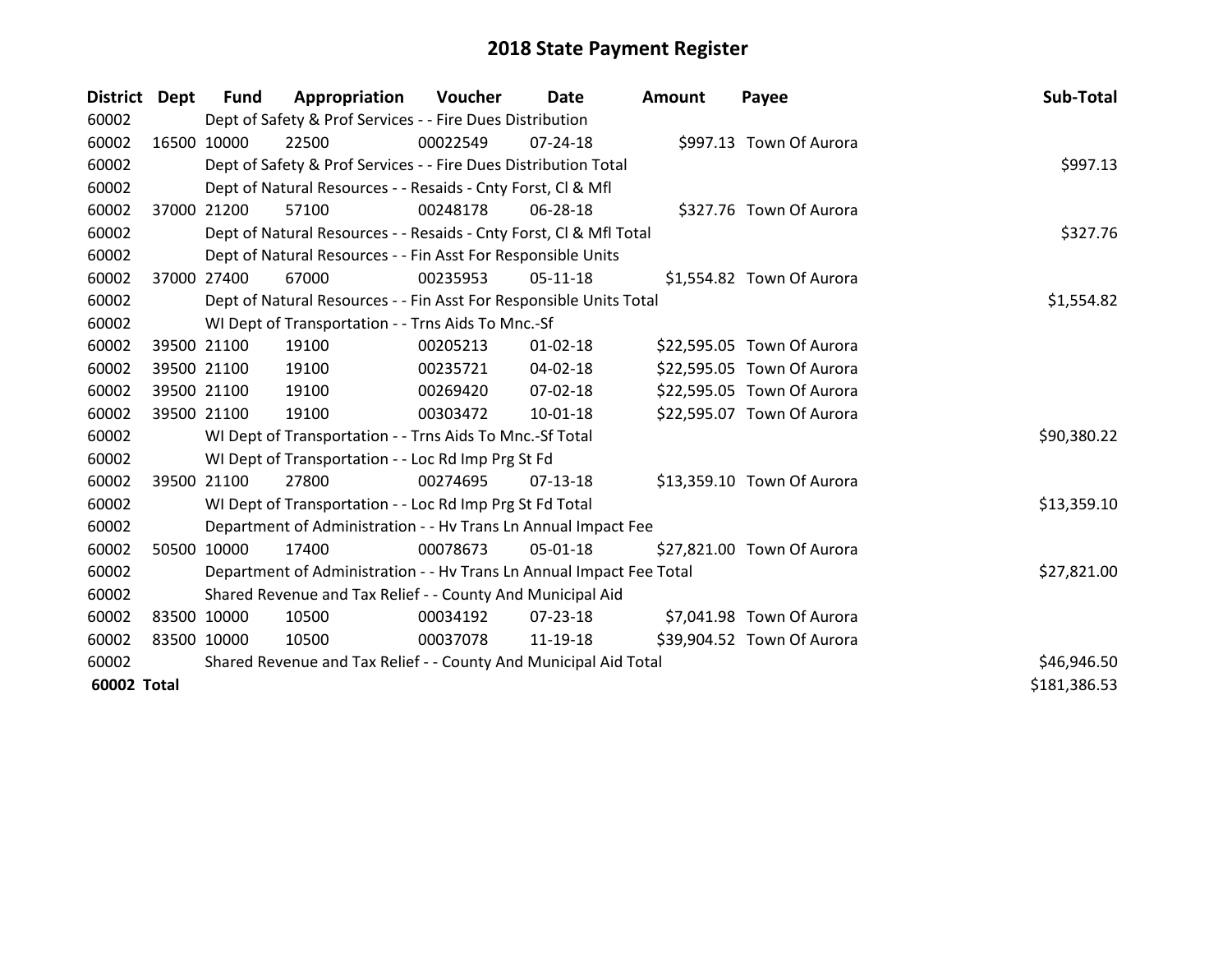| <b>District</b> | Dept        | Fund        | Appropriation                                                      | Voucher  | Date           | Amount | Payee                        | Sub-Total    |
|-----------------|-------------|-------------|--------------------------------------------------------------------|----------|----------------|--------|------------------------------|--------------|
| 60004           |             |             | Dept of Safety & Prof Services - - Fire Dues Distribution          |          |                |        |                              |              |
| 60004           |             | 16500 10000 | 22500                                                              | 00022550 | 07-25-18       |        | \$2,294.89 Town Of Browning  |              |
| 60004           |             |             | Dept of Safety & Prof Services - - Fire Dues Distribution Total    |          |                |        |                              | \$2,294.89   |
| 60004           |             |             | Dept of Natural Resources - - Resaids - Cnty Forst, CI & Mfl       |          |                |        |                              |              |
| 60004           | 37000       | 21200       | 57100                                                              | 00248179 | 06-28-18       |        | \$393.08 Town Of Browning    |              |
| 60004           |             |             | Dept of Natural Resources - - Resaids - Cnty Forst, Cl & Mfl Total |          |                |        |                              | \$393.08     |
| 60004           |             |             | WI Dept of Transportation - - Trns Aids To Mnc.-Sf                 |          |                |        |                              |              |
| 60004           |             | 39500 21100 | 19100                                                              | 00205214 | $01 - 02 - 18$ |        | \$25,556.32 Town Of Browning |              |
| 60004           |             | 39500 21100 | 19100                                                              | 00235722 | $04 - 02 - 18$ |        | \$25,556.32 Town Of Browning |              |
| 60004           |             | 39500 21100 | 19100                                                              | 00269421 | 07-02-18       |        | \$25,556.32 Town Of Browning |              |
| 60004           |             | 39500 21100 | 19100                                                              | 00303473 | 10-01-18       |        | \$25,556.35 Town Of Browning |              |
| 60004           |             |             | WI Dept of Transportation - - Trns Aids To Mnc.-Sf Total           |          |                |        |                              | \$102,225.31 |
| 60004           |             |             | Shared Revenue and Tax Relief - - County And Municipal Aid         |          |                |        |                              |              |
| 60004           |             | 83500 10000 | 10500                                                              | 00034193 | 07-23-18       |        | \$5,891.48 Town Of Browning  |              |
| 60004           | 83500 10000 |             | 10500                                                              | 00037079 | 11-19-18       |        | \$33,385.04 Town Of Browning |              |
| 60004           |             |             | Shared Revenue and Tax Relief - - County And Municipal Aid Total   |          |                |        |                              | \$39,276.52  |
| 60004           |             |             | Shared Revenue and Tax Relief - - Exempt Computer Aid              |          |                |        |                              |              |
| 60004           |             | 83500 10000 | 10900                                                              | 00031369 | $07 - 23 - 18$ |        | \$4.06 Town Of Browning      |              |
| 60004           |             |             | Shared Revenue and Tax Relief - - Exempt Computer Aid Total        |          |                |        |                              | \$4.06       |
| 60004           |             |             | Shared Revenue and Tax Relief - - Utility Aid                      |          |                |        |                              |              |
| 60004           |             | 83500 10000 | 11000                                                              | 00034193 | $07 - 23 - 18$ |        | \$34.88 Town Of Browning     |              |
| 60004           | 83500 10000 |             | 11000                                                              | 00037079 | 11-19-18       |        | \$228.29 Town Of Browning    |              |
| 60004           |             |             | Shared Revenue and Tax Relief - - Utility Aid Total                |          |                |        |                              | \$263.17     |
| 60004 Total     |             |             |                                                                    |          |                |        |                              | \$144,457.03 |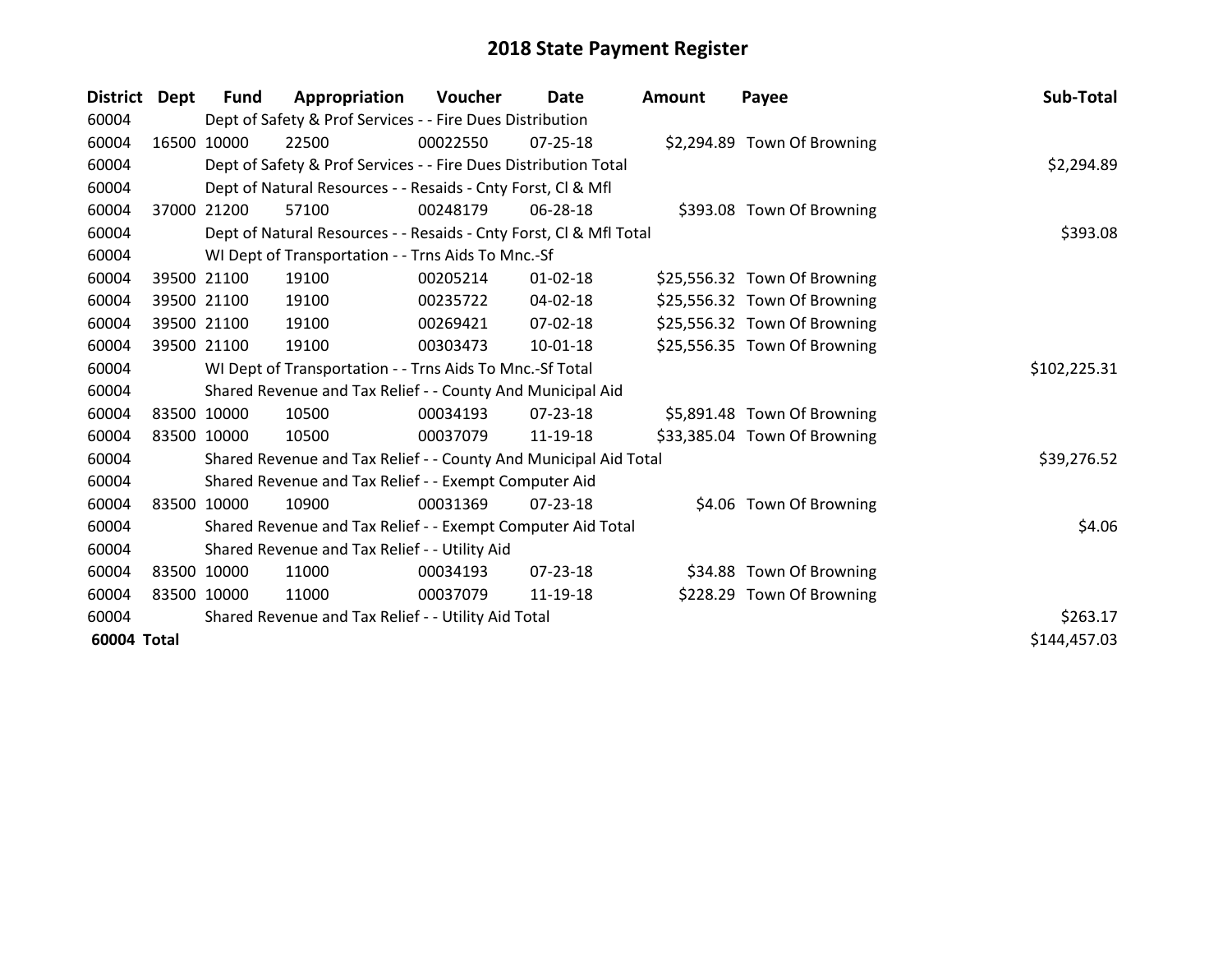| <b>District</b> | Dept        | <b>Fund</b> | Appropriation                                                      | Voucher     | Date           | <b>Amount</b> | Payee                       | Sub-Total    |
|-----------------|-------------|-------------|--------------------------------------------------------------------|-------------|----------------|---------------|-----------------------------|--------------|
| 60006           |             |             | Dept of Safety & Prof Services - - Fire Dues Distribution          |             |                |               |                             |              |
| 60006           | 16500 10000 |             | 22500                                                              | 00022551    | 07-25-18       |               | \$2,343.61 Town Of Chelsea  |              |
| 60006           |             |             | Dept of Safety & Prof Services - - Fire Dues Distribution Total    |             |                |               |                             | \$2,343.61   |
| 60006           |             |             | Dept of Natural Resources - - Resaids - Cnty Forst, CI & Mfl       |             |                |               |                             |              |
| 60006           |             | 37000 21200 | 57100                                                              | 00248180    | 06-28-18       |               | \$589.93 Town Of Chelsea    |              |
| 60006           |             |             | Dept of Natural Resources - - Resaids - Cnty Forst, Cl & Mfl Total |             |                |               |                             | \$589.93     |
| 60006           |             |             | Dept of Natural Resources - - Resaids - Pymt In Lieu Tax Fed       |             |                |               |                             |              |
| 60006           | 37000       | 21200       | 58400                                                              | 00270513    | 10-01-18       |               | \$7,023.51 Town Of Chelsea  |              |
| 60006           |             |             | Dept of Natural Resources - - Resaids - Pymt In Lieu Tax Fed Total |             |                |               |                             | \$7,023.51   |
| 60006           |             |             | WI Dept of Transportation - - Trns Aids To Mnc.-Sf                 |             |                |               |                             |              |
| 60006           |             | 39500 21100 | 19100                                                              | 00205215    | $01 - 02 - 18$ |               | \$27,827.23 Town Of Chelsea |              |
| 60006           |             | 39500 21100 | 19100                                                              | 00235723    | 04-02-18       |               | \$27,827.23 Town Of Chelsea |              |
| 60006           |             | 39500 21100 | 19100                                                              | 00269422    | $07 - 02 - 18$ |               | \$27,827.23 Town Of Chelsea |              |
| 60006           | 39500 21100 |             | 19100                                                              | 00303474    | 10-01-18       |               | \$27,827.23 Town Of Chelsea |              |
| 60006           |             |             | WI Dept of Transportation - - Trns Aids To Mnc.-Sf Total           |             |                |               |                             | \$111,308.92 |
| 60006           |             |             | WI Dept of Transportation - - Loc Rd Imp Prg St Fd                 |             |                |               |                             |              |
| 60006           | 39500 21100 |             | 27800                                                              | 00279965    | $07 - 27 - 18$ |               | \$17,474.85 Town Of Chelsea |              |
| 60006           |             |             | WI Dept of Transportation - - Loc Rd Imp Prg St Fd Total           |             |                |               |                             | \$17,474.85  |
| 60006           |             |             | Shared Revenue and Tax Relief - - County And Municipal Aid         |             |                |               |                             |              |
| 60006           | 83500 10000 |             | 10500                                                              | 00034194    | 07-23-18       |               | \$3,986.75 Town Of Chelsea  |              |
| 60006           | 83500 10000 |             | 10500                                                              | 00037080    | 11-19-18       |               | \$22,591.57 Town Of Chelsea |              |
| 60006           |             |             | Shared Revenue and Tax Relief - - County And Municipal Aid Total   | \$26,578.32 |                |               |                             |              |
| 60006           |             |             | Shared Revenue and Tax Relief - - Exempt Computer Aid              |             |                |               |                             |              |
| 60006           | 83500 10000 |             | 10900                                                              | 00031370    | 07-23-18       |               | \$1.01 Town Of Chelsea      |              |
| 60006           |             |             | Shared Revenue and Tax Relief - - Exempt Computer Aid Total        |             |                |               |                             | \$1.01       |
| 60006 Total     |             |             |                                                                    |             |                |               |                             | \$165,320.15 |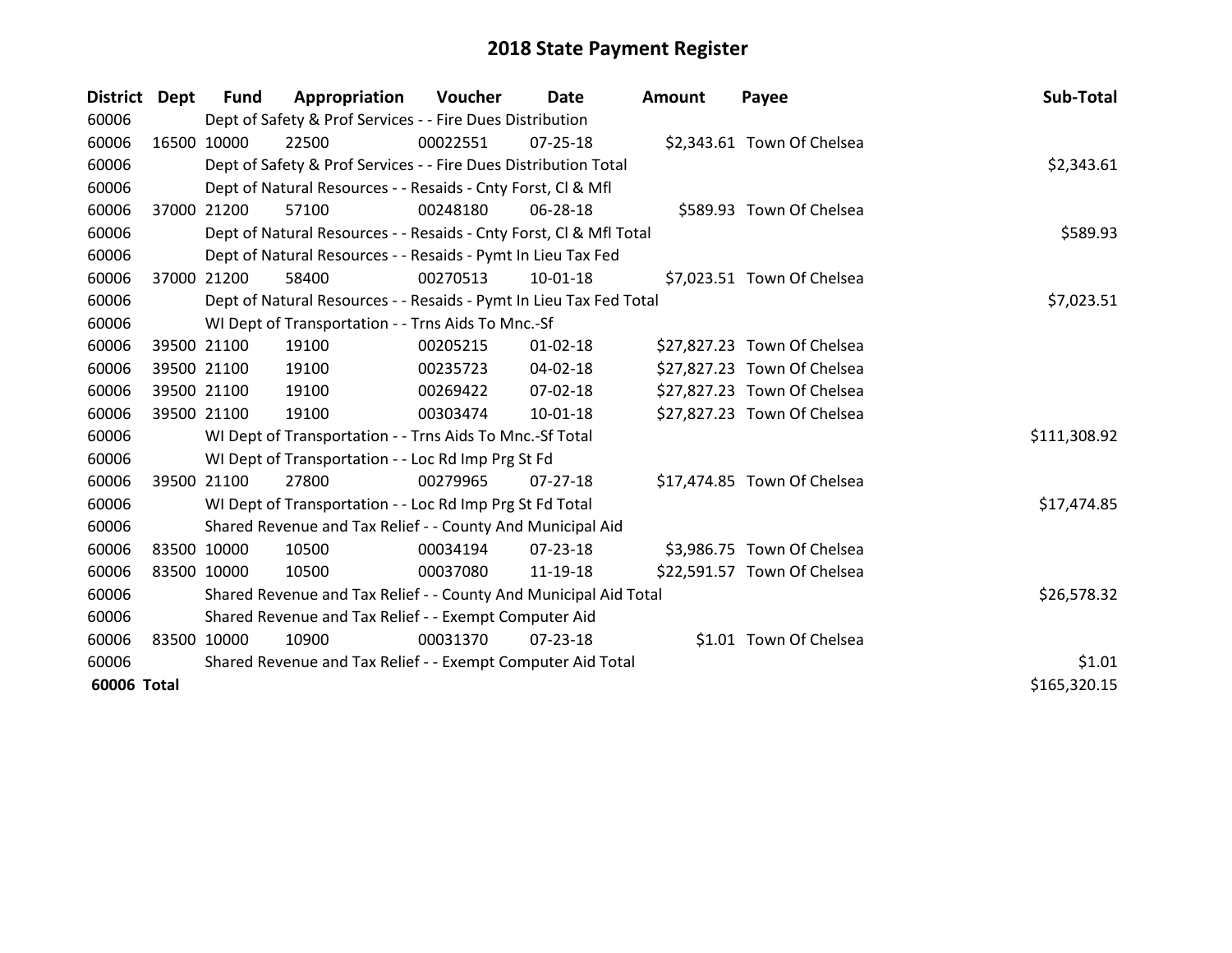| District Dept |             | <b>Fund</b> | Appropriation                                                      | Voucher  | <b>Date</b>    | <b>Amount</b> | Payee                         | Sub-Total   |
|---------------|-------------|-------------|--------------------------------------------------------------------|----------|----------------|---------------|-------------------------------|-------------|
| 60008         |             |             | Dept of Safety & Prof Services - - Fire Dues Distribution          |          |                |               |                               |             |
| 60008         | 16500 10000 |             | 22500                                                              | 00022552 | $07 - 24 - 18$ |               | \$738.14 Town Of Cleveland    |             |
| 60008         |             |             | Dept of Safety & Prof Services - - Fire Dues Distribution Total    |          |                |               |                               | \$738.14    |
| 60008         |             |             | Dept of Natural Resources - - Aids In Lieu Of Taxes - Gener        |          |                |               |                               |             |
| 60008         | 37000 10000 |             | 50300                                                              | 00212530 | 02-06-18       |               | \$7,629.85 Town Of Cleveland  |             |
| 60008         | 37000 10000 |             | 50300                                                              | 00229749 | 04-20-18       |               | \$148.28 Town Of Cleveland    |             |
| 60008         |             |             | Dept of Natural Resources - - Aids In Lieu Of Taxes - Gener Total  |          |                |               |                               | \$7,778.13  |
| 60008         |             |             | Dept of Natural Resources - - Resaids - Cnty Forst, Cl & Mfl       |          |                |               |                               |             |
| 60008         | 37000 21200 |             | 57100                                                              | 00248181 | 06-28-18       |               | \$489.03 Town Of Cleveland    |             |
| 60008         |             |             | Dept of Natural Resources - - Resaids - Cnty Forst, Cl & Mfl Total |          |                |               |                               | \$489.03    |
| 60008         |             |             | Dept of Natural Resources - - Aids In Lieu Of Taxes - Sum S        |          |                |               |                               |             |
| 60008         | 37000 21200 |             | 57900                                                              | 00229750 | $04 - 20 - 18$ |               | \$784.54 Town Of Cleveland    |             |
| 60008         |             |             | Dept of Natural Resources - - Aids In Lieu Of Taxes - Sum S Total  |          |                |               |                               | \$784.54    |
| 60008         |             |             | Dept of Natural Resources - - Resaids - Pymt In Lieu Tax Fed       |          |                |               |                               |             |
| 60008         | 37000 21200 |             | 58400                                                              | 00270514 | $10 - 01 - 18$ |               | \$4,656.84 Town Of Cleveland  |             |
| 60008         |             |             | Dept of Natural Resources - - Resaids - Pymt In Lieu Tax Fed Total |          |                |               |                               | \$4,656.84  |
| 60008         |             |             | WI Dept of Transportation - - Disastr Damag Aid Sf                 |          |                |               |                               |             |
| 60008         | 39500 21100 |             | 17400                                                              | 00291846 | 08-29-18       |               | \$1,754.36 Town Of Cleveland  |             |
| 60008         |             |             | WI Dept of Transportation - - Disastr Damag Aid Sf Total           |          |                |               |                               | \$1,754.36  |
| 60008         |             |             | WI Dept of Transportation - - Trns Aids To Mnc.-Sf                 |          |                |               |                               |             |
| 60008         |             | 39500 21100 | 19100                                                              | 00205216 | $01 - 02 - 18$ |               | \$10,650.21 Town Of Cleveland |             |
| 60008         | 39500 21100 |             | 19100                                                              | 00235724 | 04-02-18       |               | \$10,650.21 Town Of Cleveland |             |
| 60008         | 39500 21100 |             | 19100                                                              | 00269423 | 07-02-18       |               | \$10,650.21 Town Of Cleveland |             |
| 60008         | 39500 21100 |             | 19100                                                              | 00303475 | 10-01-18       |               | \$10,650.24 Town Of Cleveland |             |
| 60008         |             |             | WI Dept of Transportation - - Trns Aids To Mnc.-Sf Total           |          |                |               |                               | \$42,600.87 |
| 60008         |             |             | Shared Revenue and Tax Relief - - County And Municipal Aid         |          |                |               |                               |             |
| 60008         | 83500 10000 |             | 10500                                                              | 00034195 | 07-23-18       |               | \$3,164.35 Town Of Cleveland  |             |
| 60008         | 83500 10000 |             | 10500                                                              | 00037081 | 11-19-18       |               | \$17,931.29 Town Of Cleveland |             |
| 60008         |             |             | Shared Revenue and Tax Relief - - County And Municipal Aid Total   |          |                |               |                               | \$21,095.64 |
| 60008         |             |             | Shared Revenue and Tax Relief - - Utility Aid                      |          |                |               |                               |             |
| 60008         | 83500 10000 |             | 11000                                                              | 00034195 | $07 - 23 - 18$ |               | \$85.46 Town Of Cleveland     |             |
| 60008         | 83500 10000 |             | 11000                                                              | 00037081 | 11-19-18       |               | \$505.58 Town Of Cleveland    |             |
| 60008         |             |             | Shared Revenue and Tax Relief - - Utility Aid Total                |          |                |               |                               | \$591.04    |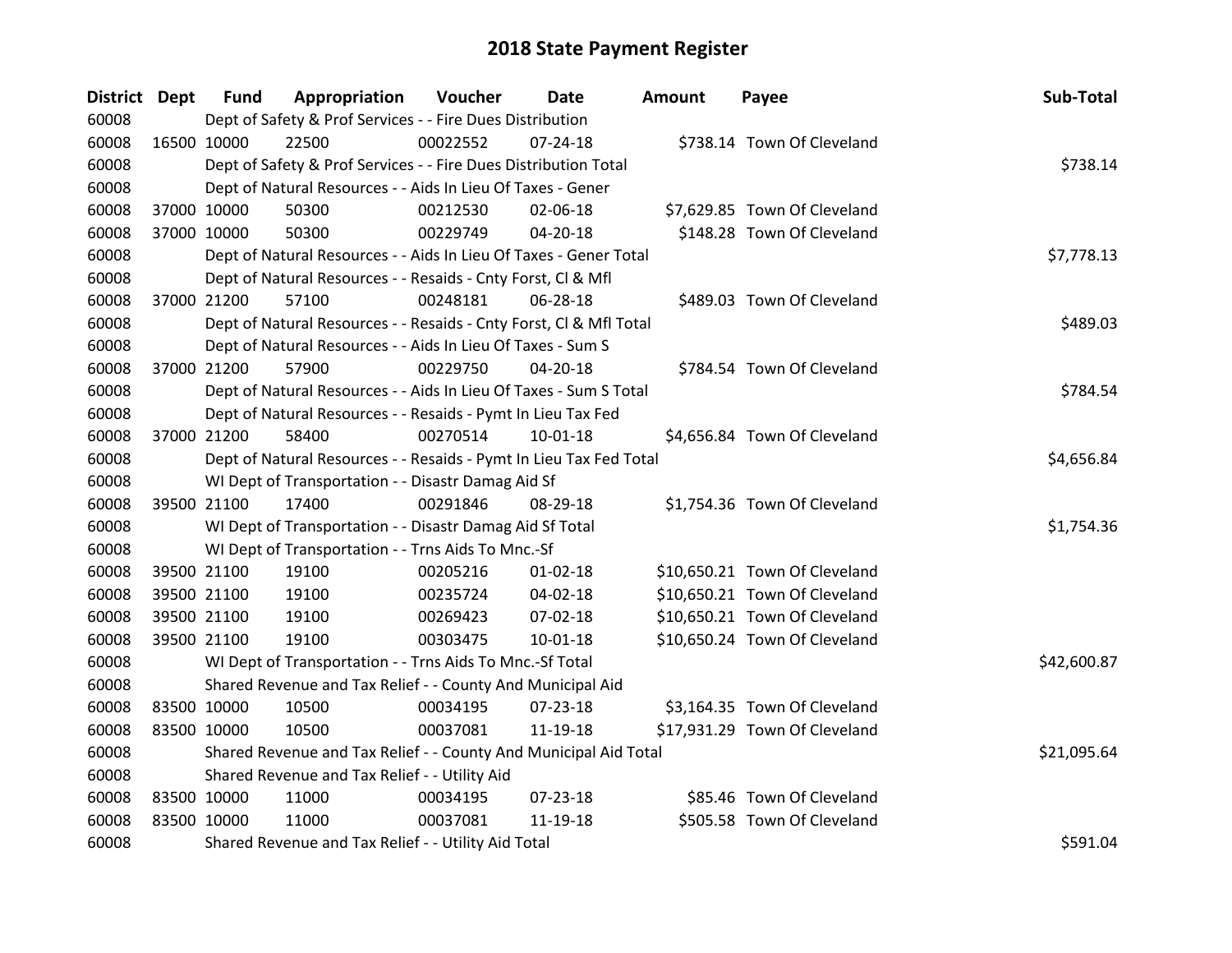|             | District Dept Fund Appropriation | Voucher | <b>Date</b> | Amount | Payee | Sub-Total   |
|-------------|----------------------------------|---------|-------------|--------|-------|-------------|
| 60008 Total |                                  |         |             |        |       | \$80,488.59 |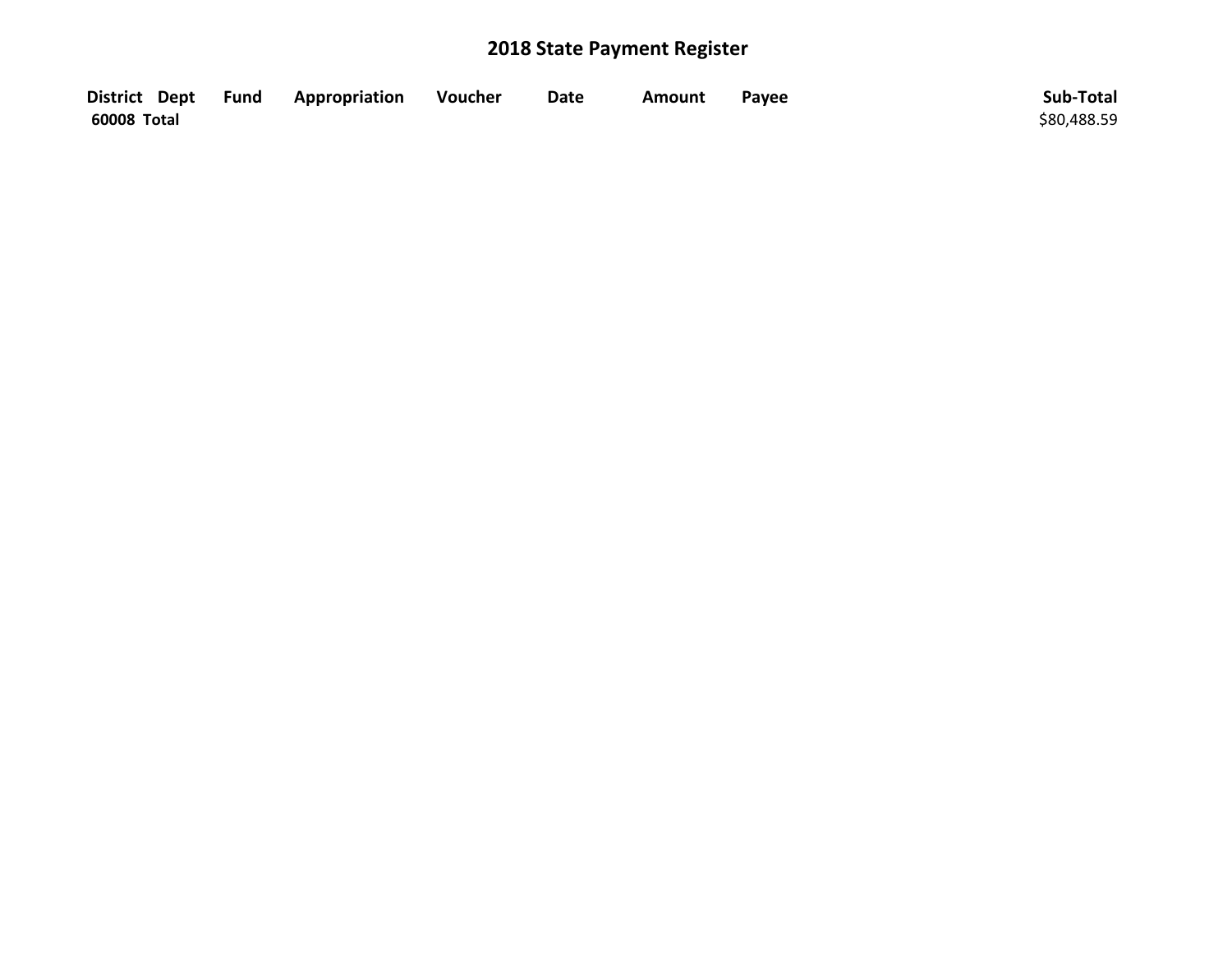| <b>District</b> | Dept  | Fund        | Appropriation                                                      | <b>Voucher</b> | Date           | <b>Amount</b> | Payee                          | Sub-Total    |
|-----------------|-------|-------------|--------------------------------------------------------------------|----------------|----------------|---------------|--------------------------------|--------------|
| 60010           |       |             | Dept of Safety & Prof Services - - Fire Dues Distribution          |                |                |               |                                |              |
| 60010           |       | 16500 10000 | 22500                                                              | 00022553       | $07 - 25 - 18$ |               | \$1,747.55 Town Of Deer Creek  |              |
| 60010           |       |             | Dept of Safety & Prof Services - - Fire Dues Distribution Total    |                |                |               |                                | \$1,747.55   |
| 60010           |       |             | Dept of Natural Resources - - Resaids - Cnty Forst, CI & Mfl       |                |                |               |                                |              |
| 60010           | 37000 | 21200       | 57100                                                              | 00248182       | 06-28-18       |               | \$52.26 Town Of Deer Creek     |              |
| 60010           |       |             | Dept of Natural Resources - - Resaids - Cnty Forst, Cl & Mfl Total |                |                |               |                                | \$52.26      |
| 60010           |       |             | WI Dept of Transportation - - Trns Aids To Mnc.-Sf                 |                |                |               |                                |              |
| 60010           |       | 39500 21100 | 19100                                                              | 00205217       | $01 - 02 - 18$ |               | \$32,723.32 Town Of Deer Creek |              |
| 60010           |       | 39500 21100 | 19100                                                              | 00235725       | 04-02-18       |               | \$32,723.32 Town Of Deer Creek |              |
| 60010           |       | 39500 21100 | 19100                                                              | 00269424       | 07-02-18       |               | \$32,723.32 Town Of Deer Creek |              |
| 60010           |       | 39500 21100 | 19100                                                              | 00303476       | 10-01-18       |               | \$32,723.35 Town Of Deer Creek |              |
| 60010           |       |             | WI Dept of Transportation - - Trns Aids To Mnc.-Sf Total           |                |                |               |                                | \$130,893.31 |
| 60010           |       |             | Shared Revenue and Tax Relief - - County And Municipal Aid         |                |                |               |                                |              |
| 60010           |       | 83500 10000 | 10500                                                              | 00034196       | 07-23-18       |               | \$9,699.75 Town Of Deer Creek  |              |
| 60010           |       | 83500 10000 | 10500                                                              | 00037082       | 11-19-18       |               | \$54,965.26 Town Of Deer Creek |              |
| 60010           |       |             | Shared Revenue and Tax Relief - - County And Municipal Aid Total   |                |                |               |                                | \$64,665.01  |
| 60010           |       |             | Shared Revenue and Tax Relief - - Exempt Computer Aid              |                |                |               |                                |              |
| 60010           |       | 83500 10000 | 10900                                                              | 00031371       | $07 - 23 - 18$ |               | \$6.09 Town Of Deer Creek      |              |
| 60010           |       |             | Shared Revenue and Tax Relief - - Exempt Computer Aid Total        |                |                |               |                                | \$6.09       |
| 60010           |       |             | Shared Revenue and Tax Relief - - Utility Aid                      |                |                |               |                                |              |
| 60010           |       | 83500 10000 | 11000                                                              | 00034196       | $07 - 23 - 18$ |               | \$57.62 Town Of Deer Creek     |              |
| 60010           |       | 83500 10000 | 11000                                                              | 00037082       | 11-19-18       |               | \$353.55 Town Of Deer Creek    |              |
| 60010           |       |             | Shared Revenue and Tax Relief - - Utility Aid Total                |                |                |               |                                | \$411.17     |
| 60010 Total     |       |             |                                                                    |                |                |               |                                | \$197,775.39 |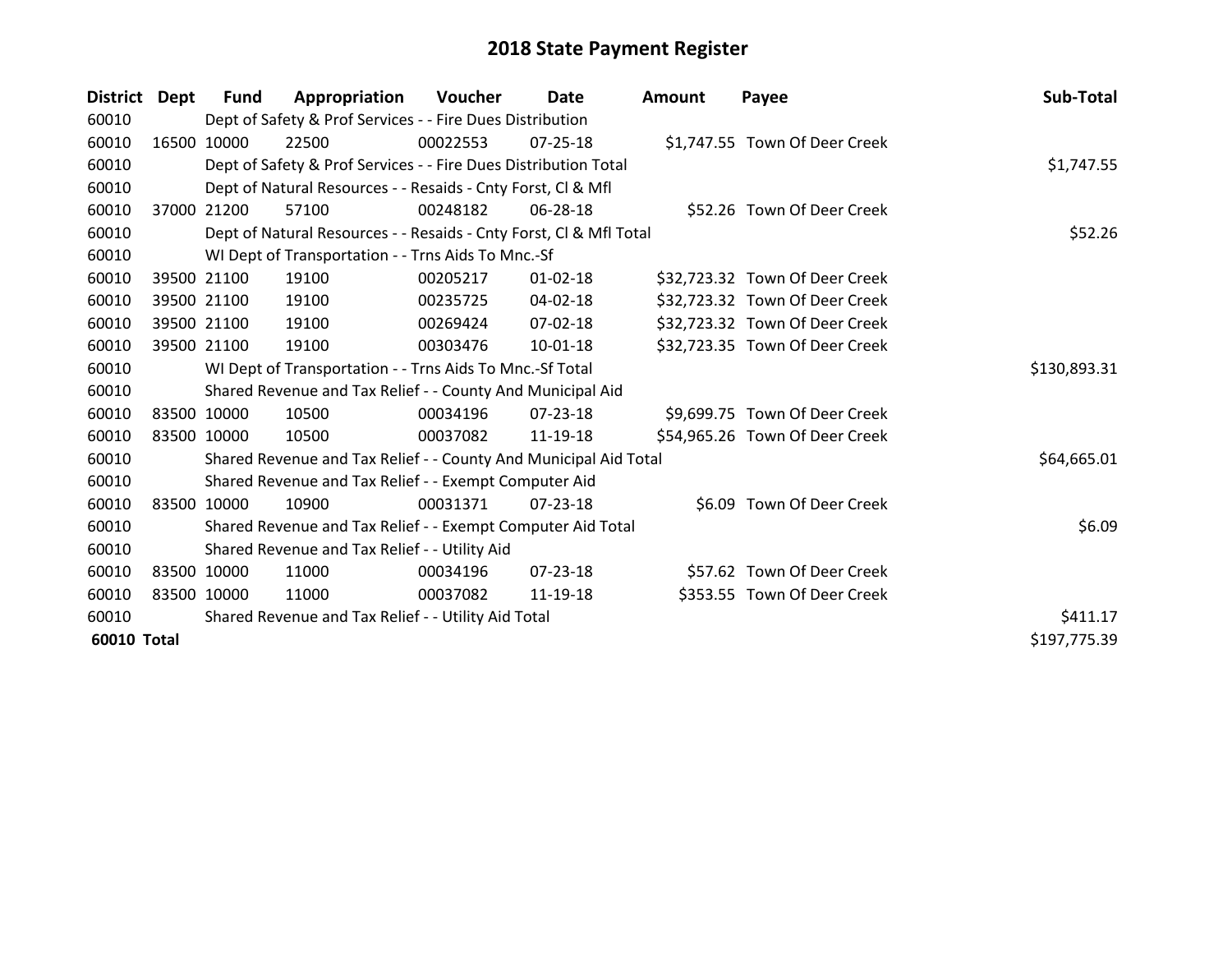| <b>District</b>    | Dept        | <b>Fund</b> | Appropriation                                                        | Voucher  | Date           | <b>Amount</b> | Payee                    | Sub-Total    |
|--------------------|-------------|-------------|----------------------------------------------------------------------|----------|----------------|---------------|--------------------------|--------------|
| 60012              |             |             | Dept of Safety & Prof Services - - Fire Dues Distribution            |          |                |               |                          |              |
| 60012              | 16500 10000 |             | 22500                                                                | 00022554 | $07 - 24 - 18$ |               | \$687.89 Town Of Ford    |              |
| 60012              |             |             | Dept of Safety & Prof Services - - Fire Dues Distribution Total      |          |                |               |                          | \$687.89     |
| 60012              |             |             | Dept of Natural Resources - - Resaids - Cnty Forst, CI & Mfl         |          |                |               |                          |              |
| 60012              | 37000 21200 |             | 57100                                                                | 00248183 | 06-28-18       |               | \$315.40 Town Of Ford    |              |
| 60012              |             |             | Dept of Natural Resources - - Resaids - Cnty Forst, Cl & Mfl Total   |          |                |               |                          | \$315.40     |
| 60012              |             |             | Dept of Natural Resources - - Resaids - Pymt In Lieu Tax Fed         |          |                |               |                          |              |
| 60012              | 37000       | 21200       | 58400                                                                | 00270515 | 10-01-18       |               | \$7,086.57 Town Of Ford  |              |
| 60012              |             |             | Dept of Natural Resources - - Resaids - Pymt In Lieu Tax Fed Total   |          |                |               |                          | \$7,086.57   |
| 60012              |             |             | WI Dept of Transportation - - Trns Aids To Mnc.-Sf                   |          |                |               |                          |              |
| 60012              | 39500 21100 |             | 19100                                                                | 00205218 | $01 - 02 - 18$ |               | \$12,449.45 Town Of Ford |              |
| 60012              | 39500 21100 |             | 19100                                                                | 00235726 | 04-02-18       |               | \$12,449.45 Town Of Ford |              |
| 60012              | 39500 21100 |             | 19100                                                                | 00269425 | 07-02-18       |               | \$12,449.45 Town Of Ford |              |
| 60012              | 39500 21100 |             | 19100                                                                | 00303477 | 10-01-18       |               | \$12,449.47 Town Of Ford |              |
| 60012              |             |             | WI Dept of Transportation - - Trns Aids To Mnc.-Sf Total             |          |                |               |                          | \$49,797.82  |
| 60012              |             |             | WI Dept of Transportation - - Loc Rd Imp Prg St Fd                   |          |                |               |                          |              |
| 60012              | 39500 21100 |             | 27800                                                                | 00316140 | $10-29-18$     |               | \$17,474.85 Town Of Ford |              |
| 60012              |             |             | WI Dept of Transportation - - Loc Rd Imp Prg St Fd Total             |          |                |               |                          | \$17,474.85  |
| 60012              |             |             | Department of Administration - - Hv Trans Ln Annual Impact Fee       |          |                |               |                          |              |
| 60012              | 50500       | 10000       | 17400                                                                | 00078656 | 05-01-18       |               | \$12,694.00 Town Of Ford |              |
| 60012              |             |             | Department of Administration - - Hv Trans Ln Annual Impact Fee Total |          |                |               |                          | \$12,694.00  |
| 60012              |             |             | Shared Revenue and Tax Relief - - County And Municipal Aid           |          |                |               |                          |              |
| 60012              | 83500 10000 |             | 10500                                                                | 00034197 | 07-23-18       |               | \$3,619.70 Town Of Ford  |              |
| 60012              | 83500 10000 |             | 10500                                                                | 00037083 | 11-19-18       |               | \$20,511.63 Town Of Ford |              |
| 60012              |             |             | Shared Revenue and Tax Relief - - County And Municipal Aid Total     |          |                |               |                          | \$24,131.33  |
| <b>60012 Total</b> |             |             |                                                                      |          |                |               |                          | \$112,187.86 |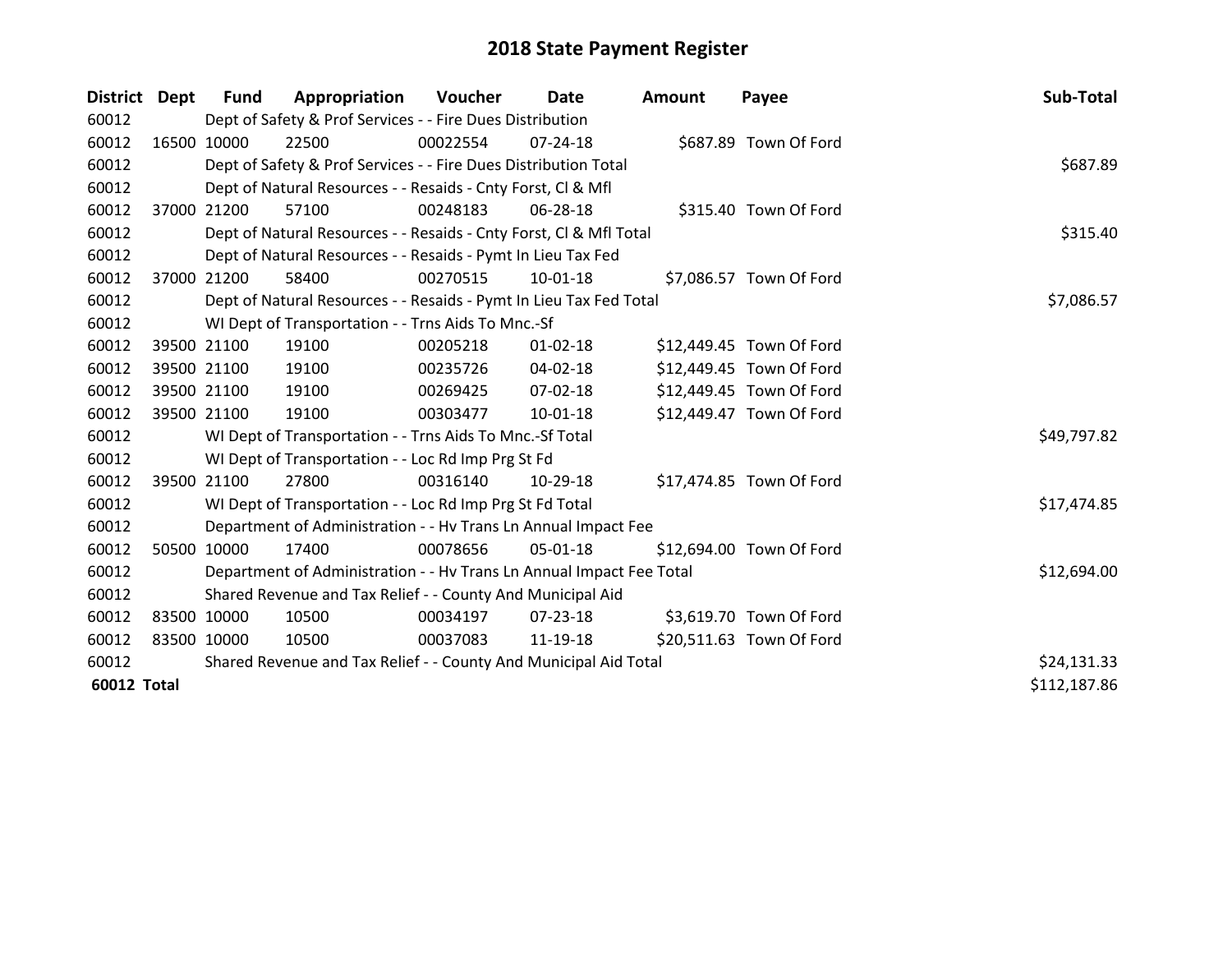| <b>District</b> | Dept  | <b>Fund</b> | Appropriation                                                      | <b>Voucher</b> | Date           | <b>Amount</b> | Payee                        | Sub-Total    |
|-----------------|-------|-------------|--------------------------------------------------------------------|----------------|----------------|---------------|------------------------------|--------------|
| 60014           |       |             | Dept of Safety & Prof Services - - Fire Dues Distribution          |                |                |               |                              |              |
| 60014           | 16500 | 10000       | 22500                                                              | 00022555       | $07 - 25 - 18$ |               | \$1,205.59 Town Of Goodrich  |              |
| 60014           |       |             | Dept of Safety & Prof Services - - Fire Dues Distribution Total    |                |                |               |                              | \$1,205.59   |
| 60014           |       |             | Dept of Natural Resources - - Resaids - Cnty Forst, CI & Mfl       |                |                |               |                              |              |
| 60014           | 37000 | 21200       | 57100                                                              | 00248184       | 06-28-18       |               | \$1,391.82 Town Of Goodrich  |              |
| 60014           |       |             | Dept of Natural Resources - - Resaids - Cnty Forst, CI & Mfl Total | \$1,391.82     |                |               |                              |              |
| 60014           |       |             | WI Dept of Transportation - - Trns Aids To Mnc.-Sf                 |                |                |               |                              |              |
| 60014           |       | 39500 21100 | 19100                                                              | 00205219       | $01 - 02 - 18$ |               | \$22,677.58 Town Of Goodrich |              |
| 60014           |       | 39500 21100 | 19100                                                              | 00235727       | 04-02-18       |               | \$22,677.58 Town Of Goodrich |              |
| 60014           |       | 39500 21100 | 19100                                                              | 00269426       | 07-02-18       |               | \$22,677.58 Town Of Goodrich |              |
| 60014           |       | 39500 21100 | 19100                                                              | 00303478       | 10-01-18       |               | \$22,677.59 Town Of Goodrich |              |
| 60014           |       |             | WI Dept of Transportation - - Trns Aids To Mnc.-Sf Total           |                |                |               |                              | \$90,710.33  |
| 60014           |       |             | Shared Revenue and Tax Relief - - County And Municipal Aid         |                |                |               |                              |              |
| 60014           |       | 83500 10000 | 10500                                                              | 00034198       | $07 - 23 - 18$ |               | \$4,600.33 Town Of Goodrich  |              |
| 60014           |       | 83500 10000 | 10500                                                              | 00037084       | 11-19-18       |               | \$26,068.52 Town Of Goodrich |              |
| 60014           |       |             | Shared Revenue and Tax Relief - - County And Municipal Aid Total   |                |                |               |                              | \$30,668.85  |
| 60014           |       |             | Shared Revenue and Tax Relief - - Exempt Computer Aid              |                |                |               |                              |              |
| 60014           |       | 83500 10000 | 10900                                                              | 00031372       | 07-23-18       |               | \$1.01 Town Of Goodrich      |              |
| 60014           |       |             | Shared Revenue and Tax Relief - - Exempt Computer Aid Total        |                |                |               |                              | \$1.01       |
| 60014 Total     |       |             |                                                                    |                |                |               |                              | \$123,977.60 |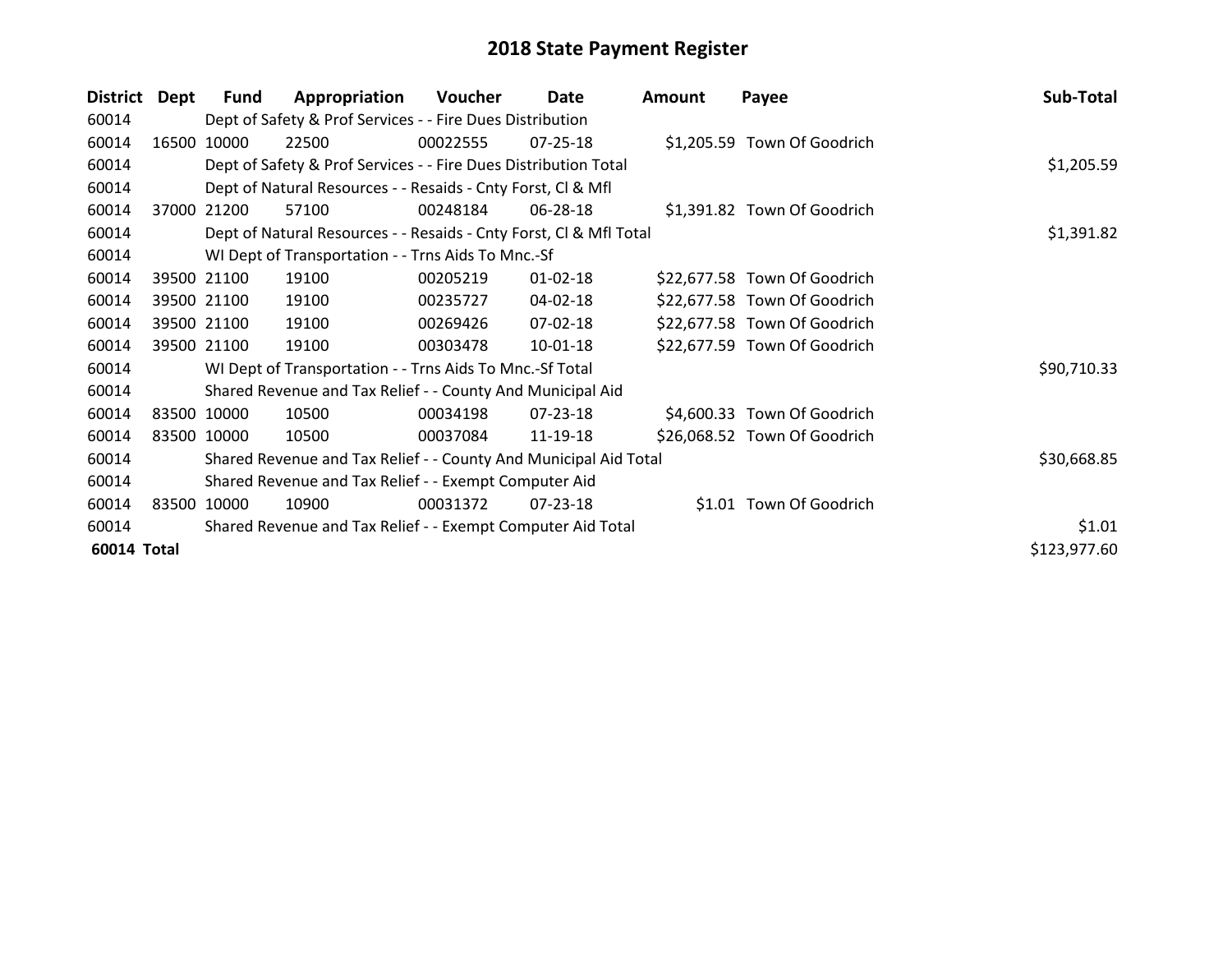| District Dept |             | <b>Fund</b> | Appropriation                                                      | <b>Voucher</b> | <b>Date</b>    | <b>Amount</b> | Payee                         | Sub-Total    |
|---------------|-------------|-------------|--------------------------------------------------------------------|----------------|----------------|---------------|-------------------------------|--------------|
| 60016         |             |             | Dept of Safety & Prof Services - - Fire Dues Distribution          |                |                |               |                               |              |
| 60016         |             | 16500 10000 | 22500                                                              | 00022556       | $07 - 25 - 18$ |               | \$1,547.05 Town Of Greenwood  |              |
| 60016         |             |             | Dept of Safety & Prof Services - - Fire Dues Distribution Total    |                |                |               |                               | \$1,547.05   |
| 60016         |             |             | Dept of Natural Resources - - Aids In Lieu Of Taxes - Gener        |                |                |               |                               |              |
| 60016         |             | 37000 10000 | 50300                                                              | 00212388       | 02-06-18       |               | \$4,917.72 Town Of Greenwood  |              |
| 60016         |             | 37000 10000 | 50300                                                              | 00228958       | 04-20-18       |               | \$19.47 Town Of Greenwood     |              |
| 60016         |             |             | Dept of Natural Resources - - Aids In Lieu Of Taxes - Gener Total  |                |                |               |                               | \$4,937.19   |
| 60016         |             |             | Dept of Natural Resources - - Resaids - Cnty Forst, CI & Mfl       |                |                |               |                               |              |
| 60016         |             | 37000 21200 | 57100                                                              | 00248185       | 06-28-18       |               | \$1,464.57 Town Of Greenwood  |              |
| 60016         |             |             | Dept of Natural Resources - - Resaids - Cnty Forst, Cl & Mfl Total |                |                |               |                               | \$1,464.57   |
| 60016         |             |             | WI Dept of Transportation - - Trns Aids To Mnc.-Sf                 |                |                |               |                               |              |
| 60016         |             | 39500 21100 | 19100                                                              | 00205220       | $01 - 02 - 18$ |               | \$32,950.28 Town Of Greenwood |              |
| 60016         |             | 39500 21100 | 19100                                                              | 00235728       | 04-02-18       |               | \$32,950.28 Town Of Greenwood |              |
| 60016         |             | 39500 21100 | 19100                                                              | 00269427       | $07 - 02 - 18$ |               | \$32,950.28 Town Of Greenwood |              |
| 60016         |             | 39500 21100 | 19100                                                              | 00303479       | 10-01-18       |               | \$32,950.29 Town Of Greenwood |              |
| 60016         |             |             | WI Dept of Transportation - - Trns Aids To Mnc.-Sf Total           |                |                |               |                               | \$131,801.13 |
| 60016         |             |             | WI Dept of Transportation - - Loc Rd Imp Prg St Fd                 |                |                |               |                               |              |
| 60016         |             | 39500 21100 | 27800                                                              | 00314985       | $10-25-18$     |               | \$30,833.95 Town Of Greenwood |              |
| 60016         |             |             | WI Dept of Transportation - - Loc Rd Imp Prg St Fd Total           |                |                |               |                               | \$30,833.95  |
| 60016         |             |             | Shared Revenue and Tax Relief - - County And Municipal Aid         |                |                |               |                               |              |
| 60016         | 83500 10000 |             | 10500                                                              | 00034199       | $07 - 23 - 18$ |               | \$5,093.68 Town Of Greenwood  |              |
| 60016         | 83500 10000 |             | 10500                                                              | 00037085       | 11-19-18       |               | \$28,864.67 Town Of Greenwood |              |
| 60016         |             |             | Shared Revenue and Tax Relief - - County And Municipal Aid Total   |                |                |               |                               | \$33,958.35  |
| 60016 Total   |             |             |                                                                    |                |                |               |                               | \$204,542.24 |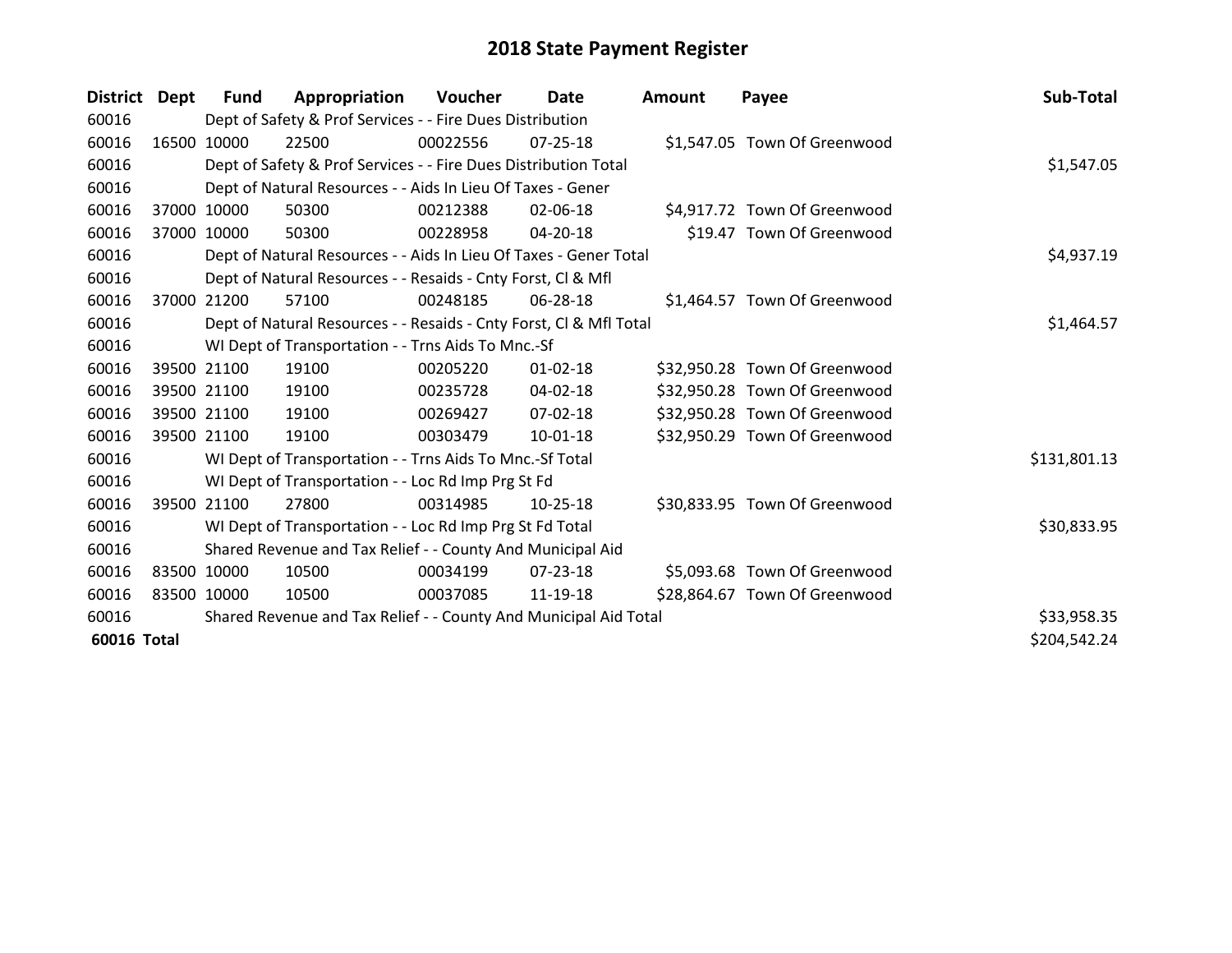| District    | Dept  | <b>Fund</b> | Appropriation                                                      | Voucher  | Date           | <b>Amount</b> | Payee                      | Sub-Total    |
|-------------|-------|-------------|--------------------------------------------------------------------|----------|----------------|---------------|----------------------------|--------------|
| 60018       |       |             | Dept of Safety & Prof Services - - Fire Dues Distribution          |          |                |               |                            |              |
| 60018       |       | 16500 10000 | 22500                                                              | 00022557 | $07 - 24 - 18$ |               | \$1,077.82 Town Of Grover  |              |
| 60018       |       |             | Dept of Safety & Prof Services - - Fire Dues Distribution Total    |          |                |               |                            | \$1,077.82   |
| 60018       |       |             | Dept of Natural Resources - - Resaids - Cnty Forst, CI & Mfl       |          |                |               |                            |              |
| 60018       |       | 37000 21200 | 57100                                                              | 00248186 | 06-28-18       |               | \$648.46 Town Of Grover    |              |
| 60018       |       |             | Dept of Natural Resources - - Resaids - Cnty Forst, Cl & Mfl Total |          |                |               |                            | \$648.46     |
| 60018       |       |             | Dept of Natural Resources - - Resaids - Pymt In Lieu Tax Fed       |          |                |               |                            |              |
| 60018       | 37000 | 21200       | 58400                                                              | 00270516 | $10-01-18$     |               | \$59,873.85 Town Of Grover |              |
| 60018       |       |             | Dept of Natural Resources - - Resaids - Pymt In Lieu Tax Fed Total |          |                |               |                            | \$59,873.85  |
| 60018       |       |             | WI Dept of Transportation - - Trns Aids To Mnc.-Sf                 |          |                |               |                            |              |
| 60018       |       | 39500 21100 | 19100                                                              | 00205221 | $01 - 02 - 18$ |               | \$36,034.47 Town Of Grover |              |
| 60018       |       | 39500 21100 | 19100                                                              | 00235729 | $04 - 02 - 18$ |               | \$36,034.47 Town Of Grover |              |
| 60018       |       | 39500 21100 | 19100                                                              | 00269428 | $07 - 02 - 18$ |               | \$36,034.47 Town Of Grover |              |
| 60018       |       | 39500 21100 | 19100                                                              | 00303480 | $10 - 01 - 18$ |               | \$36,034.49 Town Of Grover |              |
| 60018       |       |             | WI Dept of Transportation - - Trns Aids To Mnc.-Sf Total           |          |                |               |                            | \$144,137.90 |
| 60018       |       |             | Shared Revenue and Tax Relief - - County And Municipal Aid         |          |                |               |                            |              |
| 60018       |       | 83500 10000 | 10500                                                              | 00034200 | 07-23-18       |               | \$1,632.63 Town Of Grover  |              |
| 60018       |       | 83500 10000 | 10500                                                              | 00037086 | 11-19-18       |               | \$9,251.59 Town Of Grover  |              |
| 60018       |       |             | Shared Revenue and Tax Relief - - County And Municipal Aid Total   |          |                |               |                            | \$10,884.22  |
| 60018       |       |             | Shared Revenue and Tax Relief - - Exempt Computer Aid              |          |                |               |                            |              |
| 60018       |       | 83500 10000 | 10900                                                              | 00031373 | $07 - 23 - 18$ |               | \$5.07 Town Of Grover      |              |
| 60018       |       |             | Shared Revenue and Tax Relief - - Exempt Computer Aid Total        |          |                |               |                            | \$5.07       |
| 60018 Total |       |             |                                                                    |          |                |               |                            | \$216,627.32 |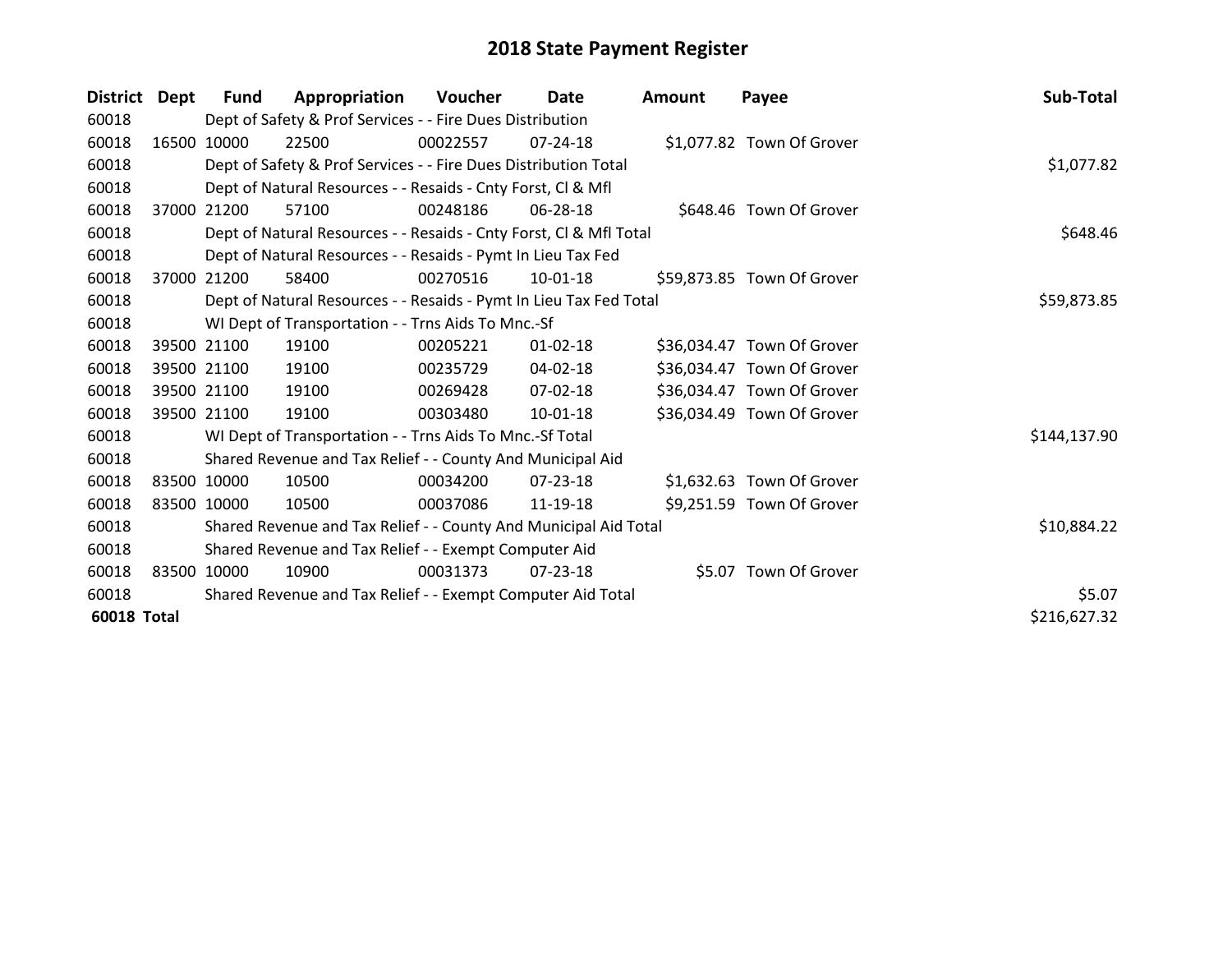| <b>District</b> | Dept  | <b>Fund</b> | Appropriation                                                      | Voucher  | Date           | <b>Amount</b> | Payee                       | Sub-Total    |
|-----------------|-------|-------------|--------------------------------------------------------------------|----------|----------------|---------------|-----------------------------|--------------|
| 60020           |       |             | Dept of Safety & Prof Services - - Fire Dues Distribution          |          |                |               |                             |              |
| 60020           |       | 16500 10000 | 22500                                                              | 00022558 | $07 - 26 - 18$ |               | \$2,496.43 Hammel, Town Of  |              |
| 60020           |       |             | Dept of Safety & Prof Services - - Fire Dues Distribution Total    |          |                |               |                             | \$2,496.43   |
| 60020           |       |             | Dept of Natural Resources - - Resaids - Cnty Forst, CI & Mfl       |          |                |               |                             |              |
| 60020           | 37000 | 21200       | 57100                                                              | 00248187 | 06-28-18       |               | \$596.00 Hammel, Town Of    |              |
| 60020           |       |             | Dept of Natural Resources - - Resaids - Cnty Forst, Cl & Mfl Total |          | \$596.00       |               |                             |              |
| 60020           |       |             | Dept of Natural Resources - - Resaids - Pymt In Lieu Tax Fed       |          |                |               |                             |              |
| 60020           | 37000 | 21200       | 58400                                                              | 00270517 | 10-01-18       |               | \$6,815.31 Hammel, Town Of  |              |
| 60020           |       |             | Dept of Natural Resources - - Resaids - Pymt In Lieu Tax Fed Total |          |                |               |                             | \$6,815.31   |
| 60020           |       |             | WI Dept of Transportation - - Trns Aids To Mnc.-Sf                 |          |                |               |                             |              |
| 60020           |       | 39500 21100 | 19100                                                              | 00205222 | $01 - 02 - 18$ |               | \$22,032.55 Hammel, Town Of |              |
| 60020           |       | 39500 21100 | 19100                                                              | 00235730 | 04-02-18       |               | \$22,032.55 Hammel, Town Of |              |
| 60020           |       | 39500 21100 | 19100                                                              | 00269429 | 07-02-18       |               | \$22,032.55 Hammel, Town Of |              |
| 60020           |       | 39500 21100 | 19100                                                              | 00303481 | $10-01-18$     |               | \$22,032.56 Hammel, Town Of |              |
| 60020           |       |             | WI Dept of Transportation - - Trns Aids To Mnc.-Sf Total           |          |                |               |                             | \$88,130.21  |
| 60020           |       |             | Shared Revenue and Tax Relief - - County And Municipal Aid         |          |                |               |                             |              |
| 60020           |       | 83500 10000 | 10500                                                              | 00034201 | 07-23-18       |               | \$2,486.76 Hammel, Town Of  |              |
| 60020           |       | 83500 10000 | 10500                                                              | 00037087 | 11-19-18       |               | \$14,091.66 Hammel, Town Of |              |
| 60020           |       |             | Shared Revenue and Tax Relief - - County And Municipal Aid Total   |          |                |               |                             | \$16,578.42  |
| 60020           |       |             | Shared Revenue and Tax Relief - - Exempt Computer Aid              |          |                |               |                             |              |
| 60020           |       | 83500 10000 | 10900                                                              | 00031374 | 07-23-18       |               | \$3.04 Hammel, Town Of      |              |
| 60020           |       |             | Shared Revenue and Tax Relief - - Exempt Computer Aid Total        |          |                |               |                             | \$3.04       |
| 60020 Total     |       |             |                                                                    |          |                |               |                             | \$114,619.41 |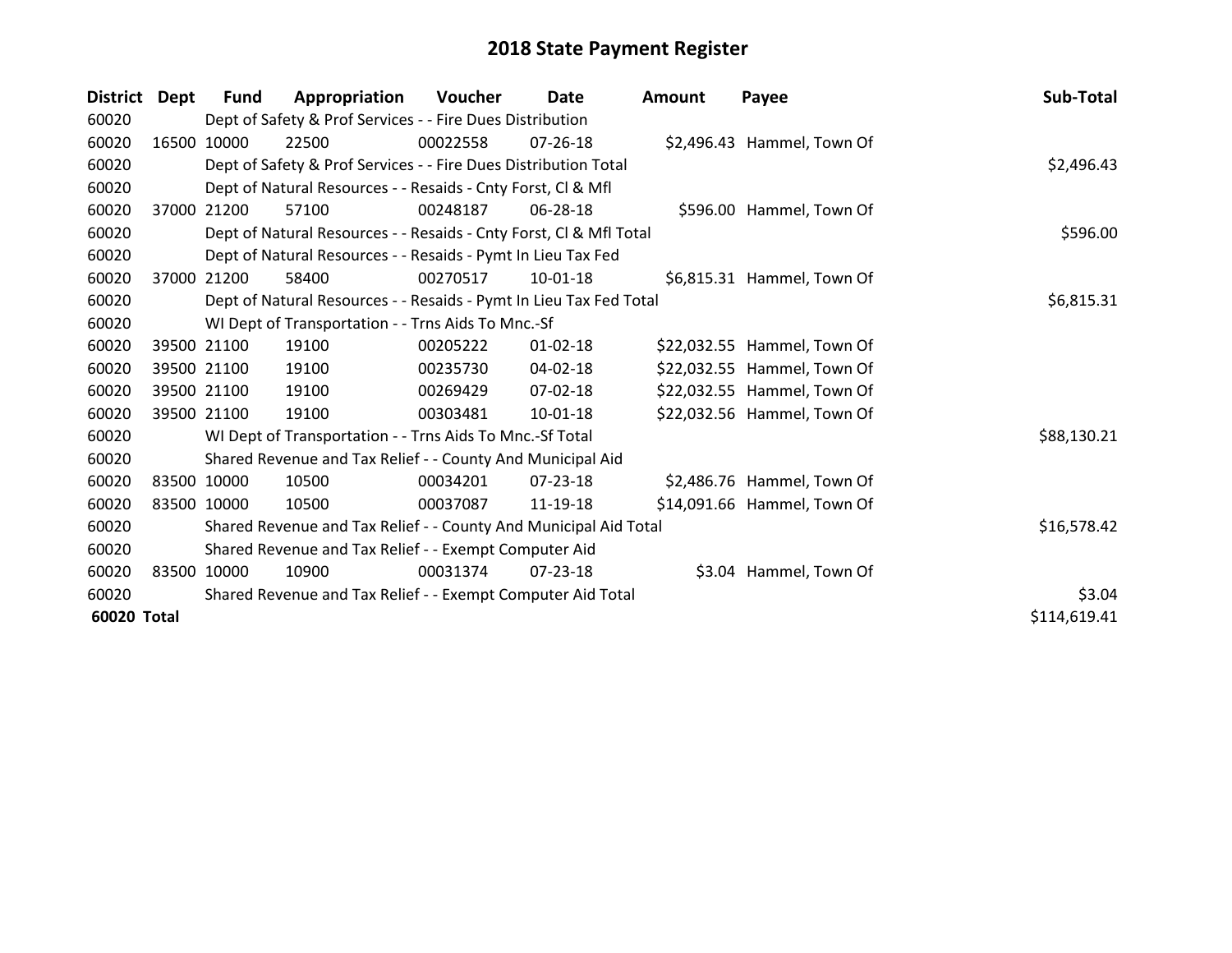| <b>District</b> | <b>Dept</b> | <b>Fund</b> | Appropriation                                                      | Voucher  | Date           | <b>Amount</b> | Payee                      | Sub-Total    |
|-----------------|-------------|-------------|--------------------------------------------------------------------|----------|----------------|---------------|----------------------------|--------------|
| 60022           |             |             | Dept of Safety & Prof Services - - Fire Dues Distribution          |          |                |               |                            |              |
| 60022           | 16500       | 10000       | 22500                                                              | 00022559 | $07 - 25 - 18$ |               | \$1,422.10 Town Of Holway  |              |
| 60022           |             |             | Dept of Safety & Prof Services - - Fire Dues Distribution Total    |          |                |               |                            | \$1,422.10   |
| 60022           |             |             | Dept of Natural Resources - - Resaids - Cnty Forst, CI & Mfl       |          |                |               |                            |              |
| 60022           | 37000       | 21200       | 57100                                                              | 00248188 | 06-28-18       |               | \$370.39 Town Of Holway    |              |
| 60022           |             |             | Dept of Natural Resources - - Resaids - Cnty Forst, CI & Mfl Total | \$370.39 |                |               |                            |              |
| 60022           |             |             | WI Dept of Transportation - - Trns Aids To Mnc.-Sf                 |          |                |               |                            |              |
| 60022           |             | 39500 21100 | 19100                                                              | 00205223 | $01 - 02 - 18$ |               | \$29,348.86 Town Of Holway |              |
| 60022           |             | 39500 21100 | 19100                                                              | 00235731 | 04-02-18       |               | \$29,348.86 Town Of Holway |              |
| 60022           |             | 39500 21100 | 19100                                                              | 00269430 | 07-02-18       |               | \$29,348.86 Town Of Holway |              |
| 60022           |             | 39500 21100 | 19100                                                              | 00303482 | $10-01-18$     |               | \$29,348.88 Town Of Holway |              |
| 60022           |             |             | WI Dept of Transportation - - Trns Aids To Mnc.-Sf Total           |          |                |               |                            | \$117,395.46 |
| 60022           |             |             | Shared Revenue and Tax Relief - - County And Municipal Aid         |          |                |               |                            |              |
| 60022           |             | 83500 10000 | 10500                                                              | 00034202 | $07 - 23 - 18$ |               | \$9,618.63 Town Of Holway  |              |
| 60022           |             | 83500 10000 | 10500                                                              | 00037088 | 11-19-18       |               | \$54,505.59 Town Of Holway |              |
| 60022           |             |             | Shared Revenue and Tax Relief - - County And Municipal Aid Total   |          |                |               |                            | \$64,124.22  |
| 60022           |             |             | Shared Revenue and Tax Relief - - Exempt Computer Aid              |          |                |               |                            |              |
| 60022           |             | 83500 10000 | 10900                                                              | 00031375 | 07-23-18       |               | \$1.01 Town Of Holway      |              |
| 60022           |             | \$1.01      |                                                                    |          |                |               |                            |              |
| 60022 Total     |             |             |                                                                    |          |                |               |                            | \$183,313.18 |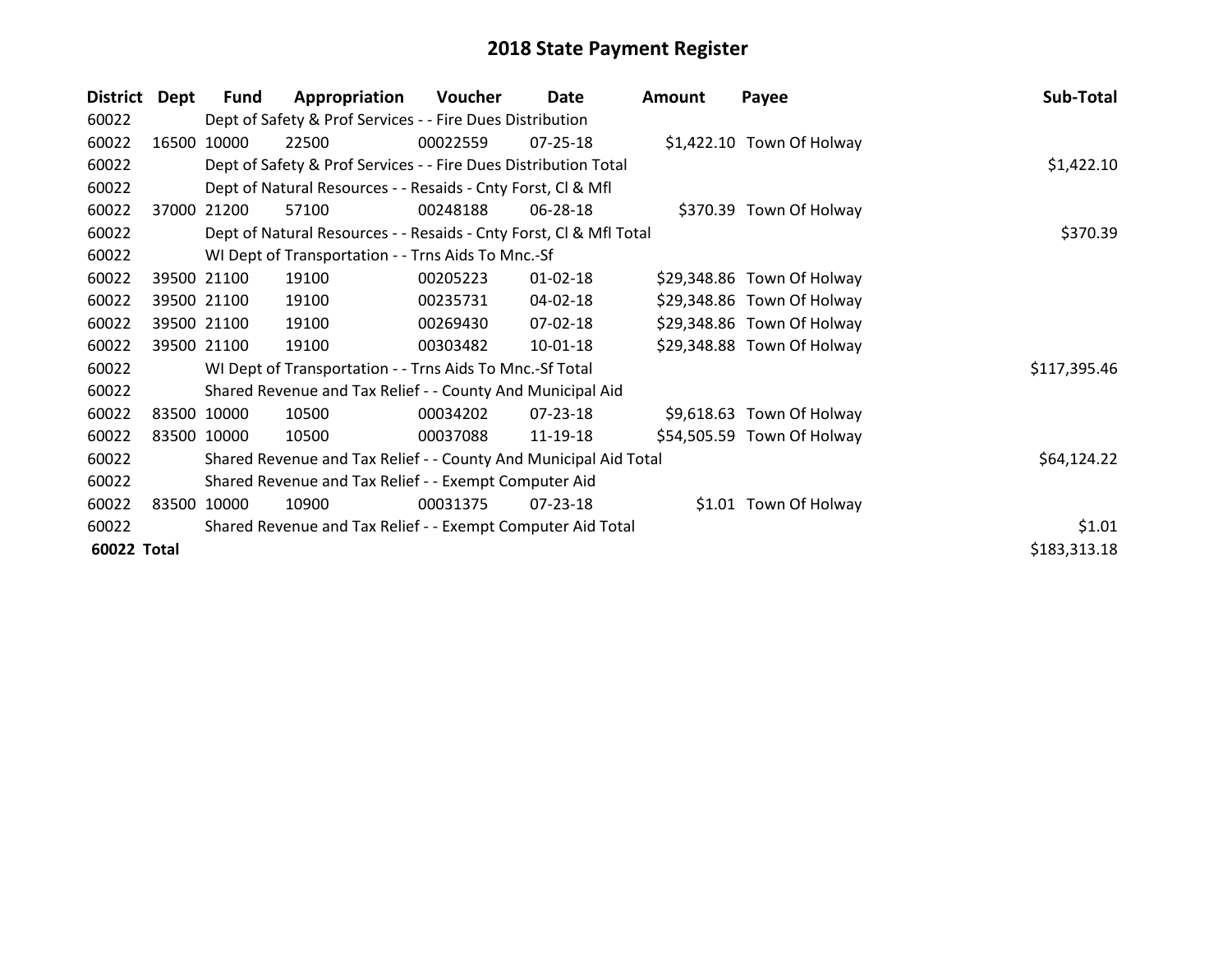| District    | Dept        | <b>Fund</b>                                           | Appropriation                                                      | Voucher  | Date           | <b>Amount</b> | Payee                          | Sub-Total    |
|-------------|-------------|-------------------------------------------------------|--------------------------------------------------------------------|----------|----------------|---------------|--------------------------------|--------------|
| 60024       |             |                                                       | Dept of Safety & Prof Services - - Fire Dues Distribution          |          |                |               |                                |              |
| 60024       |             | 16500 10000                                           | 22500                                                              | 00022560 | $07 - 24 - 18$ |               | \$657.45 Town Of Jump River    |              |
| 60024       |             |                                                       | Dept of Safety & Prof Services - - Fire Dues Distribution Total    |          |                |               |                                | \$657.45     |
| 60024       |             |                                                       | Dept of Natural Resources - - Aids In Lieu Of Taxes - Gener        |          |                |               |                                |              |
| 60024       |             | 37000 10000                                           | 50300                                                              | 00229597 | 04-20-18       |               | \$20.00 Town Of Jump River     |              |
| 60024       |             |                                                       | Dept of Natural Resources - - Aids In Lieu Of Taxes - Gener Total  |          |                |               |                                | \$20.00      |
| 60024       |             |                                                       | Dept of Natural Resources - - Resaids - Cnty Forst, Cl & Mfl       |          |                |               |                                |              |
| 60024       | 37000 21200 |                                                       | 57100                                                              | 00248189 | 06-28-18       |               | \$654.41 Town Of Jump River    |              |
| 60024       |             |                                                       | Dept of Natural Resources - - Resaids - Cnty Forst, CI & Mfl Total |          |                |               |                                | \$654.41     |
| 60024       |             |                                                       | Dept of Natural Resources - - Resaids - Pymt In Lieu Tax Fed       |          |                |               |                                |              |
| 60024       | 37000 21200 |                                                       | 58400                                                              | 00270518 | $10 - 01 - 18$ |               | \$4,069.04 Town Of Jump River  |              |
| 60024       |             |                                                       | Dept of Natural Resources - - Resaids - Pymt In Lieu Tax Fed Total |          |                |               |                                | \$4,069.04   |
| 60024       |             |                                                       | WI Dept of Transportation - - Trns Aids To Mnc.-Sf                 |          |                |               |                                |              |
| 60024       |             | 39500 21100                                           | 19100                                                              | 00205224 | $01 - 02 - 18$ |               | \$15,679.60 Town Of Jump River |              |
| 60024       |             | 39500 21100                                           | 19100                                                              | 00235732 | 04-02-18       |               | \$15,679.60 Town Of Jump River |              |
| 60024       |             | 39500 21100                                           | 19100                                                              | 00269431 | 07-02-18       |               | \$15,679.60 Town Of Jump River |              |
| 60024       | 39500 21100 |                                                       | 19100                                                              | 00303483 | 10-01-18       |               | \$15,679.62 Town Of Jump River |              |
| 60024       |             |                                                       | WI Dept of Transportation - - Trns Aids To Mnc.-Sf Total           |          |                |               |                                | \$62,718.42  |
| 60024       |             |                                                       | WI Dept of Transportation - - Loc Rd Imp Prg St Fd                 |          |                |               |                                |              |
| 60024       | 39500 21100 |                                                       | 27800                                                              | 00321124 | 11-07-18       |               | \$17,474.85 Town Of Jump River |              |
| 60024       |             |                                                       | WI Dept of Transportation - - Loc Rd Imp Prg St Fd Total           |          |                |               |                                | \$17,474.85  |
| 60024       |             |                                                       | Shared Revenue and Tax Relief - - County And Municipal Aid         |          |                |               |                                |              |
| 60024       | 83500 10000 |                                                       | 10500                                                              | 00034203 | 07-23-18       |               | \$5,369.03 Town Of Jump River  |              |
| 60024       | 83500 10000 |                                                       | 10500                                                              | 00037089 | 11-19-18       |               | \$30,424.50 Town Of Jump River |              |
| 60024       |             |                                                       | Shared Revenue and Tax Relief - - County And Municipal Aid Total   |          |                |               |                                | \$35,793.53  |
| 60024       |             | Shared Revenue and Tax Relief - - Exempt Computer Aid |                                                                    |          |                |               |                                |              |
| 60024       | 83500 10000 |                                                       | 10900                                                              | 00031376 | $07 - 23 - 18$ |               | \$9.13 Town Of Jump River      |              |
| 60024       |             |                                                       | Shared Revenue and Tax Relief - - Exempt Computer Aid Total        |          | \$9.13         |               |                                |              |
| 60024 Total |             |                                                       |                                                                    |          |                |               |                                | \$121,396.83 |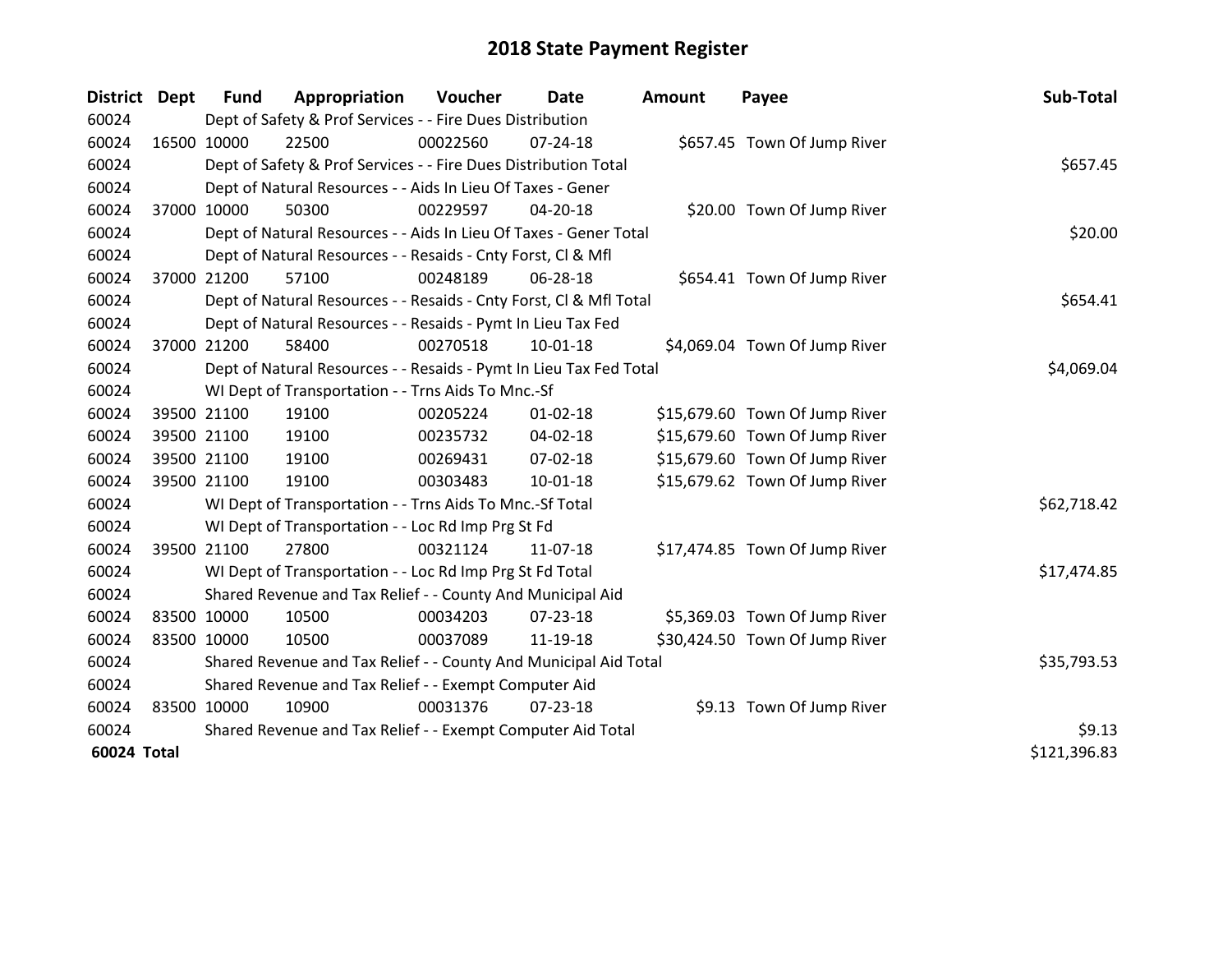| <b>District</b> | Dept  | <b>Fund</b> | Appropriation                                                      | Voucher  | Date           | Amount | Payee                            | Sub-Total    |
|-----------------|-------|-------------|--------------------------------------------------------------------|----------|----------------|--------|----------------------------------|--------------|
| 60026           |       |             | Dept of Safety & Prof Services - - Fire Dues Distribution          |          |                |        |                                  |              |
| 60026           |       | 16500 10000 | 22500                                                              | 00022561 | $07 - 26 - 18$ |        | \$2,677.90 Town Of Little Black  |              |
| 60026           |       |             | Dept of Safety & Prof Services - - Fire Dues Distribution Total    |          |                |        |                                  | \$2,677.90   |
| 60026           |       |             | Dept of Natural Resources - - Resaids - Cnty Forst, CI & Mfl       |          |                |        |                                  |              |
| 60026           | 37000 | 21200       | 57100                                                              | 00248190 | 06-28-18       |        | \$44.19 Town Of Little Black     |              |
| 60026           |       |             | Dept of Natural Resources - - Resaids - Cnty Forst, CI & Mfl Total | \$44.19  |                |        |                                  |              |
| 60026           |       |             | WI Dept of Transportation - - Trns Aids To Mnc.-Sf                 |          |                |        |                                  |              |
| 60026           |       | 39500 21100 | 19100                                                              | 00205225 | $01 - 02 - 18$ |        | \$34,216.45 Town Of Little Black |              |
| 60026           |       | 39500 21100 | 19100                                                              | 00235733 | 04-02-18       |        | \$34,216.45 Town Of Little Black |              |
| 60026           |       | 39500 21100 | 19100                                                              | 00269432 | 07-02-18       |        | \$34,216.45 Town Of Little Black |              |
| 60026           |       | 39500 21100 | 19100                                                              | 00303484 | 10-01-18       |        | \$34,216.46 Town Of Little Black |              |
| 60026           |       |             | WI Dept of Transportation - - Trns Aids To Mnc.-Sf Total           |          |                |        |                                  | \$136,865.81 |
| 60026           |       |             | Shared Revenue and Tax Relief - - County And Municipal Aid         |          |                |        |                                  |              |
| 60026           |       | 83500 10000 | 10500                                                              | 00034204 | $07 - 23 - 18$ |        | \$7,523.08 Town Of Little Black  |              |
| 60026           |       | 83500 10000 | 10500                                                              | 00037090 | 11-19-18       |        | \$42,630.77 Town Of Little Black |              |
| 60026           |       |             | Shared Revenue and Tax Relief - - County And Municipal Aid Total   |          |                |        |                                  | \$50,153.85  |
| 60026           |       |             | Shared Revenue and Tax Relief - - Exempt Computer Aid              |          |                |        |                                  |              |
| 60026           |       | 83500 10000 | 10900                                                              | 00031377 | $07 - 23 - 18$ |        | \$238.45 Town Of Little Black    |              |
| 60026           |       |             | Shared Revenue and Tax Relief - - Exempt Computer Aid Total        |          |                |        |                                  | \$238.45     |
| 60026           |       |             | Shared Revenue and Tax Relief - - Utility Aid                      |          |                |        |                                  |              |
| 60026           |       | 83500 10000 | 11000                                                              | 00034204 | $07 - 23 - 18$ |        | \$655.03 Town Of Little Black    |              |
| 60026           |       | 83500 10000 | 11000                                                              | 00037090 | 11-19-18       |        | \$3,774.85 Town Of Little Black  |              |
| 60026           |       |             | Shared Revenue and Tax Relief - - Utility Aid Total                |          |                |        |                                  | \$4,429.88   |
| 60026 Total     |       |             |                                                                    |          |                |        |                                  | \$194,410.08 |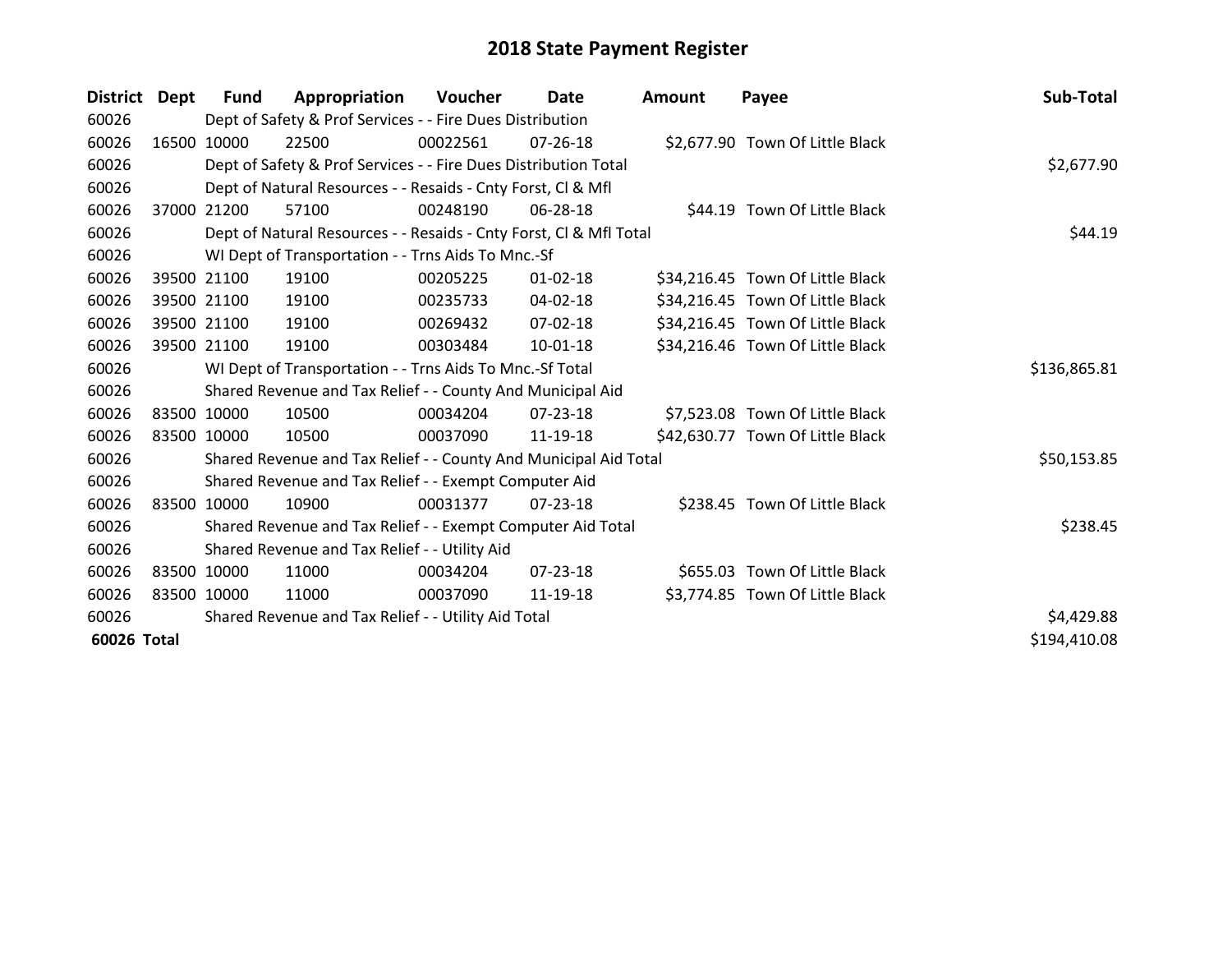| District Dept      |             | <b>Fund</b> | Appropriation                                                        | Voucher  | <b>Date</b>    | Amount | Payee                          | Sub-Total    |
|--------------------|-------------|-------------|----------------------------------------------------------------------|----------|----------------|--------|--------------------------------|--------------|
| 60028              |             |             | Dept of Safety & Prof Services - - Fire Dues Distribution            |          |                |        |                                |              |
| 60028              | 16500 10000 |             | 22500                                                                | 00022562 | $07 - 24 - 18$ |        | \$797.24 Town Of Maplehurst    |              |
| 60028              |             |             | Dept of Safety & Prof Services - - Fire Dues Distribution Total      |          |                |        |                                | \$797.24     |
| 60028              |             |             | Dept of Natural Resources - - Aids In Lieu Of Taxes - Gener          |          |                |        |                                |              |
| 60028              | 37000 10000 |             | 50300                                                                | 00212483 | 02-06-18       |        | \$12,171.35 Town Of Maplehurst |              |
| 60028              |             |             | Dept of Natural Resources - - Aids In Lieu Of Taxes - Gener Total    |          | \$12,171.35    |        |                                |              |
| 60028              |             |             | Dept of Natural Resources - - Resaids - Cnty Forst, CI & Mfl         |          |                |        |                                |              |
| 60028              | 37000       | 21200       | 57100                                                                | 00248191 | 06-28-18       |        | \$357.45 Town Of Maplehurst    |              |
| 60028              |             |             | Dept of Natural Resources - - Resaids - Cnty Forst, CI & Mfl Total   |          | \$357.45       |        |                                |              |
| 60028              |             |             | WI Dept of Transportation - - Trns Aids To Mnc.-Sf                   |          |                |        |                                |              |
| 60028              |             | 39500 21100 | 19100                                                                | 00205226 | $01 - 02 - 18$ |        | \$17,344.14 Town Of Maplehurst |              |
| 60028              |             | 39500 21100 | 19100                                                                | 00235734 | $04 - 02 - 18$ |        | \$17,344.14 Town Of Maplehurst |              |
| 60028              |             | 39500 21100 | 19100                                                                | 00269433 | $07 - 02 - 18$ |        | \$17,344.14 Town Of Maplehurst |              |
| 60028              | 39500 21100 |             | 19100                                                                | 00303485 | 10-01-18       |        | \$17,344.14 Town Of Maplehurst |              |
| 60028              |             |             | WI Dept of Transportation - - Trns Aids To Mnc.-Sf Total             |          |                |        |                                | \$69,376.56  |
| 60028              |             |             | Department of Administration - - Hv Trans Ln Annual Impact Fee       |          |                |        |                                |              |
| 60028              | 50500 10000 |             | 17400                                                                | 00078671 | 05-01-18       |        | \$1,997.00 Town Of Maplehurst  |              |
| 60028              |             |             | Department of Administration - - Hv Trans Ln Annual Impact Fee Total |          |                |        |                                | \$1,997.00   |
| 60028              |             |             | Shared Revenue and Tax Relief - - County And Municipal Aid           |          |                |        |                                |              |
| 60028              | 83500 10000 |             | 10500                                                                | 00034205 | $07 - 23 - 18$ |        | \$4,032.91 Town Of Maplehurst  |              |
| 60028              | 83500 10000 |             | 10500                                                                | 00037091 | 11-19-18       |        | \$22,853.17 Town Of Maplehurst |              |
| 60028              |             |             | Shared Revenue and Tax Relief - - County And Municipal Aid Total     |          |                |        |                                | \$26,886.08  |
| 60028              |             |             | Shared Revenue and Tax Relief - - Exempt Computer Aid                |          |                |        |                                |              |
| 60028              |             | 83500 10000 | 10900                                                                | 00031378 | 07-23-18       |        | \$1.01 Town Of Maplehurst      |              |
| 60028              |             |             | Shared Revenue and Tax Relief - - Exempt Computer Aid Total          |          |                |        |                                | \$1.01       |
| <b>60028 Total</b> |             |             |                                                                      |          |                |        |                                | \$111,586.69 |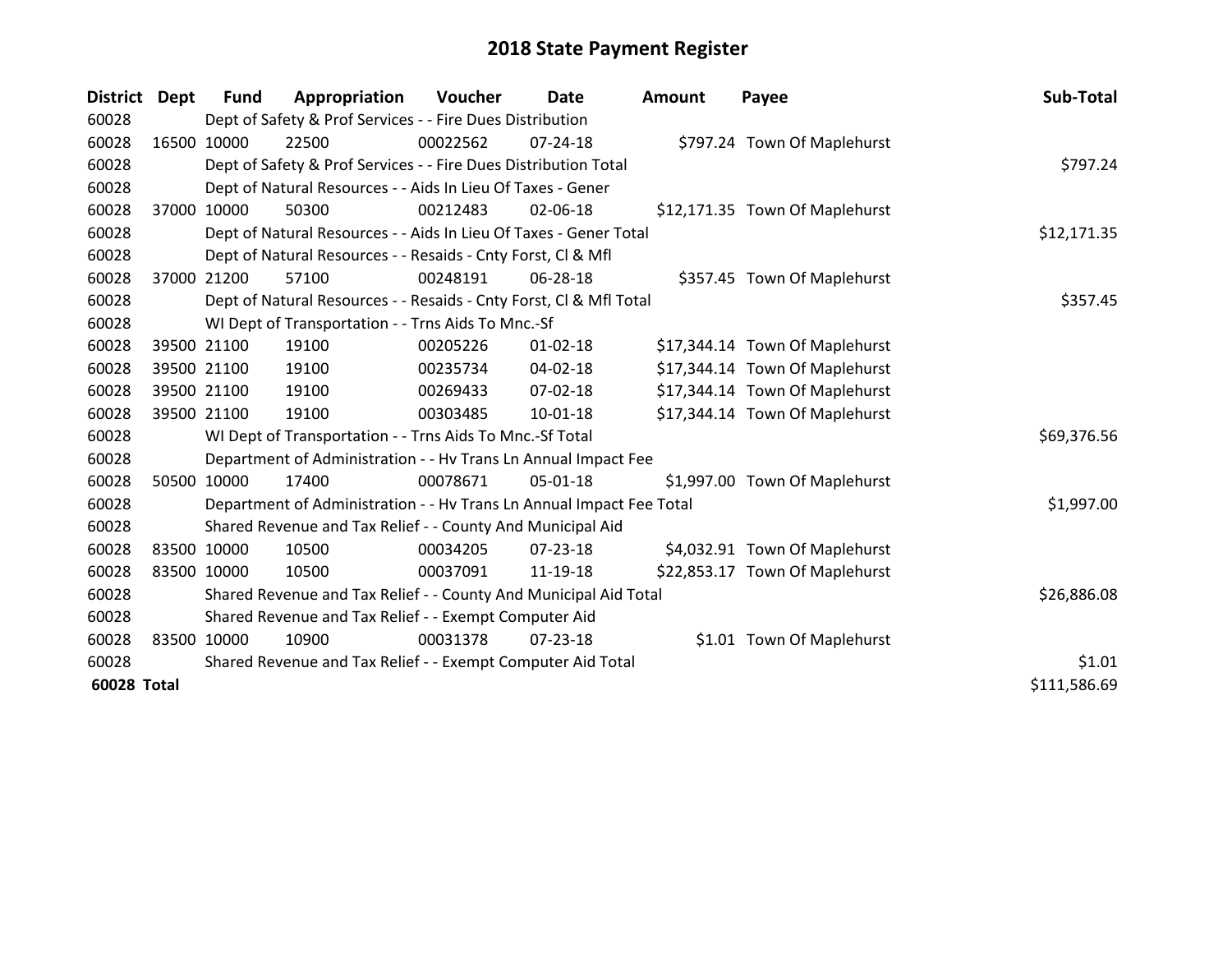| <b>District</b> | <b>Dept</b> | <b>Fund</b>                                           | Appropriation                                                      | Voucher  | Date           | <b>Amount</b> | Payee                         | Sub-Total    |
|-----------------|-------------|-------------------------------------------------------|--------------------------------------------------------------------|----------|----------------|---------------|-------------------------------|--------------|
| 60030           |             |                                                       | Dept of Safety & Prof Services - - Fire Dues Distribution          |          |                |               |                               |              |
| 60030           | 16500 10000 |                                                       | 22500                                                              | 00022563 | 07-24-18       |               | \$900.32 Town Of Mc Kinley    |              |
| 60030           |             |                                                       | Dept of Safety & Prof Services - - Fire Dues Distribution Total    |          |                |               |                               | \$900.32     |
| 60030           |             |                                                       | Dept of Natural Resources - - Aids In Lieu Of Taxes - Gener        |          |                |               |                               |              |
| 60030           |             | 37000 10000                                           | 50300                                                              | 00212525 | 02-06-18       |               | \$405.56 Town Of Mc Kinley    |              |
| 60030           |             | 37000 10000                                           | 50300                                                              | 00229716 | 04-20-18       |               | \$149.46 Town Of Mc Kinley    |              |
| 60030           |             |                                                       | Dept of Natural Resources - - Aids In Lieu Of Taxes - Gener Total  |          |                |               |                               | \$555.02     |
| 60030           |             |                                                       | Dept of Natural Resources - - Resaids - Cnty Forst, CI & Mfl       |          |                |               |                               |              |
| 60030           |             | 37000 21200                                           | 57100                                                              | 00248192 | 06-28-18       |               | \$498.28 Town Of Mc Kinley    |              |
| 60030           |             |                                                       | Dept of Natural Resources - - Resaids - Cnty Forst, Cl & Mfl Total |          | \$498.28       |               |                               |              |
| 60030           |             |                                                       | Dept of Natural Resources - - Aids In Lieu Of Taxes - Sum S        |          |                |               |                               |              |
| 60030           |             | 37000 21200                                           | 57900                                                              | 00229717 | 04-20-18       |               | \$598.40 Town Of Mc Kinley    |              |
| 60030           |             |                                                       | Dept of Natural Resources - - Aids In Lieu Of Taxes - Sum S Total  |          |                |               |                               | \$598.40     |
| 60030           |             |                                                       | WI Dept of Transportation - - Trns Aids To Mnc.-Sf                 |          |                |               |                               |              |
| 60030           |             | 39500 21100                                           | 19100                                                              | 00205227 | $01 - 02 - 18$ |               | \$27,670.59 Town Of Mc Kinley |              |
| 60030           |             | 39500 21100                                           | 19100                                                              | 00235735 | 04-02-18       |               | \$27,670.59 Town Of Mc Kinley |              |
| 60030           |             | 39500 21100                                           | 19100                                                              | 00269434 | 07-02-18       |               | \$27,670.59 Town Of Mc Kinley |              |
| 60030           | 39500 21100 |                                                       | 19100                                                              | 00303486 | $10 - 01 - 18$ |               | \$27,670.60 Town Of Mc Kinley |              |
| 60030           |             |                                                       | WI Dept of Transportation - - Trns Aids To Mnc.-Sf Total           |          |                |               |                               | \$110,682.37 |
| 60030           |             |                                                       | WI Dept of Transportation - - Loc Rd Imp Prg St Fd                 |          |                |               |                               |              |
| 60030           |             | 39500 21100                                           | 27800                                                              | 00292365 | 08-30-18       |               | \$13,359.09 Town Of Mc Kinley |              |
| 60030           |             | 39500 21100                                           | 27800                                                              | 00292366 | 08-30-18       |               | \$17,474.85 Town Of Mc Kinley |              |
| 60030           |             |                                                       | WI Dept of Transportation - - Loc Rd Imp Prg St Fd Total           |          |                |               |                               | \$30,833.94  |
| 60030           |             |                                                       | Shared Revenue and Tax Relief - - County And Municipal Aid         |          |                |               |                               |              |
| 60030           |             | 83500 10000                                           | 10500                                                              | 00034206 | 07-23-18       |               | \$5,457.18 Town Of Mc Kinley  |              |
| 60030           | 83500 10000 |                                                       | 10500                                                              | 00037092 | 11-19-18       |               | \$30,923.99 Town Of Mc Kinley |              |
| 60030           |             |                                                       | Shared Revenue and Tax Relief - - County And Municipal Aid Total   |          |                |               |                               | \$36,381.17  |
| 60030           |             | Shared Revenue and Tax Relief - - Exempt Computer Aid |                                                                    |          |                |               |                               |              |
| 60030           | 83500 10000 |                                                       | 10900                                                              | 00031379 | $07 - 23 - 18$ |               | \$9.13 Town Of Mc Kinley      |              |
| 60030           |             |                                                       | Shared Revenue and Tax Relief - - Exempt Computer Aid Total        |          |                |               |                               | \$9.13       |
| 60030 Total     |             |                                                       |                                                                    |          |                |               |                               | \$180,458.63 |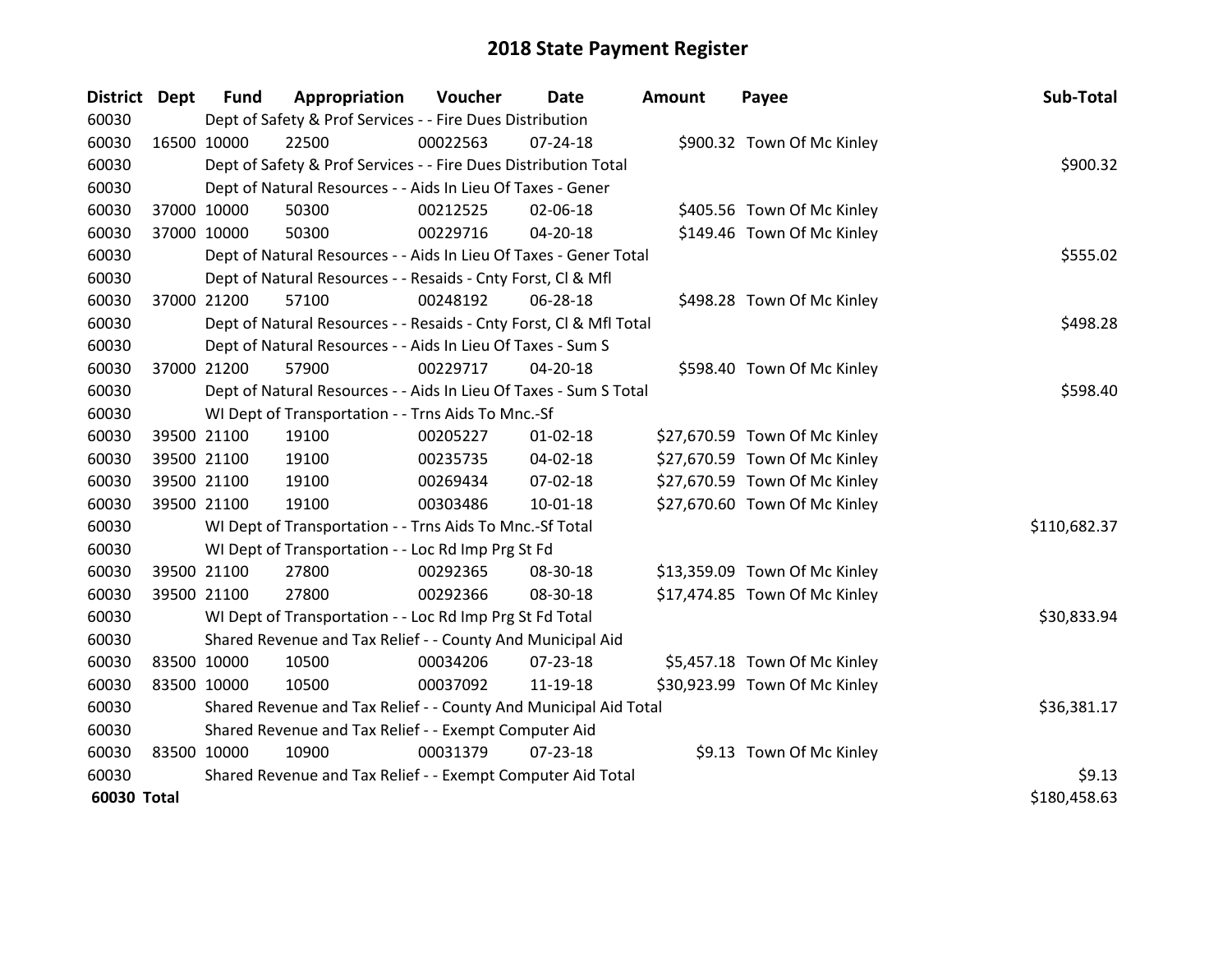| District Dept |             | <b>Fund</b> | Appropriation                                                      | Voucher      | <b>Date</b>    | <b>Amount</b> | Payee                       | Sub-Total    |
|---------------|-------------|-------------|--------------------------------------------------------------------|--------------|----------------|---------------|-----------------------------|--------------|
| 60032         |             |             | Dept of Safety & Prof Services - - Fire Dues Distribution          |              |                |               |                             |              |
| 60032         | 16500 10000 |             | 22500                                                              | 00022564     | $07 - 25 - 18$ |               | \$6,901.53 Town Of Medford  |              |
| 60032         |             |             | Dept of Safety & Prof Services - - Fire Dues Distribution Total    |              |                |               |                             | \$6,901.53   |
| 60032         |             |             | Dept of Natural Resources - - Resaids - Cnty Forst, Cl & Mfl       |              |                |               |                             |              |
| 60032         | 37000 21200 |             | 57100                                                              | 00248193     | 06-28-18       |               | \$101.68 Town Of Medford    |              |
| 60032         |             |             | Dept of Natural Resources - - Resaids - Cnty Forst, Cl & Mfl Total |              | \$101.68       |               |                             |              |
| 60032         |             |             | Dept of Natural Resources - - Fin Asst For Responsible Units       |              |                |               |                             |              |
| 60032         | 37000 27400 |             | 67000                                                              | 00235009     | $05-11-18$     |               | \$2,675.37 Town Of Medford  |              |
| 60032         |             |             | Dept of Natural Resources - - Fin Asst For Responsible Units Total |              | \$2,675.37     |               |                             |              |
| 60032         |             |             | WI Dept of Transportation - - Trns Aids To Mnc.-Sf                 |              |                |               |                             |              |
| 60032         | 39500 21100 |             | 19100                                                              | 00205228     | 01-02-18       |               | \$34,341.87 Town Of Medford |              |
| 60032         | 39500 21100 |             | 19100                                                              | 00235736     | 04-02-18       |               | \$34,341.87 Town Of Medford |              |
| 60032         | 39500 21100 |             | 19100                                                              | 00269435     | 07-02-18       |               | \$34,341.87 Town Of Medford |              |
| 60032         | 39500 21100 |             | 19100                                                              | 00303487     | $10 - 01 - 18$ |               | \$34,341.89 Town Of Medford |              |
| 60032         |             |             | WI Dept of Transportation - - Trns Aids To Mnc.-Sf Total           | \$137,367.50 |                |               |                             |              |
| 60032         |             |             | Shared Revenue and Tax Relief - - County And Municipal Aid         |              |                |               |                             |              |
| 60032         | 83500 10000 |             | 10500                                                              | 00034207     | 07-23-18       |               | \$9,387.39 Town Of Medford  |              |
| 60032         | 83500 10000 |             | 10500                                                              | 00037093     | 11-19-18       |               | \$53,195.19 Town Of Medford |              |
| 60032         |             |             | Shared Revenue and Tax Relief - - County And Municipal Aid Total   |              |                |               |                             | \$62,582.58  |
| 60032         |             |             | Shared Revenue and Tax Relief - - Exempt Computer Aid              |              |                |               |                             |              |
| 60032         | 83500 10000 |             | 10900                                                              | 00034846     | $10 - 11 - 18$ |               | \$33.67 Town Of Medford     |              |
| 60032         |             |             | Shared Revenue and Tax Relief - - Exempt Computer Aid Total        |              |                |               |                             | \$33.67      |
| 60032         |             |             | Shared Revenue and Tax Relief - - Utility Aid                      |              |                |               |                             |              |
| 60032         | 83500 10000 |             | 11000                                                              | 00034207     | $07 - 23 - 18$ |               | \$500.33 Town Of Medford    |              |
| 60032         | 83500 10000 |             | 11000                                                              | 00037093     | 11-19-18       |               | \$3,184.63 Town Of Medford  |              |
| 60032         |             |             | Shared Revenue and Tax Relief - - Utility Aid Total                | \$3,684.96   |                |               |                             |              |
| 60032         |             |             | Shared Revenue and Tax Relief - - Lottery & Gaming Credit          |              |                |               |                             |              |
| 60032         | 83500 52100 |             | 36300                                                              | 00027630     | 03-26-18       |               | \$309.81 Town Of Medford    |              |
| 60032         | 83500 52100 |             | 36300                                                              | 00029009     | 06-18-18       |               | \$427.76 Town Of Medford    |              |
| 60032         |             |             | Shared Revenue and Tax Relief - - Lottery & Gaming Credit Total    |              |                |               |                             | \$737.57     |
| 60032 Total   |             |             |                                                                    |              |                |               |                             | \$214,084.86 |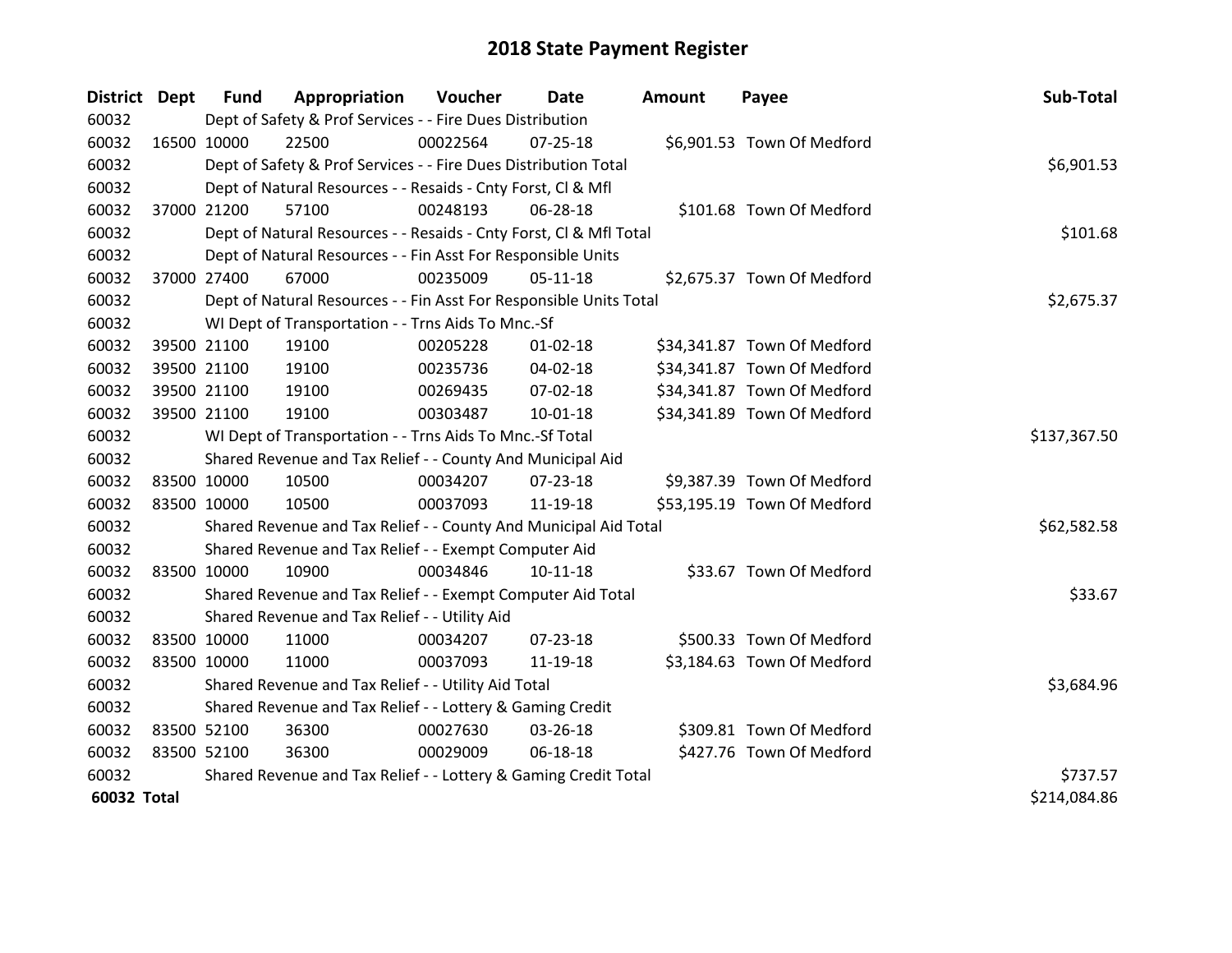| District Dept |             | Fund                                                               | Appropriation                                                      | Voucher  | Date           | Amount | Payee                       | Sub-Total    |
|---------------|-------------|--------------------------------------------------------------------|--------------------------------------------------------------------|----------|----------------|--------|-----------------------------|--------------|
| 60034         |             |                                                                    | Dept of Safety & Prof Services - - Fire Dues Distribution          |          |                |        |                             |              |
| 60034         | 16500 10000 |                                                                    | 22500                                                              | 00022565 | 07-25-18       |        | \$1,321.27 Town Of Molitor  |              |
| 60034         |             |                                                                    | Dept of Safety & Prof Services - - Fire Dues Distribution Total    |          |                |        |                             | \$1,321.27   |
| 60034         |             |                                                                    | Dept of Natural Resources - - Resaids - Cnty Forst, CI & Mfl       |          |                |        |                             |              |
| 60034         |             | 37000 21200                                                        | 57100                                                              | 00248194 | 06-28-18       |        | \$655.76 Town Of Molitor    |              |
| 60034         |             |                                                                    | Dept of Natural Resources - - Resaids - Cnty Forst, CI & Mfl Total |          |                |        |                             | \$655.76     |
| 60034         |             |                                                                    | Dept of Natural Resources - - Resaids - Pymt In Lieu Tax Fed       |          |                |        |                             |              |
| 60034         | 37000       | 21200                                                              | 58400                                                              | 00270519 | 10-01-18       |        | \$16,372.71 Town Of Molitor |              |
| 60034         |             |                                                                    | Dept of Natural Resources - - Resaids - Pymt In Lieu Tax Fed Total |          |                |        |                             | \$16,372.71  |
| 60034         |             |                                                                    | Dept of Natural Resources - - Fin Asst For Responsible Units       |          |                |        |                             |              |
| 60034         |             | 37000 27400                                                        | 67000                                                              | 00235422 | $05 - 11 - 18$ |        | \$741.75 Town Of Molitor    |              |
| 60034         |             | Dept of Natural Resources - - Fin Asst For Responsible Units Total | \$741.75                                                           |          |                |        |                             |              |
| 60034         |             |                                                                    | WI Dept of Transportation - - Trns Aids To Mnc.-Sf                 |          |                |        |                             |              |
| 60034         |             | 39500 21100                                                        | 19100                                                              | 00205229 | $01 - 02 - 18$ |        | \$18,019.03 Town Of Molitor |              |
| 60034         | 39500 21100 |                                                                    | 19100                                                              | 00235737 | $04 - 02 - 18$ |        | \$18,019.03 Town Of Molitor |              |
| 60034         | 39500 21100 |                                                                    | 19100                                                              | 00269436 | 07-02-18       |        | \$18,019.03 Town Of Molitor |              |
| 60034         |             | 39500 21100                                                        | 19100                                                              | 00303488 | 10-01-18       |        | \$18,019.04 Town Of Molitor |              |
| 60034         |             |                                                                    | WI Dept of Transportation - - Trns Aids To Mnc.-Sf Total           |          |                |        |                             | \$72,076.13  |
| 60034         |             |                                                                    | Shared Revenue and Tax Relief - - County And Municipal Aid         |          |                |        |                             |              |
| 60034         | 83500 10000 |                                                                    | 10500                                                              | 00034208 | 07-23-18       |        | \$1,392.64 Town Of Molitor  |              |
| 60034         | 83500 10000 |                                                                    | 10500                                                              | 00037094 | 11-19-18       |        | \$7,891.61 Town Of Molitor  |              |
| 60034         |             | Shared Revenue and Tax Relief - - County And Municipal Aid Total   | \$9,284.25                                                         |          |                |        |                             |              |
| 60034         |             |                                                                    | Shared Revenue and Tax Relief - - Exempt Computer Aid              |          |                |        |                             |              |
| 60034         | 83500 10000 |                                                                    | 10900                                                              | 00031380 | 07-23-18       |        | \$1.01 Town Of Molitor      |              |
| 60034         |             |                                                                    | Shared Revenue and Tax Relief - - Exempt Computer Aid Total        |          |                |        |                             | \$1.01       |
| 60034 Total   |             |                                                                    |                                                                    |          |                |        |                             | \$100,452.88 |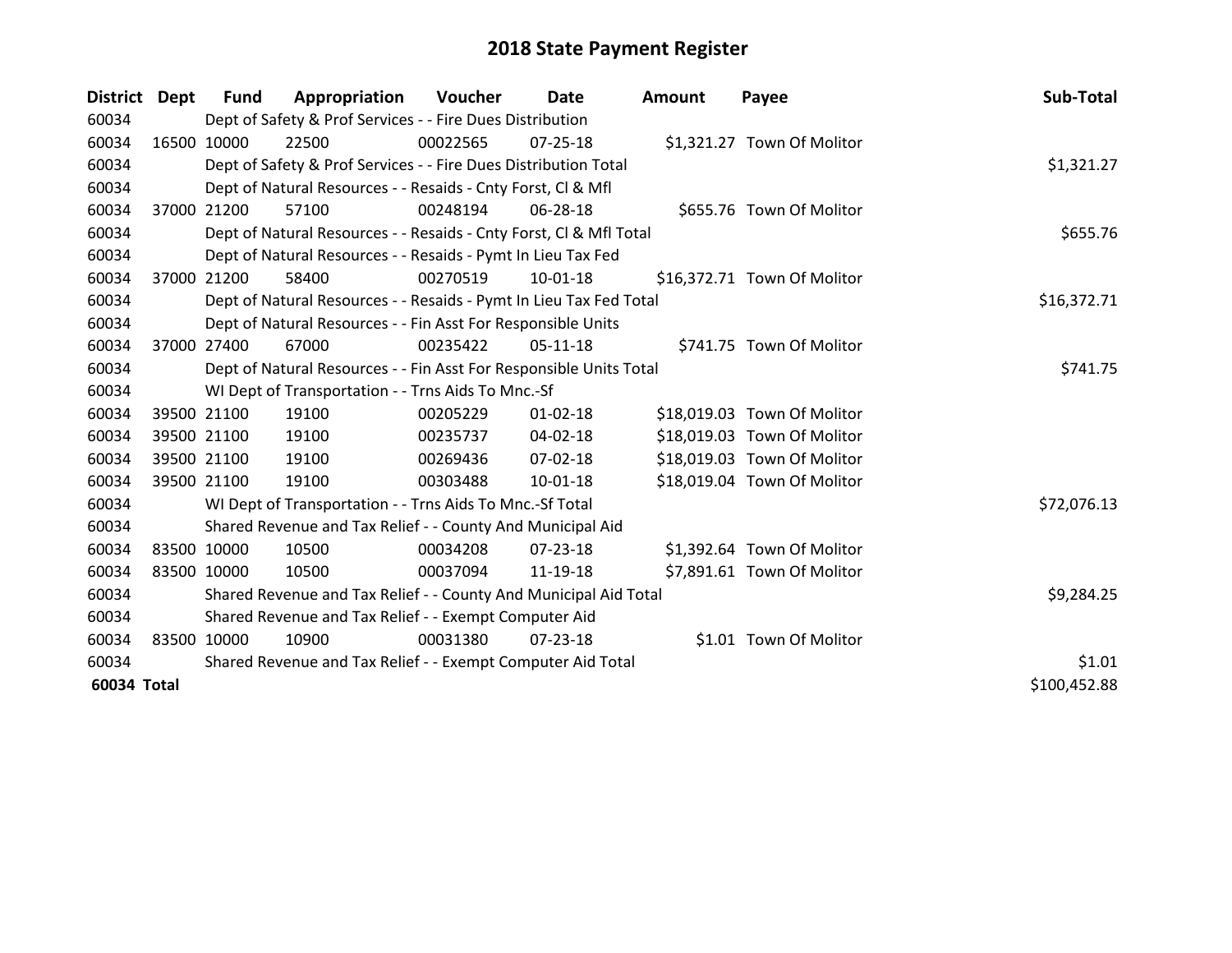| <b>District</b> | <b>Dept</b> | <b>Fund</b> | Appropriation                                                        | Voucher  | Date           | <b>Amount</b> | Payee                        | Sub-Total    |
|-----------------|-------------|-------------|----------------------------------------------------------------------|----------|----------------|---------------|------------------------------|--------------|
| 60036           |             |             | Dept of Safety & Prof Services - - Fire Dues Distribution            |          |                |               |                              |              |
| 60036           | 16500 10000 |             | 22500                                                                | 00022566 | $07 - 24 - 18$ |               | \$497.13 Town Of Pershing    |              |
| 60036           |             |             | Dept of Safety & Prof Services - - Fire Dues Distribution Total      |          |                |               |                              | \$497.13     |
| 60036           |             |             | Dept of Natural Resources - - Aids In Lieu Of Taxes - Gener          |          |                |               |                              |              |
| 60036           | 37000 10000 |             | 50300                                                                | 00212532 | 02-06-18       |               | \$31,303.46 Town Of Pershing |              |
| 60036           | 37000 10000 |             | 50300                                                                | 00229762 | 04-20-18       |               | \$180.71 Town Of Pershing    |              |
| 60036           |             |             | Dept of Natural Resources - - Aids In Lieu Of Taxes - Gener Total    |          | \$31,484.17    |               |                              |              |
| 60036           |             |             | Dept of Natural Resources - - Resaids - Cnty Forst, Cl & Mfl         |          |                |               |                              |              |
| 60036           | 37000 21200 |             | 57100                                                                | 00248195 | 06-28-18       |               | \$333.93 Town Of Pershing    |              |
| 60036           |             |             | Dept of Natural Resources - - Resaids - Cnty Forst, CI & Mfl Total   |          |                |               |                              | \$333.93     |
| 60036           |             |             | Dept of Natural Resources - - Aids In Lieu Of Taxes - Sum S          |          |                |               |                              |              |
| 60036           | 37000 21200 |             | 57900                                                                | 00229761 | 04-20-18       |               | \$4,414.52 Town Of Pershing  |              |
| 60036           |             |             | Dept of Natural Resources - - Aids In Lieu Of Taxes - Sum S Total    |          |                |               |                              | \$4,414.52   |
| 60036           |             |             | WI Dept of Transportation - - Trns Aids To Mnc.-Sf                   |          |                |               |                              |              |
| 60036           | 39500 21100 |             | 19100                                                                | 00205230 | $01 - 02 - 18$ |               | \$19,601.74 Town Of Pershing |              |
| 60036           | 39500 21100 |             | 19100                                                                | 00235738 | 04-02-18       |               | \$19,601.74 Town Of Pershing |              |
| 60036           | 39500 21100 |             | 19100                                                                | 00269437 | $07 - 02 - 18$ |               | \$19,601.74 Town Of Pershing |              |
| 60036           | 39500 21100 |             | 19100                                                                | 00303489 | $10 - 01 - 18$ |               | \$19,601.76 Town Of Pershing |              |
| 60036           |             |             | WI Dept of Transportation - - Trns Aids To Mnc.-Sf Total             |          |                |               |                              | \$78,406.98  |
| 60036           |             |             | Department of Administration - - Hv Trans Ln Annual Impact Fee       |          |                |               |                              |              |
| 60036           | 50500 10000 |             | 17400                                                                | 00078689 | 05-01-18       |               | \$25,270.00 Town Of Pershing |              |
| 60036           |             |             | Department of Administration - - Hv Trans Ln Annual Impact Fee Total |          |                |               |                              | \$25,270.00  |
| 60036           |             |             | Department of Revenue - - Payments For Municipal Svcs                |          |                |               |                              |              |
| 60036           | 56600 10000 |             | 50100                                                                | 00026932 | $01 - 31 - 18$ |               | \$165.71 Town Of Pershing    |              |
| 60036           |             |             | Department of Revenue - - Payments For Municipal Svcs Total          |          |                |               |                              | \$165.71     |
| 60036           |             |             | Shared Revenue and Tax Relief - - County And Municipal Aid           |          |                |               |                              |              |
| 60036           | 83500 10000 |             | 10500                                                                | 00034209 | 07-23-18       |               | \$3,534.87 Town Of Pershing  |              |
| 60036           | 83500 10000 |             | 10500                                                                | 00037095 | 11-19-18       |               | \$20,030.92 Town Of Pershing |              |
| 60036           |             |             | Shared Revenue and Tax Relief - - County And Municipal Aid Total     |          |                |               |                              | \$23,565.79  |
| 60036 Total     |             |             |                                                                      |          |                |               |                              | \$164,138.23 |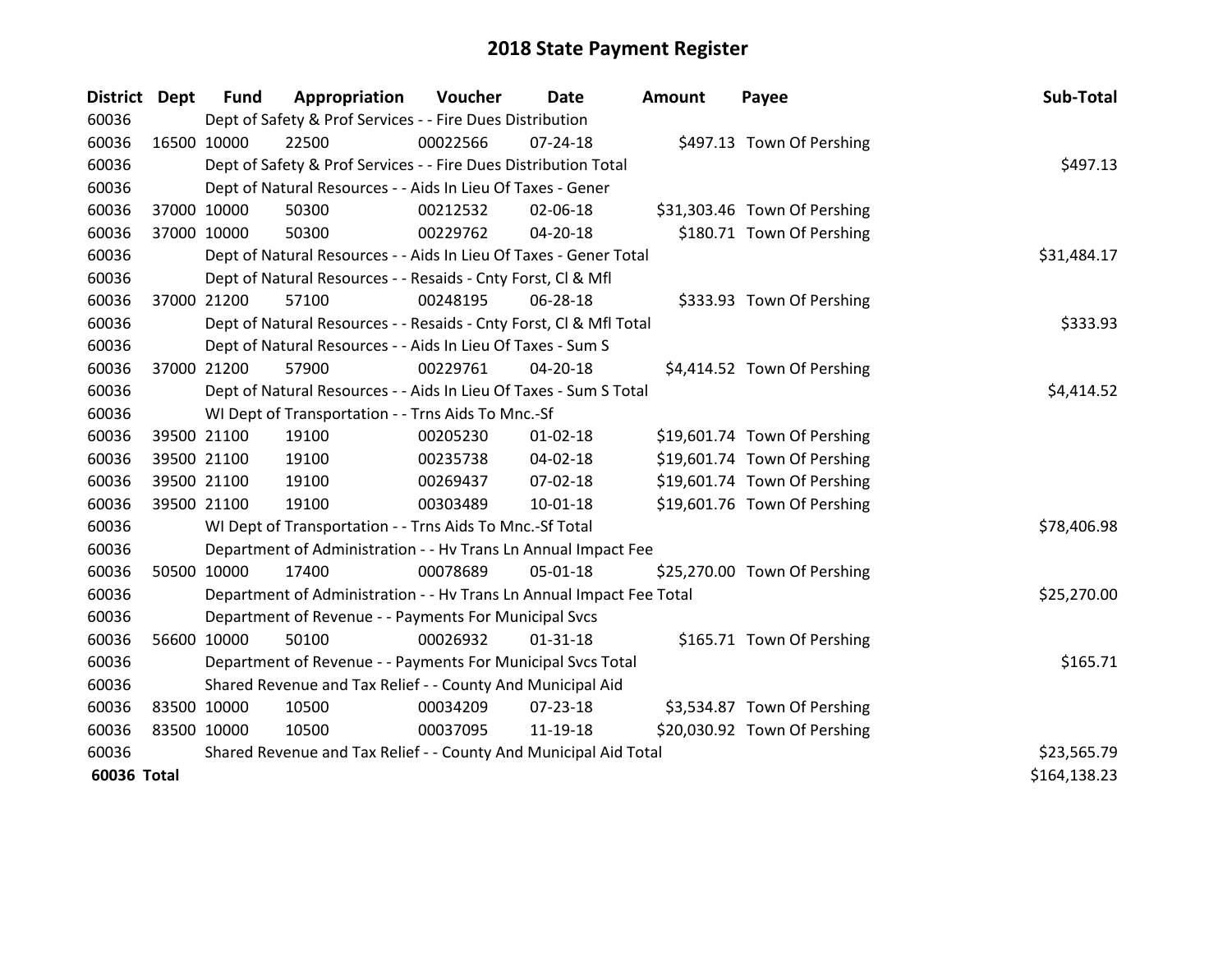| District Dept |             | <b>Fund</b>  | Appropriation                                                      | Voucher  | Date           | <b>Amount</b> | Payee                        | Sub-Total    |
|---------------|-------------|--------------|--------------------------------------------------------------------|----------|----------------|---------------|------------------------------|--------------|
| 60038         |             |              | Dept of Safety & Prof Services - - Fire Dues Distribution          |          |                |               |                              |              |
| 60038         | 16500 10000 |              | 22500                                                              | 00022567 | 07-25-18       |               | \$2,551.12 Town Of Rib Lake  |              |
| 60038         |             |              | Dept of Safety & Prof Services - - Fire Dues Distribution Total    |          |                |               |                              | \$2,551.12   |
| 60038         |             |              | Dept of Natural Resources - - Aids In Lieu Of Taxes - Gener        |          |                |               |                              |              |
| 60038         |             | 37000 10000  | 50300                                                              | 00212385 | 02-06-18       |               | \$1,629.57 Town Of Rib Lake  |              |
| 60038         |             | 37000 10000  | 50300                                                              | 00228947 | 04-20-18       |               | \$8.21 Town Of Rib Lake      |              |
| 60038         |             |              | Dept of Natural Resources - - Aids In Lieu Of Taxes - Gener Total  |          |                |               |                              | \$1,637.78   |
| 60038         |             |              | Dept of Natural Resources - - Resaids - Cnty Forst, CI & Mfl       |          |                |               |                              |              |
| 60038         |             | 37000 21200  | 57100                                                              | 00248196 | 06-28-18       |               | \$6,786.89 Town Of Rib Lake  |              |
| 60038         |             |              | Dept of Natural Resources - - Resaids - Cnty Forst, Cl & Mfl Total |          |                |               |                              | \$6,786.89   |
| 60038         |             |              | WI Dept of Transportation - - Trns Aids To Mnc.-Sf                 |          |                |               |                              |              |
| 60038         |             | 39500 21100  | 19100                                                              | 00205231 | $01 - 02 - 18$ |               | \$40,804.12 Town Of Rib Lake |              |
| 60038         |             | 39500 21100  | 19100                                                              | 00235739 | 04-02-18       |               | \$40,804.12 Town Of Rib Lake |              |
| 60038         |             | 39500 21100  | 19100                                                              | 00269438 | $07 - 02 - 18$ |               | \$40,804.12 Town Of Rib Lake |              |
| 60038         |             | 39500 21100  | 19100                                                              | 00303490 | $10 - 01 - 18$ |               | \$40,804.12 Town Of Rib Lake |              |
| 60038         |             |              | WI Dept of Transportation - - Trns Aids To Mnc.-Sf Total           |          |                |               |                              | \$163,216.48 |
| 60038         |             |              | WI Dept of Transportation - - Loc Rd Imp Prg St Fd                 |          |                |               |                              |              |
| 60038         |             | 39500 21100  | 27800                                                              | 00306437 | 10-03-18       |               | \$17,474.90 Town Of Rib Lake |              |
| 60038         |             |              | WI Dept of Transportation - - Loc Rd Imp Prg St Fd Total           |          |                |               |                              | \$17,474.90  |
| 60038         |             |              | Shared Revenue and Tax Relief - - County And Municipal Aid         |          |                |               |                              |              |
| 60038         |             | 83500 10000  | 10500                                                              | 00034210 | 07-23-18       |               | \$4,778.44 Town Of Rib Lake  |              |
| 60038         |             | 83500 10000  | 10500                                                              | 00037096 | 11-19-18       |               | \$27,077.84 Town Of Rib Lake |              |
| 60038         |             |              | Shared Revenue and Tax Relief - - County And Municipal Aid Total   |          |                |               |                              | \$31,856.28  |
| 60038         |             |              | Shared Revenue and Tax Relief - - Exempt Computer Aid              |          |                |               |                              |              |
| 60038         |             | 83500 10000  | 10900                                                              | 00031381 | $07 - 23 - 18$ |               | \$1.01 Town Of Rib Lake      |              |
| 60038         |             |              | Shared Revenue and Tax Relief - - Exempt Computer Aid Total        |          |                |               |                              | \$1.01       |
| 60038 Total   |             | \$223,524.46 |                                                                    |          |                |               |                              |              |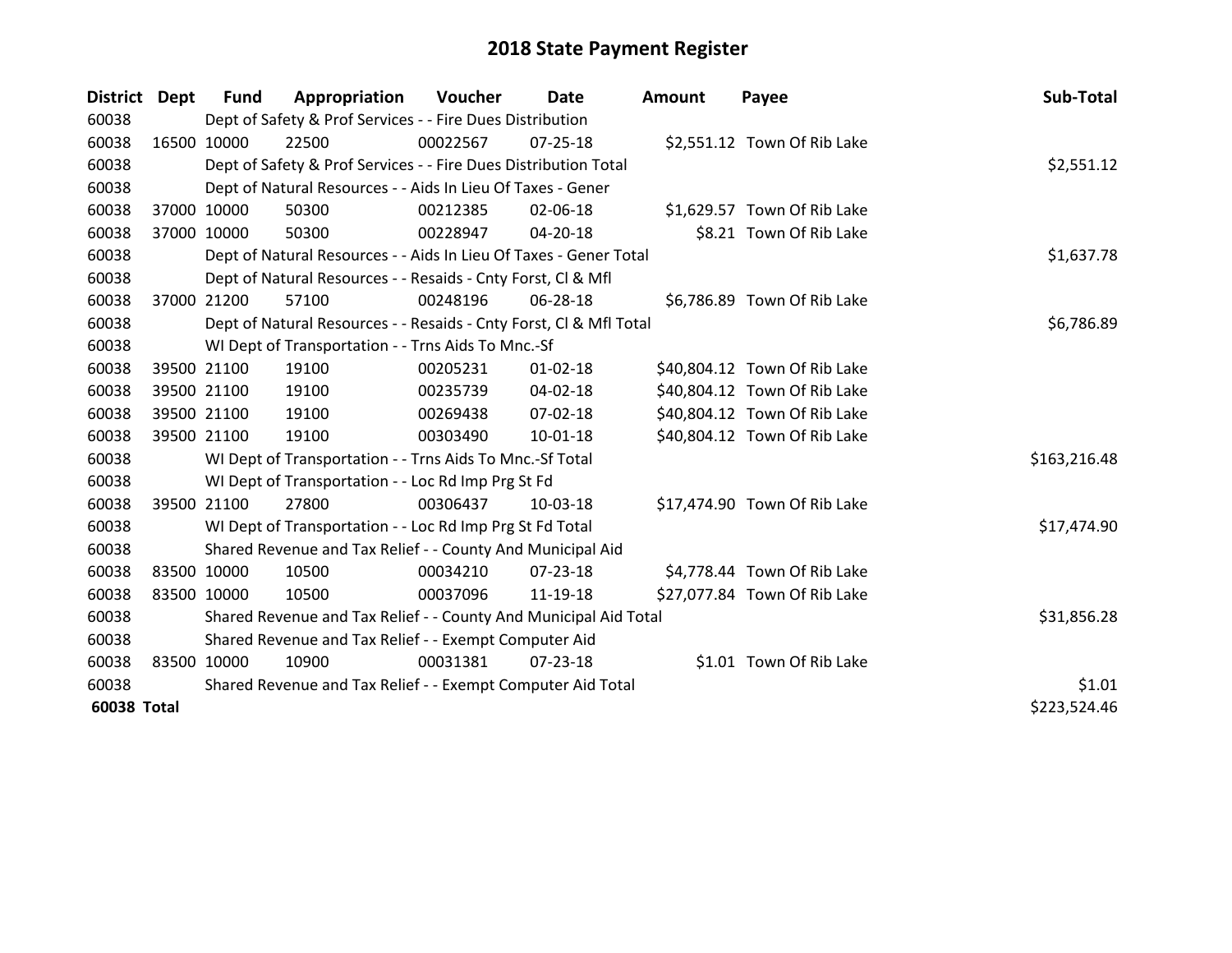| District Dept | <b>Fund</b> | Appropriation                                                        | Voucher    | Date           | <b>Amount</b> | Payee                         | Sub-Total    |
|---------------|-------------|----------------------------------------------------------------------|------------|----------------|---------------|-------------------------------|--------------|
| 60040         |             | Dept of Safety & Prof Services - - Fire Dues Distribution            |            |                |               |                               |              |
| 60040         | 16500 10000 | 22500                                                                | 00022568   | $07 - 26 - 18$ |               | \$975.83 Town Of Roosevelt    |              |
| 60040         |             | Dept of Safety & Prof Services - - Fire Dues Distribution Total      |            |                |               |                               | \$975.83     |
| 60040         |             | Dept of Natural Resources - - Aids In Lieu Of Taxes - Gener          |            |                |               |                               |              |
| 60040         | 37000 10000 | 50300                                                                | 00212451   | 02-06-18       |               | \$6,864.50 Town Of Roosevelt  |              |
| 60040         |             | Dept of Natural Resources - - Aids In Lieu Of Taxes - Gener Total    | \$6,864.50 |                |               |                               |              |
| 60040         |             | Dept of Natural Resources - - Resaids - Cnty Forst, Cl & Mfl         |            |                |               |                               |              |
| 60040         | 37000 21200 | 57100                                                                | 00248197   | 06-28-18       |               | \$152.99 Town Of Roosevelt    |              |
| 60040         |             | Dept of Natural Resources - - Resaids - Cnty Forst, CI & Mfl Total   |            |                |               |                               | \$152.99     |
| 60040         |             | WI Dept of Transportation - - Trns Aids To Mnc.-Sf                   |            |                |               |                               |              |
| 60040         | 39500 21100 | 19100                                                                | 00205232   | $01 - 02 - 18$ |               | \$33,081.67 Town Of Roosevelt |              |
| 60040         | 39500 21100 | 19100                                                                | 00235740   | $04 - 02 - 18$ |               | \$33,081.67 Town Of Roosevelt |              |
| 60040         | 39500 21100 | 19100                                                                | 00269439   | 07-02-18       |               | \$33,081.67 Town Of Roosevelt |              |
| 60040         | 39500 21100 | 19100                                                                | 00303491   | $10 - 01 - 18$ |               | \$33,081.70 Town Of Roosevelt |              |
| 60040         |             | WI Dept of Transportation - - Trns Aids To Mnc.-Sf Total             |            |                |               |                               | \$132,326.71 |
| 60040         |             | Department of Administration - - Hv Trans Ln Annual Impact Fee       |            |                |               |                               |              |
| 60040         | 50500 10000 | 17400                                                                | 00078652   | 05-01-18       |               | \$35,520.00 Town Of Roosevelt |              |
| 60040         |             | Department of Administration - - Hv Trans Ln Annual Impact Fee Total |            |                |               |                               | \$35,520.00  |
| 60040         |             | Shared Revenue and Tax Relief - - County And Municipal Aid           |            |                |               |                               |              |
| 60040         | 83500 10000 | 10500                                                                | 00034211   | $07 - 23 - 18$ |               | \$5,055.10 Town Of Roosevelt  |              |
| 60040         | 83500 10000 | 10500                                                                | 00037097   | 11-19-18       |               | \$28,645.58 Town Of Roosevelt |              |
| 60040         |             | Shared Revenue and Tax Relief - - County And Municipal Aid Total     |            |                |               |                               | \$33,700.68  |
| 60040         |             | Shared Revenue and Tax Relief - - Utility Aid                        |            |                |               |                               |              |
| 60040         | 83500 10000 | 11000                                                                | 00034211   | $07 - 23 - 18$ |               | \$113.16 Town Of Roosevelt    |              |
| 60040         | 83500 10000 | 11000                                                                | 00037097   | 11-19-18       |               | \$668.29 Town Of Roosevelt    |              |
| 60040         |             | Shared Revenue and Tax Relief - - Utility Aid Total                  |            |                |               |                               | \$781.45     |
| 60040 Total   |             |                                                                      |            |                |               |                               | \$210,322.16 |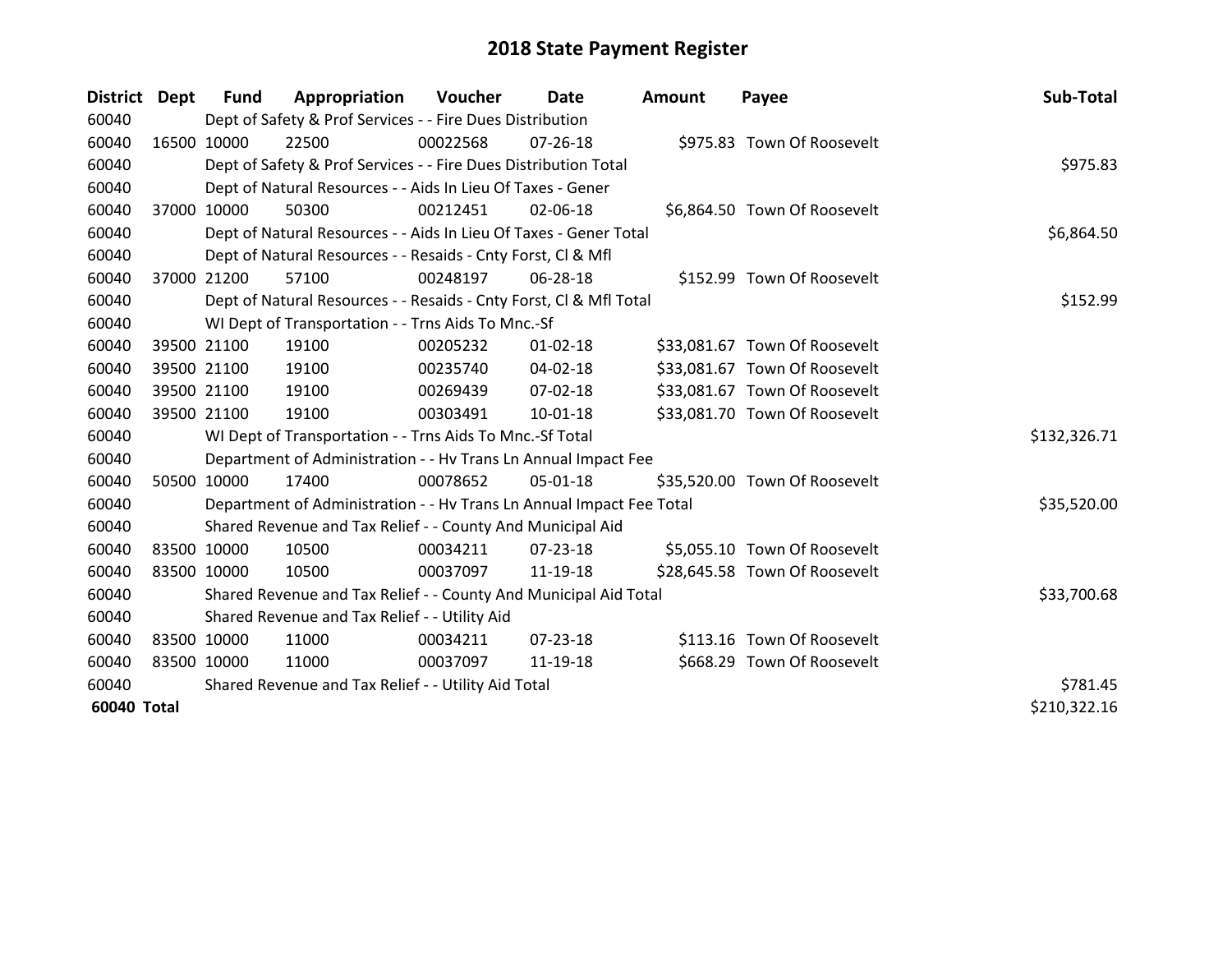| <b>District</b> | <b>Dept</b> | <b>Fund</b> | Appropriation                                                      | Voucher  | Date           | <b>Amount</b> | Payee                    | Sub-Total    |
|-----------------|-------------|-------------|--------------------------------------------------------------------|----------|----------------|---------------|--------------------------|--------------|
| 60042           |             |             | Dept of Safety & Prof Services - - Fire Dues Distribution          |          |                |               |                          |              |
| 60042           | 16500       | 10000       | 22500                                                              | 00022569 | $07 - 24 - 18$ |               | \$838.65 Town Of Taft    |              |
| 60042           |             |             | Dept of Safety & Prof Services - - Fire Dues Distribution Total    |          |                |               |                          | \$838.65     |
| 60042           |             |             | Dept of Natural Resources - - Resaids - Cnty Forst, CI & Mfl       |          |                |               |                          |              |
| 60042           | 37000       | 21200       | 57100                                                              | 00248198 | 06-28-18       |               | \$594.90 Town Of Taft    |              |
| 60042           |             |             | Dept of Natural Resources - - Resaids - Cnty Forst, CI & Mfl Total | \$594.90 |                |               |                          |              |
| 60042           |             |             | WI Dept of Transportation - - Trns Aids To Mnc.-Sf                 |          |                |               |                          |              |
| 60042           |             | 39500 21100 | 19100                                                              | 00205233 | $01 - 02 - 18$ |               | \$17,471.25 Town Of Taft |              |
| 60042           |             | 39500 21100 | 19100                                                              | 00235741 | 04-02-18       |               | \$17,471.25 Town Of Taft |              |
| 60042           |             | 39500 21100 | 19100                                                              | 00269440 | 07-02-18       |               | \$17,471.25 Town Of Taft |              |
| 60042           |             | 39500 21100 | 19100                                                              | 00303492 | $10-01-18$     |               | \$17,471.27 Town Of Taft |              |
| 60042           |             |             | WI Dept of Transportation - - Trns Aids To Mnc.-Sf Total           |          |                |               |                          | \$69,885.02  |
| 60042           |             |             | Shared Revenue and Tax Relief - - County And Municipal Aid         |          |                |               |                          |              |
| 60042           |             | 83500 10000 | 10500                                                              | 00034212 | 07-23-18       |               | \$4,863.75 Town Of Taft  |              |
| 60042           |             | 83500 10000 | 10500                                                              | 00037098 | 11-19-18       |               | \$27,561.26 Town Of Taft |              |
| 60042           |             |             | Shared Revenue and Tax Relief - - County And Municipal Aid Total   |          |                |               |                          | \$32,425.01  |
| 60042           |             |             | Shared Revenue and Tax Relief - - Utility Aid                      |          |                |               |                          |              |
| 60042           |             | 83500 10000 | 11000                                                              | 00034212 | 07-23-18       |               | \$63.15 Town Of Taft     |              |
| 60042           |             | 83500 10000 | 11000                                                              | 00037098 | 11-19-18       |               | \$378.63 Town Of Taft    |              |
| 60042           |             |             | Shared Revenue and Tax Relief - - Utility Aid Total                |          |                |               |                          | \$441.78     |
| 60042 Total     |             |             |                                                                    |          |                |               |                          | \$104,185.36 |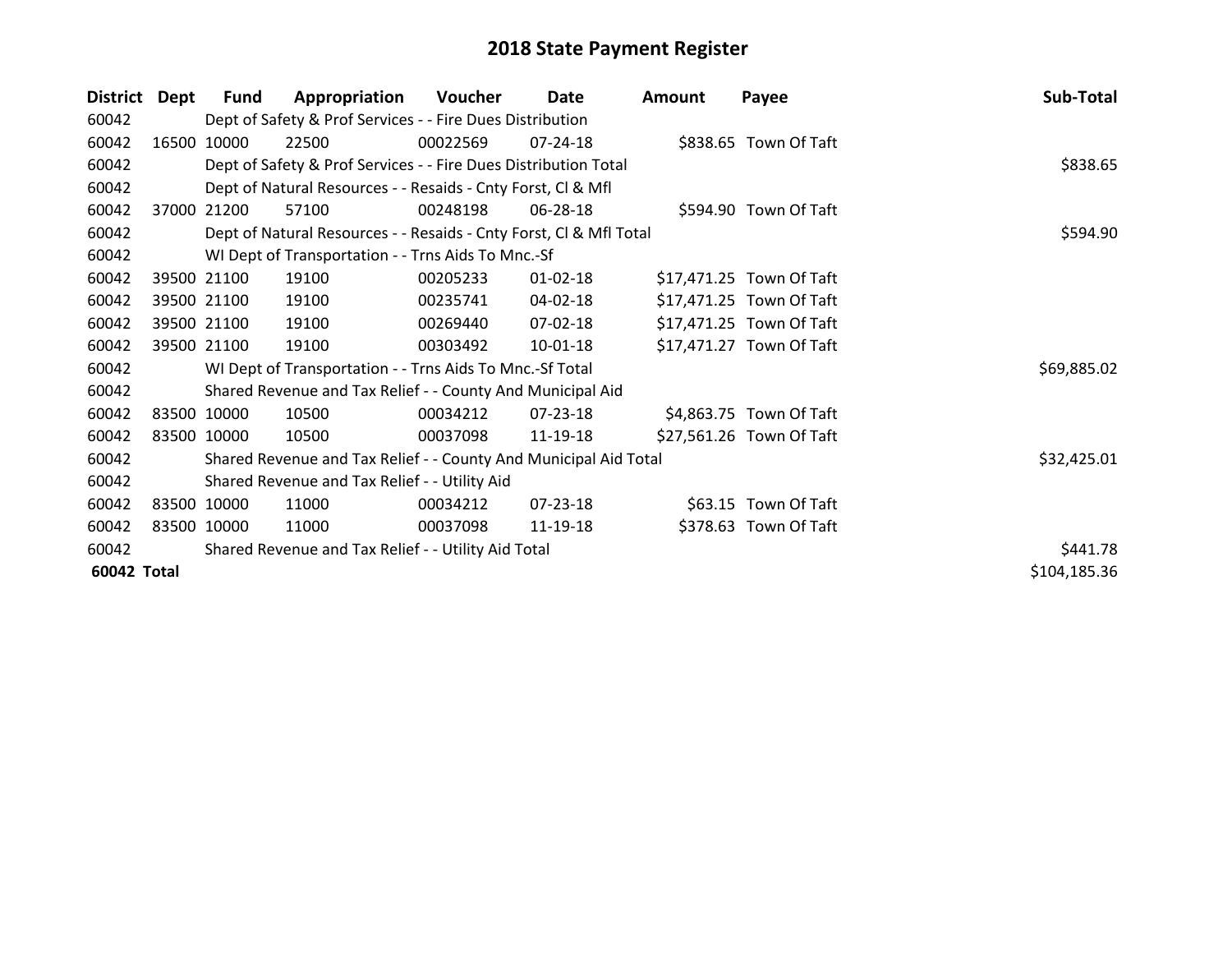| <b>District Dept</b> |             | <b>Fund</b>                                         | Appropriation                                                      | Voucher  | Date           | Amount | Payee                        | Sub-Total    |
|----------------------|-------------|-----------------------------------------------------|--------------------------------------------------------------------|----------|----------------|--------|------------------------------|--------------|
| 60044                |             |                                                     | Dept of Safety & Prof Services - - Fire Dues Distribution          |          |                |        |                              |              |
| 60044                | 16500 10000 |                                                     | 22500                                                              | 00022570 | $07 - 25 - 18$ |        | \$1,752.28 Town Of Westboro  |              |
| 60044                |             |                                                     | Dept of Safety & Prof Services - - Fire Dues Distribution Total    |          |                |        |                              | \$1,752.28   |
| 60044                |             |                                                     | Dept of Natural Resources - - Resaids - Cnty Forst, CI & Mfl       |          |                |        |                              |              |
| 60044                | 37000 21200 |                                                     | 57100                                                              | 00248199 | 06-28-18       |        | \$1,878.73 Town Of Westboro  |              |
| 60044                |             |                                                     | Dept of Natural Resources - - Resaids - Cnty Forst, CI & Mfl Total |          |                |        |                              | \$1,878.73   |
| 60044                |             |                                                     | Dept of Natural Resources - - Resaids - Pymt In Lieu Tax Fed       |          |                |        |                              |              |
| 60044                | 37000 21200 |                                                     | 58400                                                              | 00270520 | $10-01-18$     |        | \$61,691.80 Town Of Westboro |              |
| 60044                |             |                                                     | Dept of Natural Resources - - Resaids - Pymt In Lieu Tax Fed Total |          |                |        |                              | \$61,691.80  |
| 60044                |             |                                                     | Dept of Natural Resources - - Fin Asst For Responsible Units       |          |                |        |                              |              |
| 60044                | 37000 27400 |                                                     | 67000                                                              | 00235717 | $05-11-18$     |        | \$2,385.33 Town Of Westboro  |              |
| 60044                |             |                                                     | Dept of Natural Resources - - Fin Asst For Responsible Units Total |          |                |        |                              | \$2,385.33   |
| 60044                |             |                                                     | WI Dept of Transportation - - Trns Aids To Mnc.-Sf                 |          |                |        |                              |              |
| 60044                |             | 39500 21100                                         | 19100                                                              | 00205234 | $01 - 02 - 18$ |        | \$52,581.89 Town Of Westboro |              |
| 60044                |             | 39500 21100                                         | 19100                                                              | 00235742 | 04-02-18       |        | \$52,581.89 Town Of Westboro |              |
| 60044                |             | 39500 21100                                         | 19100                                                              | 00269441 | 07-02-18       |        | \$52,581.89 Town Of Westboro |              |
| 60044                | 39500 21100 |                                                     | 19100                                                              | 00303493 | $10 - 01 - 18$ |        | \$52,581.89 Town Of Westboro |              |
| 60044                |             |                                                     | WI Dept of Transportation - - Trns Aids To Mnc.-Sf Total           |          |                |        |                              | \$210,327.56 |
| 60044                |             |                                                     | WI Dept of Transportation - - Local Rds, Grants Sf                 |          |                |        |                              |              |
| 60044                | 39500 21100 |                                                     | 27000                                                              | 00321126 | 11-07-18       |        | \$51,453.44 Town Of Westboro |              |
| 60044                |             |                                                     | WI Dept of Transportation - - Local Rds, Grants Sf Total           |          |                |        |                              | \$51,453.44  |
| 60044                |             |                                                     | Shared Revenue and Tax Relief - - County And Municipal Aid         |          |                |        |                              |              |
| 60044                | 83500 10000 |                                                     | 10500                                                              | 00034213 | $07 - 23 - 18$ |        | \$7,532.26 Town Of Westboro  |              |
| 60044                | 83500 10000 |                                                     | 10500                                                              | 00037099 | 11-19-18       |        | \$42,682.81 Town Of Westboro |              |
| 60044                |             |                                                     | Shared Revenue and Tax Relief - - County And Municipal Aid Total   |          |                |        |                              | \$50,215.07  |
| 60044                |             |                                                     | Shared Revenue and Tax Relief - - Exempt Computer Aid              |          |                |        |                              |              |
| 60044                | 83500 10000 |                                                     | 10900                                                              | 00031382 | $07 - 23 - 18$ |        | \$2.03 Town Of Westboro      |              |
| 60044                |             |                                                     | Shared Revenue and Tax Relief - - Exempt Computer Aid Total        |          |                |        |                              | \$2.03       |
| 60044                |             |                                                     | Shared Revenue and Tax Relief - - Utility Aid                      |          |                |        |                              |              |
| 60044                | 83500 10000 |                                                     | 11000                                                              | 00034213 | $07 - 23 - 18$ |        | \$77.07 Town Of Westboro     |              |
| 60044                | 83500 10000 |                                                     | 11000                                                              | 00037099 | 11-19-18       |        | \$468.15 Town Of Westboro    |              |
| 60044                |             | Shared Revenue and Tax Relief - - Utility Aid Total | \$545.22                                                           |          |                |        |                              |              |
| 60044 Total          |             |                                                     |                                                                    |          |                |        |                              | \$380,251.46 |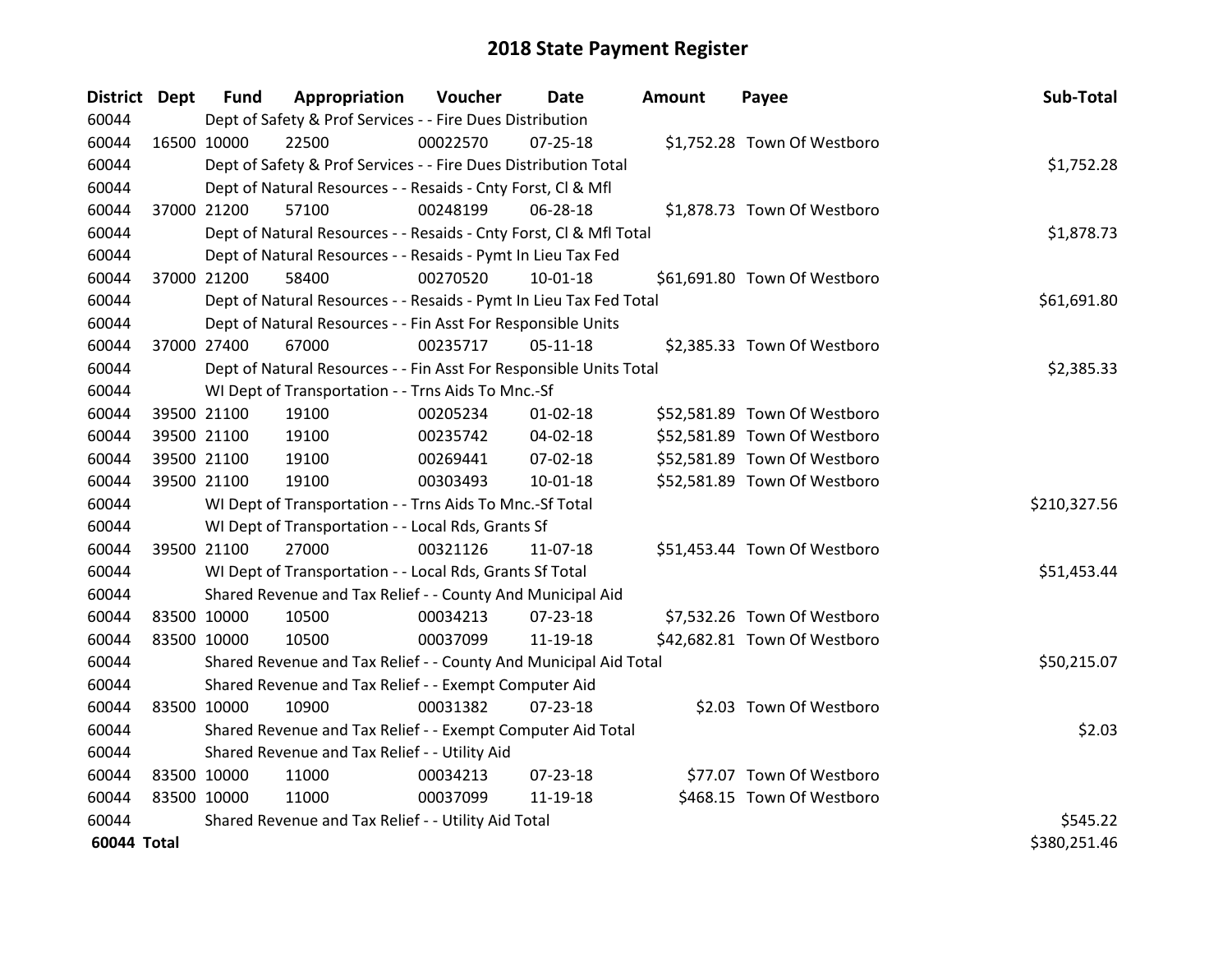| District Dept      | <b>Fund</b>                                               | Appropriation                                                      | Voucher  | Date           | <b>Amount</b> | Payee                          | Sub-Total    |
|--------------------|-----------------------------------------------------------|--------------------------------------------------------------------|----------|----------------|---------------|--------------------------------|--------------|
| 60131              |                                                           | Dept of Safety & Prof Services - - Fire Dues Distribution          |          |                |               |                                |              |
| 60131              | 16500 10000                                               | 22500                                                              | 00022571 | $07 - 24 - 18$ |               | \$861.19 Village Of Gilman     |              |
| 60131              |                                                           | Dept of Safety & Prof Services - - Fire Dues Distribution Total    |          |                |               |                                | \$861.19     |
| 60131              |                                                           | Dept of Natural Resources - - Fin Asst For Responsible Units       |          |                |               |                                |              |
| 60131              | 37000 27400                                               | 67000                                                              | 00235295 | $05-11-18$     |               | \$2,633.98 Village Of Gilman   |              |
| 60131              |                                                           | Dept of Natural Resources - - Fin Asst For Responsible Units Total |          |                |               |                                | \$2,633.98   |
| 60131              |                                                           | WI Dept of Transportation - - Trns Aids To Mnc.-Sf                 |          |                |               |                                |              |
| 60131              | 39500 21100                                               | 19100                                                              | 00205235 | $01 - 02 - 18$ |               | \$6,312.93 Village Of Gilman   |              |
| 60131              | 39500 21100                                               | 19100                                                              | 00235743 | $04 - 02 - 18$ |               | \$6,312.93 Village Of Gilman   |              |
| 60131              | 39500 21100                                               | 19100                                                              | 00269442 | $07 - 02 - 18$ |               | \$6,312.93 Village Of Gilman   |              |
| 60131              | 39500 21100                                               | 19100                                                              | 00303494 | $10 - 01 - 18$ |               | \$6,312.94 Village Of Gilman   |              |
| 60131              |                                                           | WI Dept of Transportation - - Trns Aids To Mnc.-Sf Total           |          |                |               |                                | \$25,251.73  |
| 60131              |                                                           | Department of Justice - - Law Enforcement Train, Local             |          |                |               |                                |              |
| 60131              | 45500 10000                                               | 23100                                                              | 00053121 | $10-11-18$     |               | \$160.00 Village Of Gilman     |              |
| 60131              |                                                           | Department of Justice - - Law Enforcement Train, Local Total       |          |                |               |                                | \$160.00     |
| 60131              |                                                           | Shared Revenue and Tax Relief - - County And Municipal Aid         |          |                |               |                                |              |
| 60131              | 83500 10000                                               | 10500                                                              | 00034214 | $07 - 23 - 18$ |               | \$21,697.79 Village Of Gilman  |              |
| 60131              | 83500 10000                                               | 10500                                                              | 00037100 | 11-19-18       |               | \$122,954.11 Village Of Gilman |              |
| 60131              |                                                           | Shared Revenue and Tax Relief - - County And Municipal Aid Total   |          |                |               |                                | \$144,651.90 |
| 60131              |                                                           | Shared Revenue and Tax Relief - - Exempt Computer Aid              |          |                |               |                                |              |
| 60131              | 83500 10000                                               | 10900                                                              | 00031383 | $07 - 23 - 18$ |               | \$1,076.60 Village Of Gilman   |              |
| 60131              | 83500 10000                                               | 10900                                                              | 00032530 | $07 - 23 - 18$ |               | \$154.82 Village Of Gilman     |              |
| 60131              |                                                           | Shared Revenue and Tax Relief - - Exempt Computer Aid Total        |          |                |               |                                | \$1,231.42   |
| 60131              | Shared Revenue and Tax Relief - - Lottery & Gaming Credit |                                                                    |          |                |               |                                |              |
| 60131              | 83500 52100                                               | 36300                                                              | 00027631 | 03-26-18       |               | \$851.16 Village Of Gilman     |              |
| 60131              |                                                           | Shared Revenue and Tax Relief - - Lottery & Gaming Credit Total    | \$851.16 |                |               |                                |              |
| <b>60131 Total</b> |                                                           |                                                                    |          |                |               |                                | \$175,641.38 |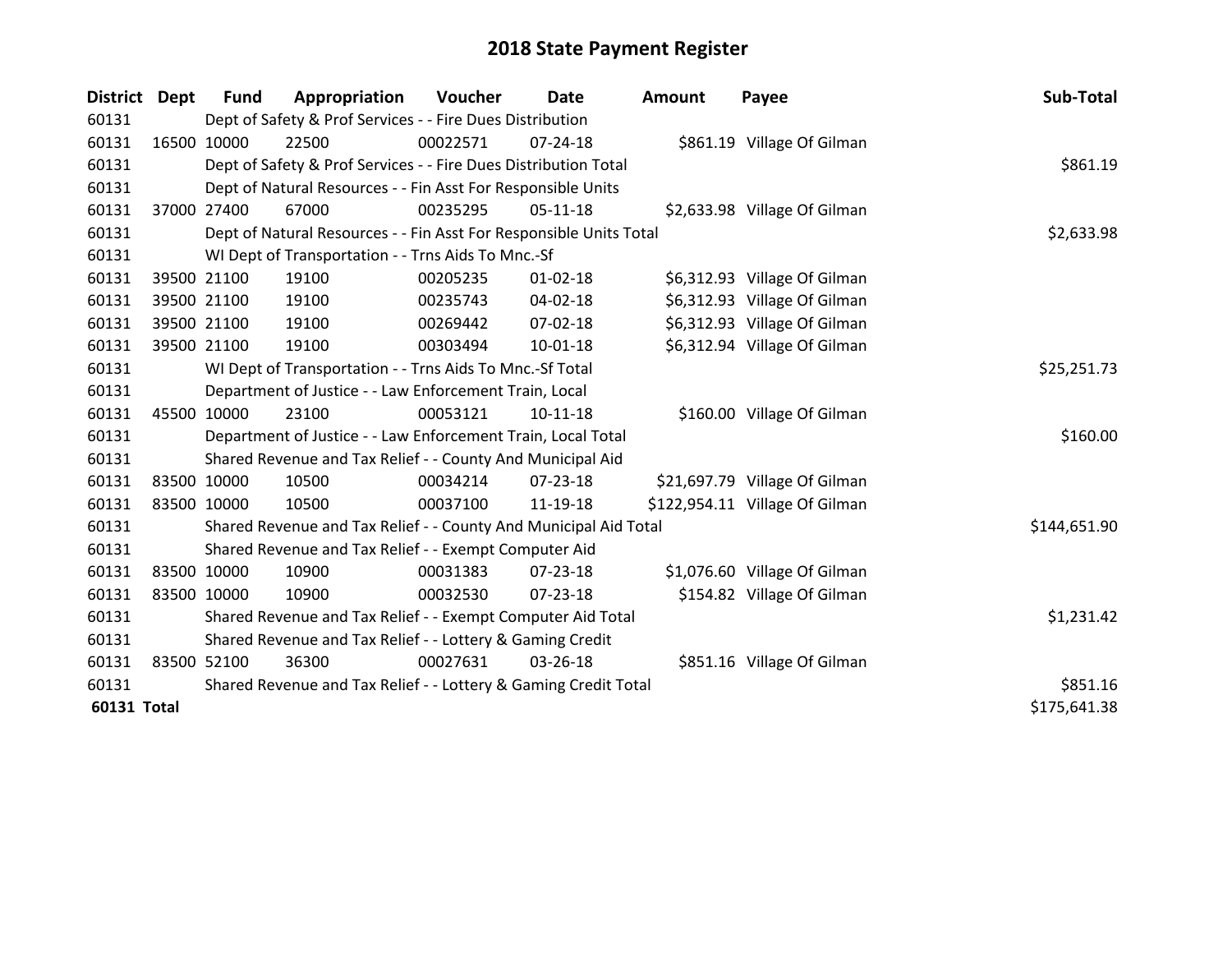| <b>District</b> | <b>Dept</b> | Fund        | Appropriation                                                        | Voucher  | Date           | <b>Amount</b> | Payee                         | Sub-Total   |
|-----------------|-------------|-------------|----------------------------------------------------------------------|----------|----------------|---------------|-------------------------------|-------------|
| 60146           |             |             | Dept of Safety & Prof Services - - Fire Dues Distribution            |          |                |               |                               |             |
| 60146           | 16500       | 10000       | 22500                                                                | 00022572 | 07-24-18       |               | \$148.28 Village Of Lublin    |             |
| 60146           |             |             | Dept of Safety & Prof Services - - Fire Dues Distribution Total      |          |                |               |                               | \$148.28    |
| 60146           |             |             | WI Dept of Transportation - - Trns Aids To Mnc.-Sf                   |          |                |               |                               |             |
| 60146           |             | 39500 21100 | 19100                                                                | 00205236 | $01 - 02 - 18$ |               | \$2,114.26 Village Of Lublin  |             |
| 60146           |             | 39500 21100 | 19100                                                                | 00235744 | 04-02-18       |               | \$2,114.26 Village Of Lublin  |             |
| 60146           |             | 39500 21100 | 19100                                                                | 00269443 | 07-02-18       |               | \$2,114.26 Village Of Lublin  |             |
| 60146           |             | 39500 21100 | 19100                                                                | 00303495 | 10-01-18       |               | \$2,114.28 Village Of Lublin  |             |
| 60146           |             |             | WI Dept of Transportation - - Trns Aids To Mnc.-Sf Total             |          |                |               |                               | \$8,457.06  |
| 60146           |             |             | Department of Administration - - Hy Trans Ln Annual Impact Fee       |          |                |               |                               |             |
| 60146           |             | 50500 10000 | 17400                                                                | 00078683 | 05-01-18       |               | \$4,384.00 Village Of Lublin  |             |
| 60146           |             |             | Department of Administration - - Hv Trans Ln Annual Impact Fee Total |          |                |               |                               | \$4,384.00  |
| 60146           |             |             | Shared Revenue and Tax Relief - - County And Municipal Aid           |          |                |               |                               |             |
| 60146           | 83500 10000 |             | 10500                                                                | 00034215 | $07 - 23 - 18$ |               | \$7,662.06 Village Of Lublin  |             |
| 60146           | 83500 10000 |             | 10500                                                                | 00037101 | 11-19-18       |               | \$43,418.36 Village Of Lublin |             |
| 60146           |             |             | Shared Revenue and Tax Relief - - County And Municipal Aid Total     |          |                |               |                               | \$51,080.42 |
| 60146 Total     |             |             |                                                                      |          |                |               |                               | \$64,069.76 |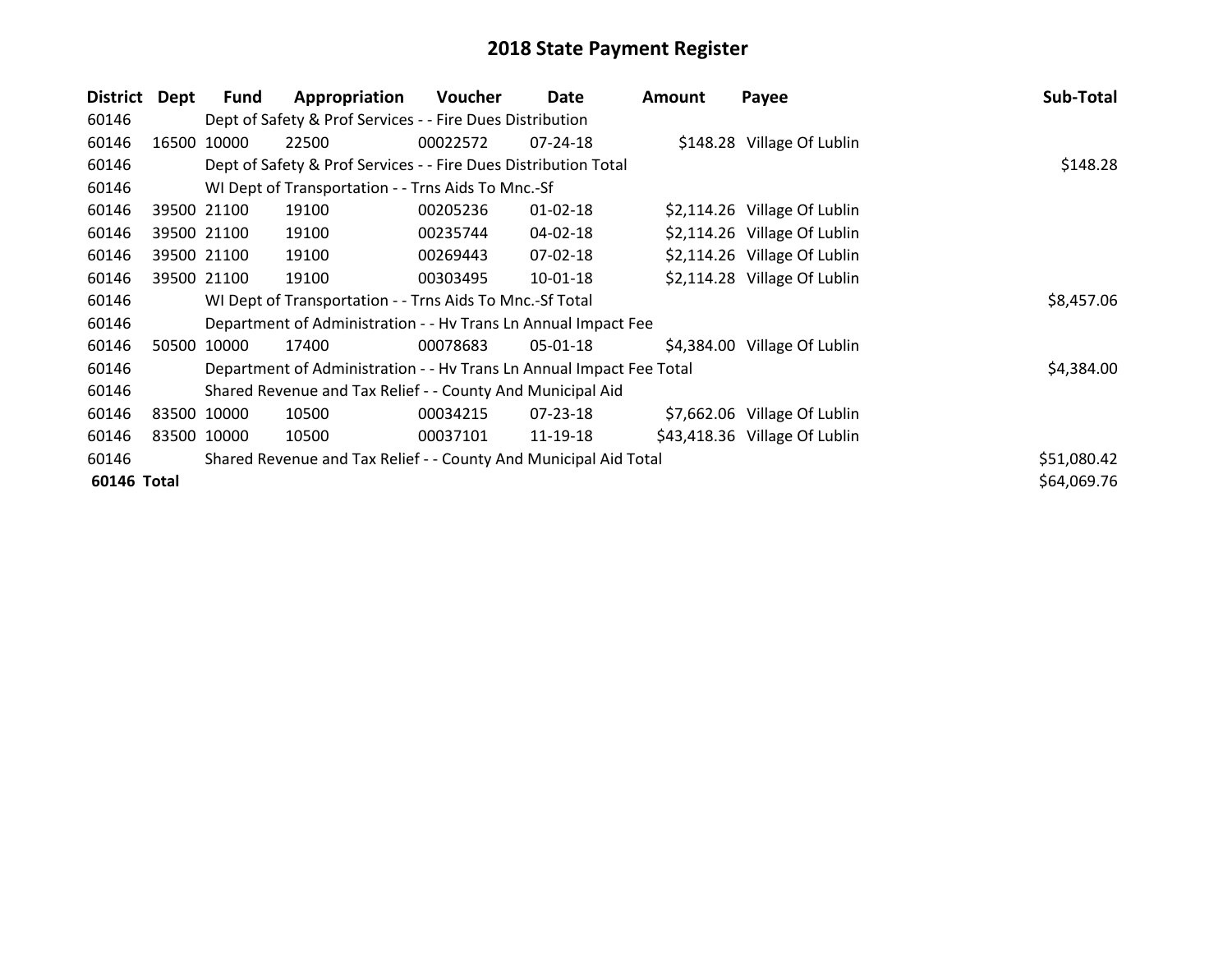| <b>District Dept</b> | <b>Fund</b> | Appropriation                                                         | Voucher  | <b>Date</b>    | <b>Amount</b> | Payee                            | Sub-Total    |
|----------------------|-------------|-----------------------------------------------------------------------|----------|----------------|---------------|----------------------------------|--------------|
| 60176                |             | Dept of Safety & Prof Services - - Fire Dues Distribution             |          |                |               |                                  |              |
| 60176                | 16500 10000 | 22500                                                                 | 00022573 | $07 - 25 - 18$ |               | \$1,540.61 Village Of Rib Lake   |              |
| 60176                |             | Dept of Safety & Prof Services - - Fire Dues Distribution Total       |          |                |               |                                  | \$1,540.61   |
| 60176                |             | Dept of Natural Resources - - Rec & Resource Aids, Fed                |          |                |               |                                  |              |
| 60176                | 37000 21200 | 58300                                                                 | 00262139 | 08-27-18       |               | \$2,029.98 Village Of Rib Lake   |              |
| 60176                |             | Dept of Natural Resources - - Rec & Resource Aids, Fed Total          |          |                |               |                                  | \$2,029.98   |
| 60176                |             | WI Dept of Transportation - - Trns Aids To Mnc.-Sf                    |          |                |               |                                  |              |
| 60176                | 39500 21100 | 19100                                                                 | 00205237 | $01 - 02 - 18$ |               | \$11,920.99 Village Of Rib Lake  |              |
| 60176                | 39500 21100 | 19100                                                                 | 00235745 | 04-02-18       |               | \$11,920.99 Village Of Rib Lake  |              |
| 60176                | 39500 21100 | 19100                                                                 | 00269444 | 07-02-18       |               | \$11,920.99 Village Of Rib Lake  |              |
| 60176                | 39500 21100 | 19100                                                                 | 00303496 | $10 - 01 - 18$ |               | \$11,921.02 Village Of Rib Lake  |              |
| 60176                |             | WI Dept of Transportation - - Trns Aids To Mnc.-Sf Total              |          |                |               |                                  | \$47,683.99  |
| 60176                |             | WI Dept of Transportation - - Trnsprt Alternats Sf                    |          |                |               |                                  |              |
| 60176                | 39500 21100 | 22500                                                                 | 00270363 | 06-28-18       |               | \$20,000.00 Village Of Rib Lake  |              |
| 60176                |             | WI Dept of Transportation - - Trnsprt Alternats Sf Total              |          |                |               |                                  | \$20,000.00  |
| 60176                |             | Department of Justice - - Law Enforcement Train, Local                |          |                |               |                                  |              |
| 60176                | 45500 10000 | 23100                                                                 | 00041451 | 02-05-18       |               | \$160.00 Village Of Rib Lake     |              |
| 60176                | 45500 10000 | 23100                                                                 | 00053677 | 10-18-18       |               | \$160.00 Village Of Rib Lake     |              |
| 60176                |             | Department of Justice - - Law Enforcement Train, Local Total          |          |                |               |                                  | \$320.00     |
| 60176                |             | Shared Revenue and Tax Relief - - Expenditure Restraint Program       |          |                |               |                                  |              |
| 60176                | 83500 10000 | 10100                                                                 | 00034216 | 07-23-18       |               | \$2,550.29 Village Of Rib Lake   |              |
| 60176                |             | Shared Revenue and Tax Relief - - Expenditure Restraint Program Total |          |                |               |                                  | \$2,550.29   |
| 60176                |             | Shared Revenue and Tax Relief - - County And Municipal Aid            |          |                |               |                                  |              |
| 60176                | 83500 10000 | 10500                                                                 | 00034216 | 07-23-18       |               | \$44,595.68 Village Of Rib Lake  |              |
| 60176                | 83500 10000 | 10500                                                                 | 00037102 | 11-19-18       |               | \$257,786.19 Village Of Rib Lake |              |
| 60176                |             | Shared Revenue and Tax Relief - - County And Municipal Aid Total      |          |                |               |                                  | \$302,381.87 |
| 60176                |             | Shared Revenue and Tax Relief - - Exempt Computer Aid                 |          |                |               |                                  |              |
| 60176                | 83500 10000 | 10900                                                                 | 00031384 | 07-23-18       |               | \$77.12 Village Of Rib Lake      |              |
| 60176                | 83500 10000 | 10900                                                                 | 00032531 | 07-23-18       |               | \$858.13 Village Of Rib Lake     |              |
| 60176                |             | Shared Revenue and Tax Relief - - Exempt Computer Aid Total           |          |                |               |                                  | \$935.25     |
| 60176                |             | Shared Revenue and Tax Relief - - Utility Aid                         |          |                |               |                                  |              |
| 60176                | 83500 10000 | 11000                                                                 | 00034216 | $07 - 23 - 18$ |               | \$2.45 Village Of Rib Lake       |              |
| 60176                |             | Shared Revenue and Tax Relief - - Utility Aid Total                   |          |                |               |                                  | \$2.45       |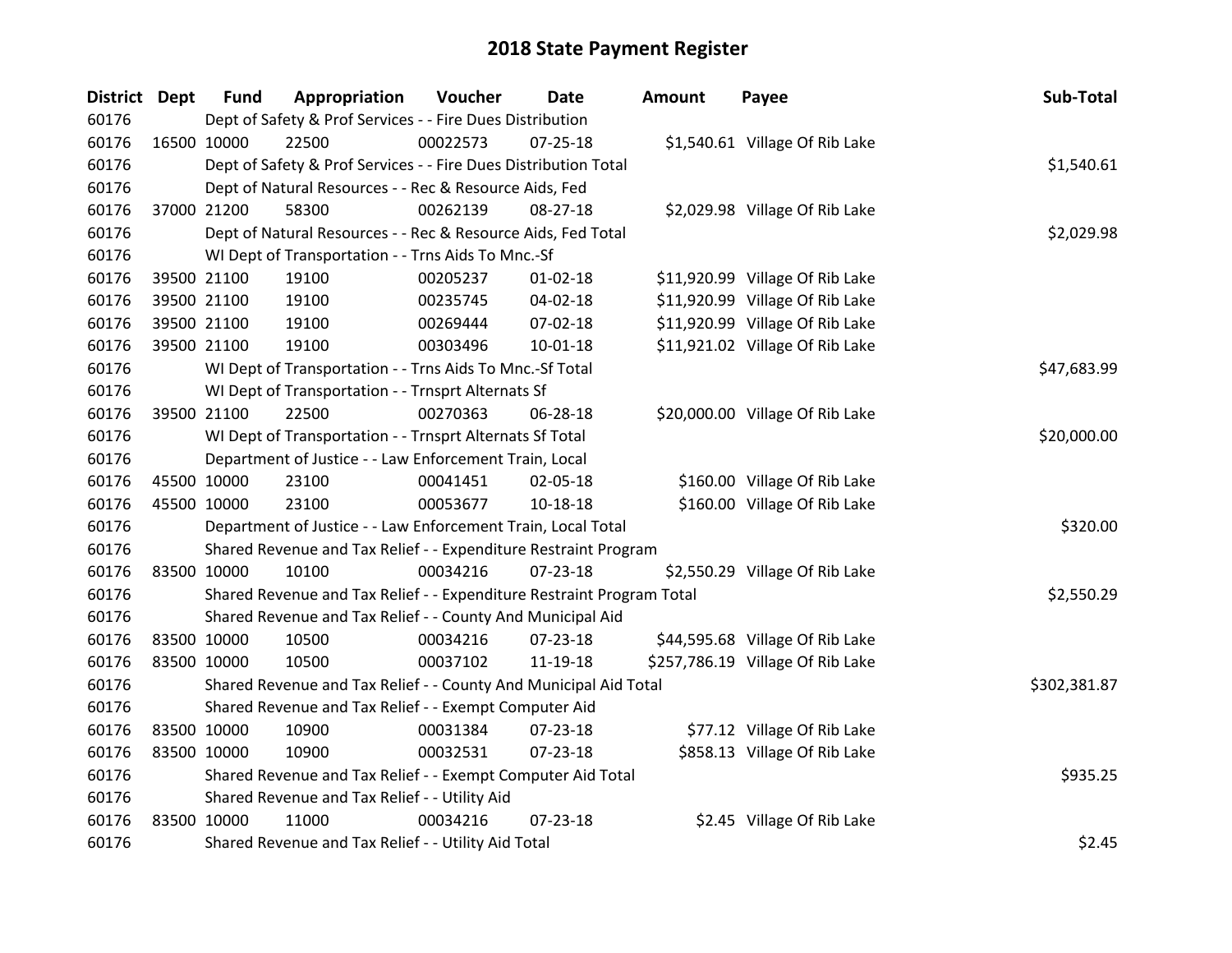| District Dept | Fund        | Appropriation                                                   | <b>Voucher</b> | Date     | Amount | <b>Pavee</b>                 | Sub-Total    |
|---------------|-------------|-----------------------------------------------------------------|----------------|----------|--------|------------------------------|--------------|
| 60176         |             | Shared Revenue and Tax Relief - - Lottery & Gaming Credit       |                |          |        |                              |              |
| 60176         | 83500 52100 | 36300                                                           | 00027632       | 03-26-18 |        | \$450.86 Village Of Rib Lake |              |
| 60176         |             | Shared Revenue and Tax Relief - - Lottery & Gaming Credit Total |                |          |        |                              | \$450.86     |
| 60176 Total   |             |                                                                 |                |          |        |                              | \$377,895.30 |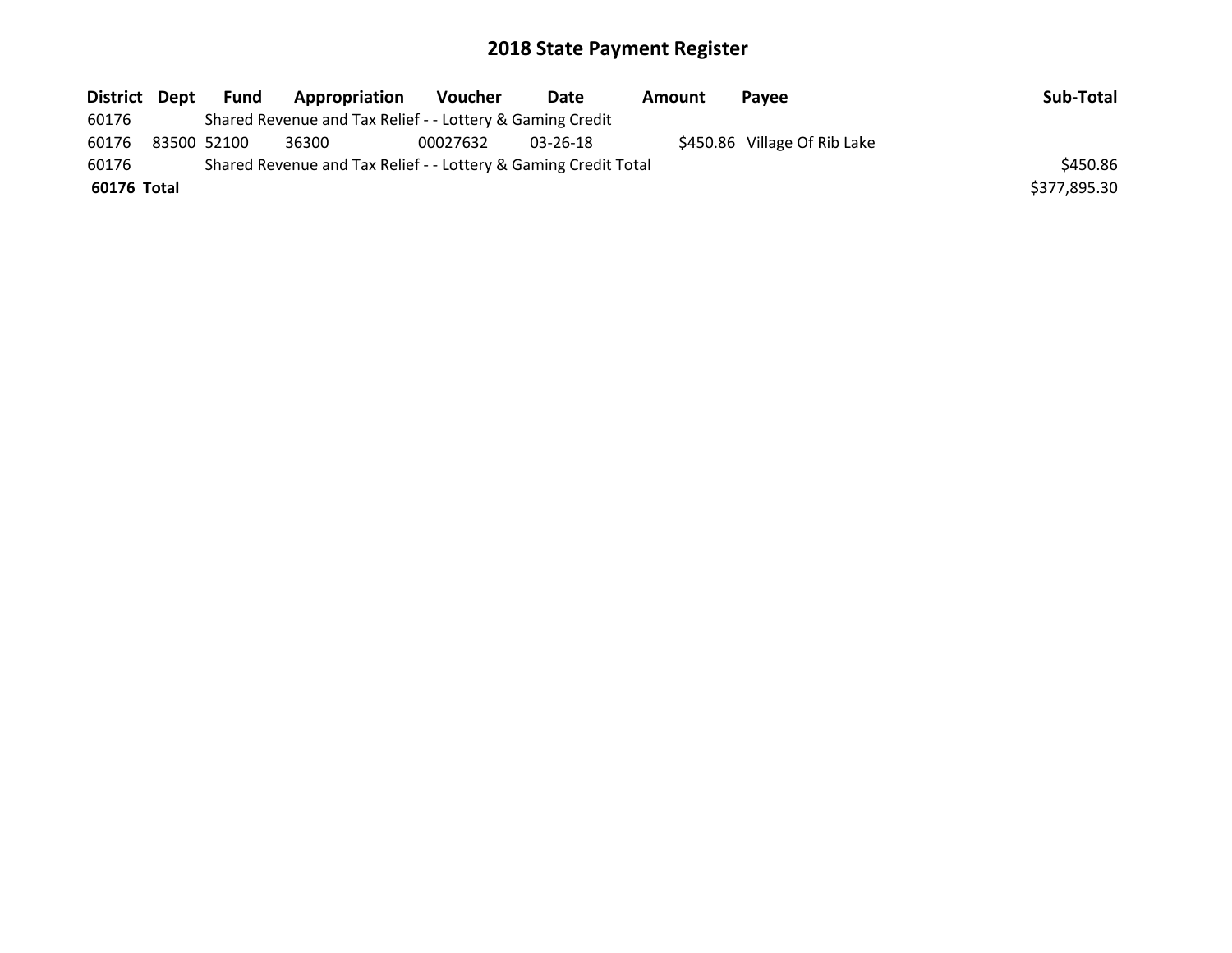| <b>District</b>    | Dept  | <b>Fund</b> | Appropriation                                                    | Voucher  | Date           | Amount | Payee                               | Sub-Total    |
|--------------------|-------|-------------|------------------------------------------------------------------|----------|----------------|--------|-------------------------------------|--------------|
| 60181              |       |             | Dept of Safety & Prof Services - - Fire Dues Distribution        |          |                |        |                                     |              |
| 60181              | 16500 | 10000       | 22500                                                            | 00022574 | 07-24-18       |        | \$1,008.19 Village Of Stetsonville  |              |
| 60181              |       |             | Dept of Safety & Prof Services - - Fire Dues Distribution Total  |          |                |        |                                     | \$1,008.19   |
| 60181              |       |             | WI Dept of Transportation - - Trns Aids To Mnc.-Sf               |          |                |        |                                     |              |
| 60181              |       | 39500 21100 | 19100                                                            | 00205238 | $01 - 02 - 18$ |        | \$3,230.87 Village Of Stetsonville  |              |
| 60181              |       | 39500 21100 | 19100                                                            | 00235746 | 04-02-18       |        | \$3,230.87 Village Of Stetsonville  |              |
| 60181              |       | 39500 21100 | 19100                                                            | 00269445 | 07-02-18       |        | \$3,230.87 Village Of Stetsonville  |              |
| 60181              |       | 39500 21100 | 19100                                                            | 00303497 | 10-01-18       |        | \$3,230.88 Village Of Stetsonville  |              |
| 60181              |       |             | WI Dept of Transportation - - Trns Aids To Mnc.-Sf Total         |          |                |        |                                     | \$12,923.49  |
| 60181              |       |             | Shared Revenue and Tax Relief - - County And Municipal Aid       |          |                |        |                                     |              |
| 60181              |       | 83500 10000 | 10500                                                            | 00034217 | 07-23-18       |        | \$17,529.59 Village Of Stetsonville |              |
| 60181              |       | 83500 10000 | 10500                                                            | 00037103 | 11-19-18       |        | \$99,334.35 Village Of Stetsonville |              |
| 60181              |       |             | Shared Revenue and Tax Relief - - County And Municipal Aid Total |          |                |        |                                     | \$116,863.94 |
| 60181              |       |             | Shared Revenue and Tax Relief - - Exempt Computer Aid            |          |                |        |                                     |              |
| 60181              | 83500 | 10000       | 10900                                                            | 00031385 | $07 - 23 - 18$ |        | \$32.47 Village Of Stetsonville     |              |
| 60181              |       |             | Shared Revenue and Tax Relief - - Exempt Computer Aid Total      |          |                |        |                                     | \$32.47      |
| 60181              |       |             | Shared Revenue and Tax Relief - - Lottery & Gaming Credit        |          |                |        |                                     |              |
| 60181              | 83500 | 52100       | 36300                                                            | 00027633 | 03-26-18       |        | \$333.42 Village Of Stetsonville    |              |
| 60181              |       |             | Shared Revenue and Tax Relief - - Lottery & Gaming Credit Total  |          |                |        |                                     | \$333.42     |
| <b>60181 Total</b> |       |             |                                                                  |          |                |        |                                     | \$131,161.51 |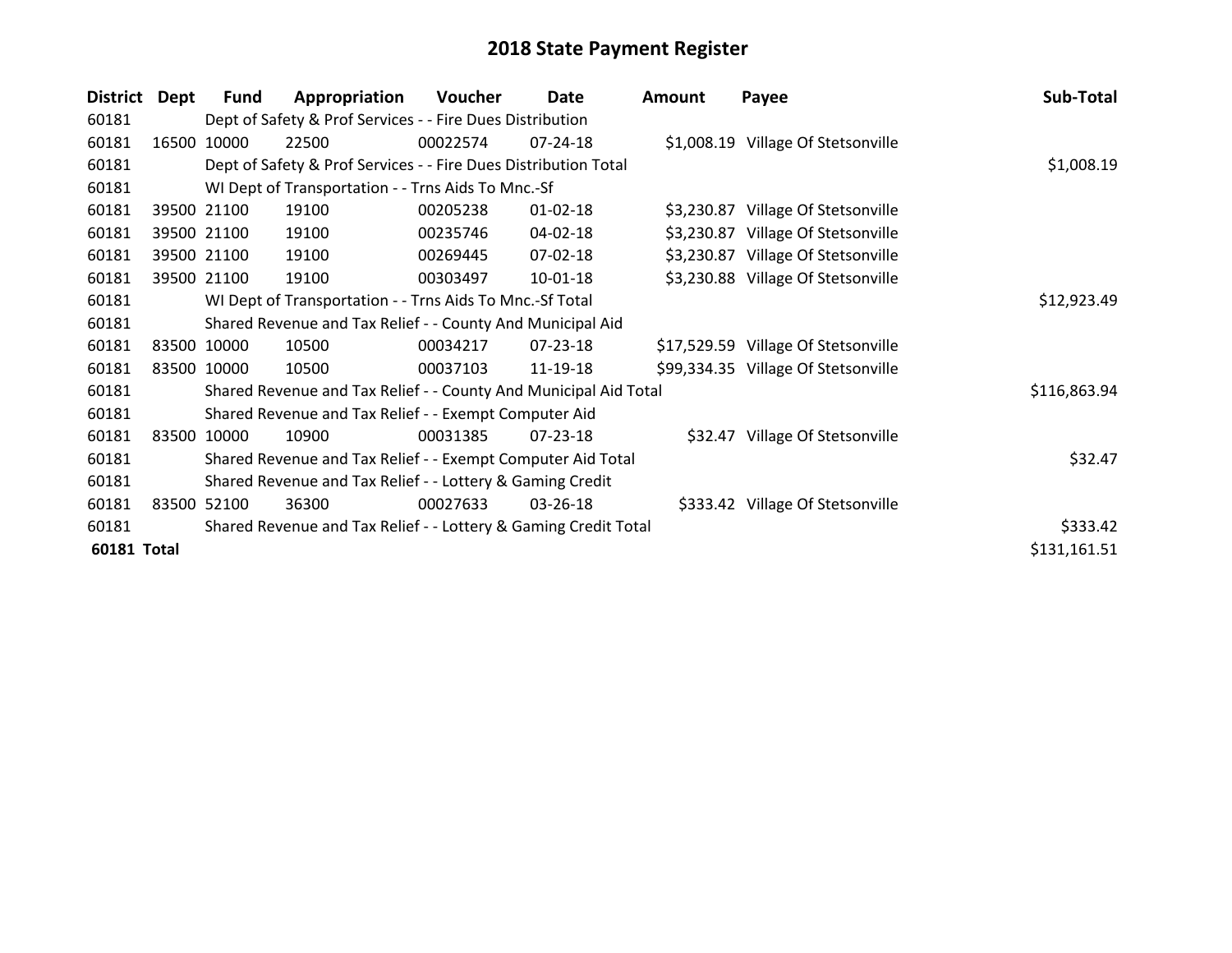| District Dept | <b>Fund</b> | Appropriation                                                      | Voucher  | <b>Date</b>    | <b>Amount</b> | Payee                       | Sub-Total   |
|---------------|-------------|--------------------------------------------------------------------|----------|----------------|---------------|-----------------------------|-------------|
| 60251         |             | Dept of Safety & Prof Services - - Fire Dues Distribution          |          |                |               |                             |             |
| 60251         | 16500 10000 | 22500                                                              | 00022575 | $07 - 25 - 18$ |               | \$12,045.64 City Of Medford |             |
| 60251         |             | Dept of Safety & Prof Services - - Fire Dues Distribution Total    |          |                |               |                             | \$12,045.64 |
| 60251         |             | Dept of Natural Resources - - Aids In Lieu Of Taxes - Gener        |          |                |               |                             |             |
| 60251         | 37000 10000 | 50300                                                              | 00212538 | 02-06-18       |               | \$300.43 City Of Medford    |             |
| 60251         |             | Dept of Natural Resources - - Aids In Lieu Of Taxes - Gener Total  |          |                |               |                             | \$300.43    |
| 60251         |             | Dept of Natural Resources - - Gen Program Ops-State Funds-Fr       |          |                |               |                             |             |
| 60251         | 37000 21200 | 16600                                                              | 00207713 | $01-17-18$     |               | \$224.37 City Of Medford    |             |
| 60251         | 37000 21200 | 16600                                                              | 00209591 | $01 - 24 - 18$ |               | \$51.53 City Of Medford     |             |
| 60251         |             | Dept of Natural Resources - - Gen Program Ops-State Funds-Fr Total |          |                |               |                             | \$275.90    |
| 60251         |             | Dept of Natural Resources - - General Program Operations --        |          |                |               |                             |             |
| 60251         | 37000 21200 | 25400                                                              | 00214661 | $02 - 16 - 18$ |               | \$254.46 City Of Medford    |             |
| 60251         | 37000 21200 | 25400                                                              | 00217157 | 02-28-18       |               | \$56.24 City Of Medford     |             |
| 60251         | 37000 21200 | 25400                                                              | 00220048 | 03-15-18       |               | \$50.81 City Of Medford     |             |
| 60251         | 37000 21200 | 25400                                                              | 00220136 | 03-15-18       |               | \$225.88 City Of Medford    |             |
| 60251         | 37000 21200 | 25400                                                              | 00227059 | $04 - 16 - 18$ |               | \$230.22 City Of Medford    |             |
| 60251         | 37000 21200 | 25400                                                              | 00231008 | $04 - 25 - 18$ |               | \$48.96 City Of Medford     |             |
| 60251         | 37000 21200 | 25400                                                              | 00240098 | 05-30-18       |               | \$232.11 City Of Medford    |             |
| 60251         | 37000 21200 | 25400                                                              | 00240544 | 06-05-18       |               | \$47.90 City Of Medford     |             |
| 60251         | 37000 21200 | 25400                                                              | 00246510 | 06-28-18       |               | \$247.34 City Of Medford    |             |
| 60251         | 37000 21200 | 25400                                                              | 00249086 | $07 - 02 - 18$ |               | \$49.44 City Of Medford     |             |
| 60251         | 37000 21200 | 25400                                                              | 00255940 | 07-31-18       |               | \$210.54 City Of Medford    |             |
| 60251         | 37000 21200 | 25400                                                              | 00256251 | 08-01-18       |               | \$43.32 City Of Medford     |             |
| 60251         | 37000 21200 | 25400                                                              | 00260126 | 08-23-18       |               | \$239.88 City Of Medford    |             |
| 60251         | 37000 21200 | 25400                                                              | 00260184 | 08-23-18       |               | \$44.86 City Of Medford     |             |
| 60251         | 37000 21200 | 25400                                                              | 00265791 | 09-21-18       |               | \$214.64 City Of Medford    |             |
| 60251         | 37000 21200 | 25400                                                              | 00267387 | 09-21-18       |               | \$30.07 City Of Medford     |             |
| 60251         | 37000 21200 | 25400                                                              | 00271765 | $10 - 12 - 18$ |               | \$207.37 City Of Medford    |             |
| 60251         | 37000 21200 | 25400                                                              | 00279735 | 11-15-18       |               | \$211.88 City Of Medford    |             |
| 60251         | 37000 21200 | 25400                                                              | 00285294 | 12-18-18       |               | \$263.74 City Of Medford    |             |
| 60251         | 37000 21200 | 25400                                                              | 00286678 | 12-21-18       |               | \$40.59 City Of Medford     |             |

Dept of Natural Resources - - General Program Operations -- Total \$2,950.25

Dept of Natural Resources - - Gpo--State Funds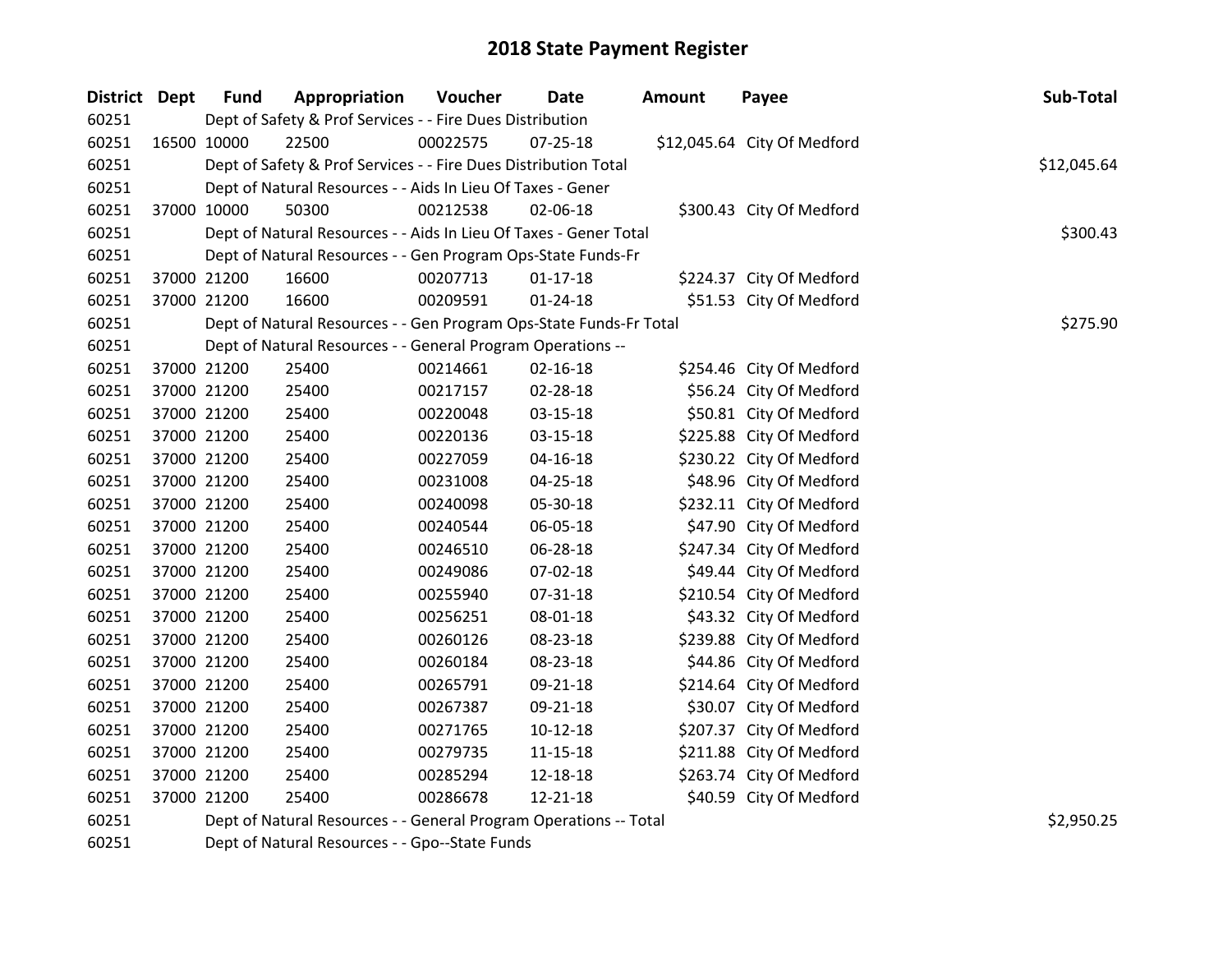| District Dept | <b>Fund</b> | Appropriation                                                     | Voucher  | <b>Date</b>    | <b>Amount</b> | Payee                      | Sub-Total  |
|---------------|-------------|-------------------------------------------------------------------|----------|----------------|---------------|----------------------------|------------|
| 60251         | 37000 21200 | 36100                                                             | 00207713 | $01 - 17 - 18$ |               | \$74.80 City Of Medford    |            |
| 60251         | 37000 21200 | 36100                                                             | 00209591 | $01 - 24 - 18$ |               | \$17.17 City Of Medford    |            |
| 60251         | 37000 21200 | 36100                                                             | 00214661 | $02 - 16 - 18$ |               | \$84.83 City Of Medford    |            |
| 60251         | 37000 21200 | 36100                                                             | 00217157 | 02-28-18       |               | \$18.74 City Of Medford    |            |
| 60251         | 37000 21200 | 36100                                                             | 00220048 | 03-15-18       |               | \$16.94 City Of Medford    |            |
| 60251         | 37000 21200 | 36100                                                             | 00220136 | $03 - 15 - 18$ |               | \$75.29 City Of Medford    |            |
| 60251         | 37000 21200 | 36100                                                             | 00227059 | $04 - 16 - 18$ |               | \$64.92 City Of Medford    |            |
| 60251         | 37000 21200 | 36100                                                             | 00231008 | 04-25-18       |               | \$16.31 City Of Medford    |            |
| 60251         | 37000 21200 | 36100                                                             | 00240098 | 05-30-18       |               | \$65.92 City Of Medford    |            |
| 60251         | 37000 21200 | 36100                                                             | 00240544 | 06-05-18       |               | \$15.97 City Of Medford    |            |
| 60251         | 37000 21200 | 36100                                                             | 00246510 | 06-28-18       |               | \$67.73 City Of Medford    |            |
| 60251         | 37000 21200 | 36100                                                             | 00249086 | 07-02-18       |               | \$16.48 City Of Medford    |            |
| 60251         | 37000 21200 | 36100                                                             | 00255940 | 07-31-18       |               | \$58.34 City Of Medford    |            |
| 60251         | 37000 21200 | 36100                                                             | 00256251 | 08-01-18       |               | \$14.43 City Of Medford    |            |
| 60251         | 37000 21200 | 36100                                                             | 00260126 | 08-23-18       |               | \$65.61 City Of Medford    |            |
| 60251         | 37000 21200 | 36100                                                             | 00260184 | 08-23-18       |               | \$14.96 City Of Medford    |            |
| 60251         | 37000 21200 | 36100                                                             | 00265791 | 09-21-18       |               | \$71.54 City Of Medford    |            |
| 60251         | 37000 21200 | 36100                                                             | 00267387 | 09-21-18       |               | \$30.07 City Of Medford    |            |
| 60251         | 37000 21200 | 36100                                                             | 00271765 | $10-12-18$     |               | \$69.12 City Of Medford    |            |
| 60251         | 37000 21200 | 36100                                                             | 00274250 | $10-17-18$     |               | \$62.05 City Of Medford    |            |
| 60251         | 37000 21200 | 36100                                                             | 00279735 | $11 - 15 - 18$ |               | \$70.63 City Of Medford    |            |
| 60251         | 37000 21200 | 36100                                                             | 00280546 | 11-21-18       |               | \$63.45 City Of Medford    |            |
| 60251         | 37000 21200 | 36100                                                             | 00285294 | 12-18-18       |               | \$43.96 City Of Medford    |            |
| 60251         | 37000 21200 | 36100                                                             | 00286678 | 12-21-18       |               | \$6.76 City Of Medford     |            |
| 60251         |             | Dept of Natural Resources - - Gpo--State Funds Total              |          |                |               |                            | \$1,106.02 |
| 60251         |             | Dept of Natural Resources - - Resaids - Fire Suppress Grant       |          |                |               |                            |            |
| 60251         | 37000 21200 | 54500                                                             | 00262186 | 08-30-18       |               | \$1,856.24 City Of Medford |            |
| 60251         |             | Dept of Natural Resources - - Resaids - Fire Suppress Grant Total |          |                |               |                            | \$1,856.24 |
| 60251         |             | Dept of Natural Resources - - Aids In Lieu Of Taxes - Sum S       |          |                |               |                            |            |
| 60251         | 37000 21200 | 57900                                                             | 00229806 | 04-20-18       |               | \$16.47 City Of Medford    |            |
| 60251         |             | Dept of Natural Resources - - Aids In Lieu Of Taxes - Sum S Total |          |                |               |                            | \$16.47    |
| 60251         |             | WI Dept of Transportation - - Conn Hwy Aids St Fds                |          |                |               |                            |            |
| 60251         | 39500 21100 | 16200                                                             | 00205635 | $01 - 02 - 18$ |               | \$3,626.18 City Of Medford |            |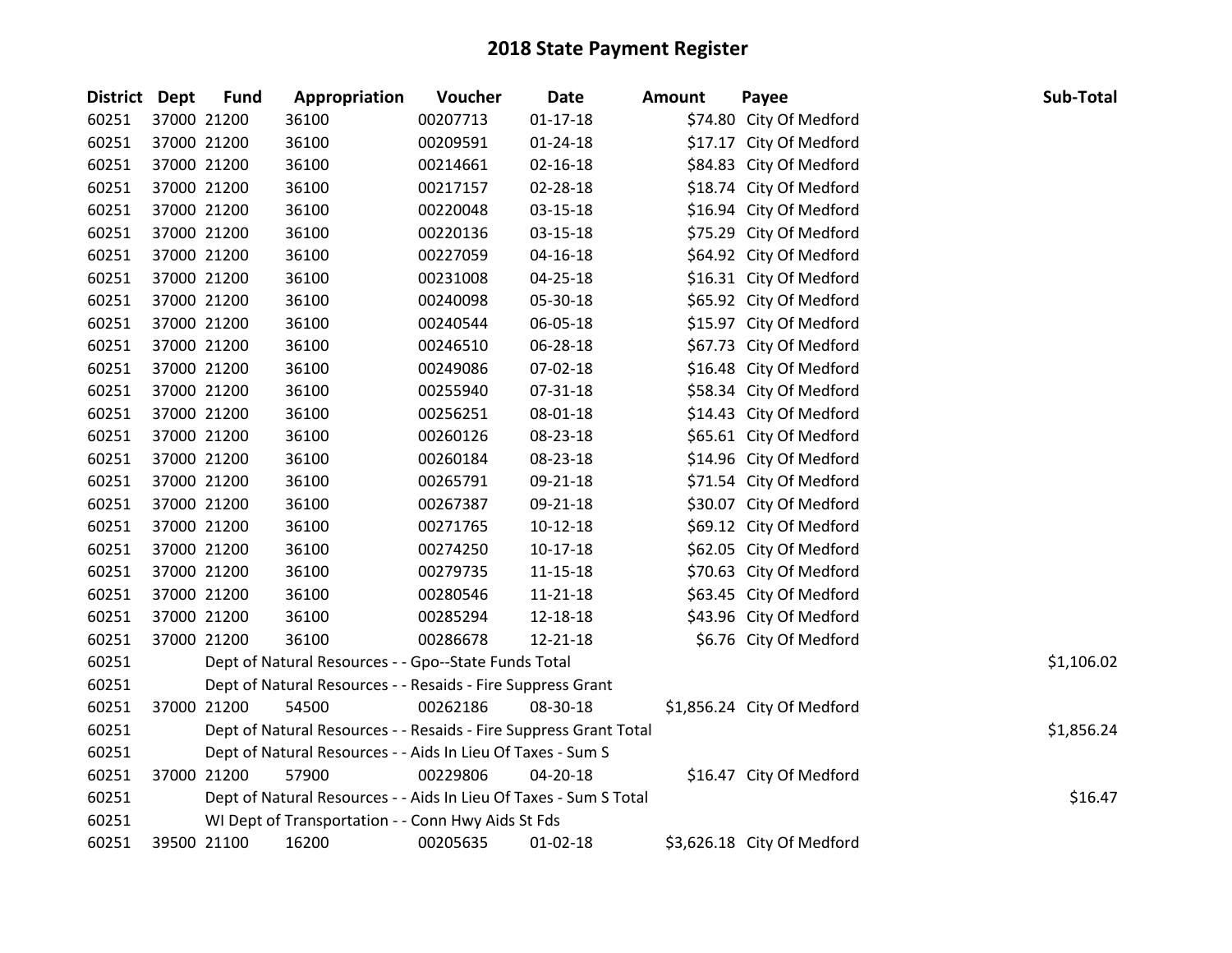| <b>District</b> | <b>Dept</b> | <b>Fund</b> | Appropriation                                            | Voucher  | <b>Date</b>    | <b>Amount</b> | Payee                       | Sub-Total    |
|-----------------|-------------|-------------|----------------------------------------------------------|----------|----------------|---------------|-----------------------------|--------------|
| 60251           |             | 39500 21100 | 16200                                                    | 00236143 | 04-02-18       |               | \$3,626.18 City Of Medford  |              |
| 60251           |             | 39500 21100 | 16200                                                    | 00269842 | 07-02-18       |               | \$3,626.18 City Of Medford  |              |
| 60251           |             | 39500 21100 | 16200                                                    | 00303894 | $10 - 01 - 18$ |               | \$3,626.19 City Of Medford  |              |
| 60251           |             |             | WI Dept of Transportation - - Conn Hwy Aids St Fds Total |          |                |               |                             | \$14,504.73  |
| 60251           |             |             | WI Dept of Transportation - - Tc, Trns Oper Aid Sf       |          |                |               |                             |              |
| 60251           |             | 39500 21100 | 17700                                                    | 00229590 | 03-13-18       |               | \$2,262.00 City Of Medford  |              |
| 60251           |             | 39500 21100 | 17700                                                    | 00229591 | 03-13-18       |               | \$2,040.00 City Of Medford  |              |
| 60251           |             | 39500 21100 | 17700                                                    | 00262489 | 06-14-18       |               | \$6,405.00 City Of Medford  |              |
| 60251           |             | 39500 21100 | 17700                                                    | 00289441 | 08-27-18       |               | \$19,214.00 City Of Medford |              |
| 60251           |             |             | WI Dept of Transportation - - Tc, Trns Oper Aid Sf Total |          |                |               |                             | \$29,921.00  |
| 60251           |             |             | WI Dept of Transportation - - Trnst/Trns-Rel Aid F       |          |                |               |                             |              |
| 60251           |             | 39500 21100 | 18200                                                    | 00226385 | 03-01-18       |               | \$13,455.62 City Of Medford |              |
| 60251           |             | 39500 21100 | 18200                                                    | 00323578 | 11-15-18       |               | \$13,234.26 City Of Medford |              |
| 60251           |             | 39500 21100 | 18200                                                    | 00323579 | $11 - 15 - 18$ |               | \$14,817.53 City Of Medford |              |
| 60251           |             | 39500 21100 | 18200                                                    | 00323580 | $11 - 15 - 18$ |               | \$15,234.96 City Of Medford |              |
| 60251           |             |             | WI Dept of Transportation - - Trnst/Trns-Rel Aid F Total |          |                |               |                             | \$56,742.37  |
| 60251           |             |             | WI Dept of Transportation - - Trns Aids To Mnc.-Sf       |          |                |               |                             |              |
| 60251           |             | 39500 21100 | 19100                                                    | 00205239 | $01 - 02 - 18$ |               | \$98,171.48 City Of Medford |              |
| 60251           |             | 39500 21100 | 19100                                                    | 00235747 | 04-02-18       |               | \$98,171.48 City Of Medford |              |
| 60251           |             | 39500 21100 | 19100                                                    | 00269446 | 07-02-18       |               | \$98,171.48 City Of Medford |              |
| 60251           |             | 39500 21100 | 19100                                                    | 00303498 | 10-01-18       |               | \$98,171.51 City Of Medford |              |
| 60251           |             |             | WI Dept of Transportation - - Trns Aids To Mnc.-Sf Total |          |                |               |                             | \$392,685.95 |
| 60251           |             |             | WI Dept of Transportation - - Hwy Mgmt & Opers Sf        |          |                |               |                             |              |
| 60251           |             | 39500 21100 | 36500                                                    | 00212869 | $01 - 17 - 18$ |               | \$96.49 City Of Medford     |              |
| 60251           |             | 39500 21100 | 36500                                                    | 00222209 | $02 - 14 - 18$ |               | \$115.53 City Of Medford    |              |
| 60251           |             | 39500 21100 | 36500                                                    | 00230765 | 03-14-18       |               | \$91.36 City Of Medford     |              |
| 60251           |             | 39500 21100 | 36500                                                    | 00243671 | 04-19-18       |               | \$88.15 City Of Medford     |              |
| 60251           |             | 39500 21100 | 36500                                                    | 00255104 | 05-18-18       |               | \$80.97 City Of Medford     |              |
| 60251           |             | 39500 21100 | 36500                                                    | 00263490 | 06-14-18       |               | \$69.47 City Of Medford     |              |
| 60251           |             | 39500 21100 | 36500                                                    | 00276771 | 07-18-18       |               | \$62.01 City Of Medford     |              |
| 60251           |             | 39500 21100 | 36500                                                    | 00286924 | 08-14-18       |               | \$70.17 City Of Medford     |              |
| 60251           |             | 39500 21100 | 36500                                                    | 00298499 | 09-18-18       |               | \$74.26 City Of Medford     |              |
| 60251           |             | 39500 21100 | 36500                                                    | 00311389 | $10-16-18$     |               | \$77.20 City Of Medford     |              |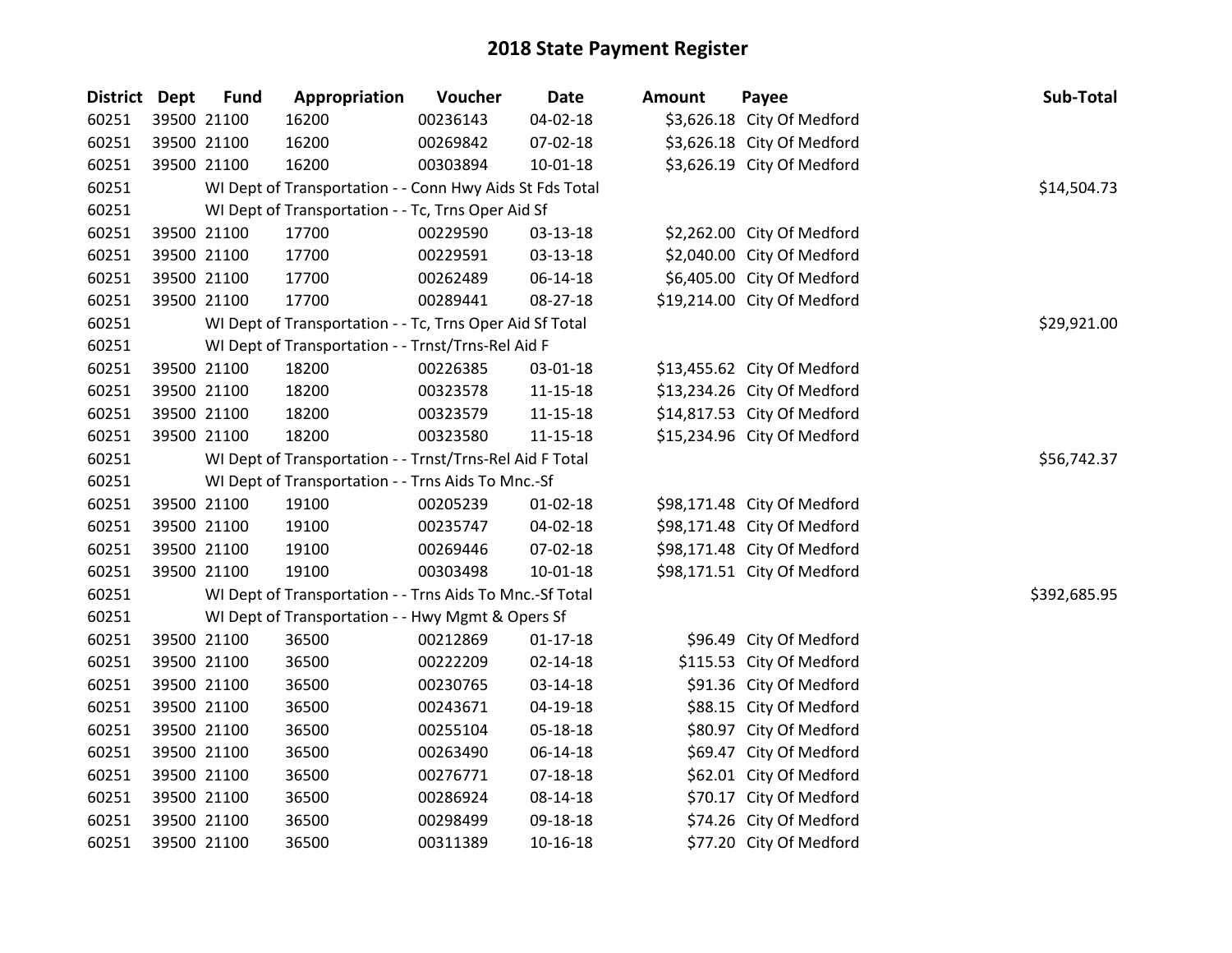| District Dept |             | <b>Fund</b> | Appropriation                                                       | Voucher  | <b>Date</b>    | Amount | Payee                      | Sub-Total  |
|---------------|-------------|-------------|---------------------------------------------------------------------|----------|----------------|--------|----------------------------|------------|
| 60251         |             | 39500 21100 | 36500                                                               | 00325894 | 11-23-18       |        | \$81.92 City Of Medford    |            |
| 60251         |             | 39500 21100 | 36500                                                               | 00338128 | 12-28-18       |        | \$99.73 City Of Medford    |            |
| 60251         |             |             | WI Dept of Transportation - - Hwy Mgmt & Opers Sf Total             |          |                |        |                            | \$1,007.26 |
| 60251         |             |             | Dept of Workforce Development - - Workforce Invest And Assist       |          |                |        |                            |            |
| 60251         |             | 44500 10000 | 14100                                                               | 00145248 | $01 - 22 - 18$ |        | \$280.00 City Of Medford   |            |
| 60251         |             | 44500 10000 | 14100                                                               | 00149243 | $02 - 15 - 18$ |        | \$280.00 City Of Medford   |            |
| 60251         |             | 44500 10000 | 14100                                                               | 00156121 | 03-23-18       |        | \$280.00 City Of Medford   |            |
| 60251         |             | 44500 10000 | 14100                                                               | 00160812 | 04-20-18       |        | \$280.00 City Of Medford   |            |
| 60251         |             | 44500 10000 | 14100                                                               | 00166809 | 05-25-18       |        | \$280.00 City Of Medford   |            |
| 60251         |             | 44500 10000 | 14100                                                               | 00175259 | $07-17-18$     |        | \$280.00 City Of Medford   |            |
| 60251         |             | 44500 10000 | 14100                                                               | 00176368 | 07-24-18       |        | \$280.00 City Of Medford   |            |
| 60251         |             | 44500 10000 | 14100                                                               | 00180318 | 08-15-18       |        | \$280.00 City Of Medford   |            |
| 60251         |             | 44500 10000 | 14100                                                               | 00186641 | 09-24-18       |        | \$280.00 City Of Medford   |            |
| 60251         |             | 44500 10000 | 14100                                                               | 00193870 | 10-30-18       |        | \$280.00 City Of Medford   |            |
| 60251         |             | 44500 10000 | 14100                                                               | 00197090 | 11-19-18       |        | \$280.00 City Of Medford   |            |
| 60251         |             | 44500 10000 | 14100                                                               | 00201977 | 12-19-18       |        | \$280.00 City Of Medford   |            |
| 60251         |             |             | Dept of Workforce Development - - Workforce Invest And Assist Total |          |                |        |                            | \$3,360.00 |
| 60251         |             |             | Department of Justice - - Law Enforcement Train, Local              |          |                |        |                            |            |
| 60251         |             | 45500 10000 | 23100                                                               | 00046810 | 06-07-18       |        | \$1,440.00 City Of Medford |            |
| 60251         |             |             | Department of Justice - - Law Enforcement Train, Local Total        |          |                |        |                            | \$1,440.00 |
| 60251         |             |             | Department of Military Affairs - - Federal Aid-Service Contracts    |          |                |        |                            |            |
| 60251         |             | 46500 10000 | 14100                                                               | 00036968 | $01-10-18$     |        | \$791.29 City Of Medford   |            |
| 60251         |             | 46500 10000 | 14100                                                               | 00039685 | 02-23-18       |        | \$1,001.27 City Of Medford |            |
| 60251         |             | 46500 10000 | 14100                                                               | 00040382 | 03-14-18       |        | \$841.08 City Of Medford   |            |
| 60251         |             | 46500 10000 | 14100                                                               | 00041869 | $04 - 17 - 18$ |        | \$813.41 City Of Medford   |            |
| 60251         |             | 46500 10000 | 14100                                                               | 00043129 | 05-15-18       |        | \$877.30 City Of Medford   |            |
| 60251         |             | 46500 10000 | 14100                                                               | 00044661 | 06-14-18       |        | \$775.89 City Of Medford   |            |
| 60251         |             | 46500 10000 | 14100                                                               | 00046275 | $07 - 12 - 18$ |        | \$688.77 City Of Medford   |            |
| 60251         |             | 46500 10000 | 14100                                                               | 00047500 | 08-08-18       |        | \$632.39 City Of Medford   |            |
| 60251         |             | 46500 10000 | 14100                                                               | 00049318 | 09-19-18       |        | \$619.16 City Of Medford   |            |
| 60251         | 46500 10000 |             | 14100                                                               | 00050296 | $10-11-18$     |        | \$662.78 City Of Medford   |            |
| 60251         | 46500 10000 |             | 14100                                                               | 00052198 | 11-23-18       |        | \$736.83 City Of Medford   |            |
| 60251         | 46500 10000 |             | 14100                                                               | 00053404 | 12-20-18       |        | \$859.78 City Of Medford   |            |